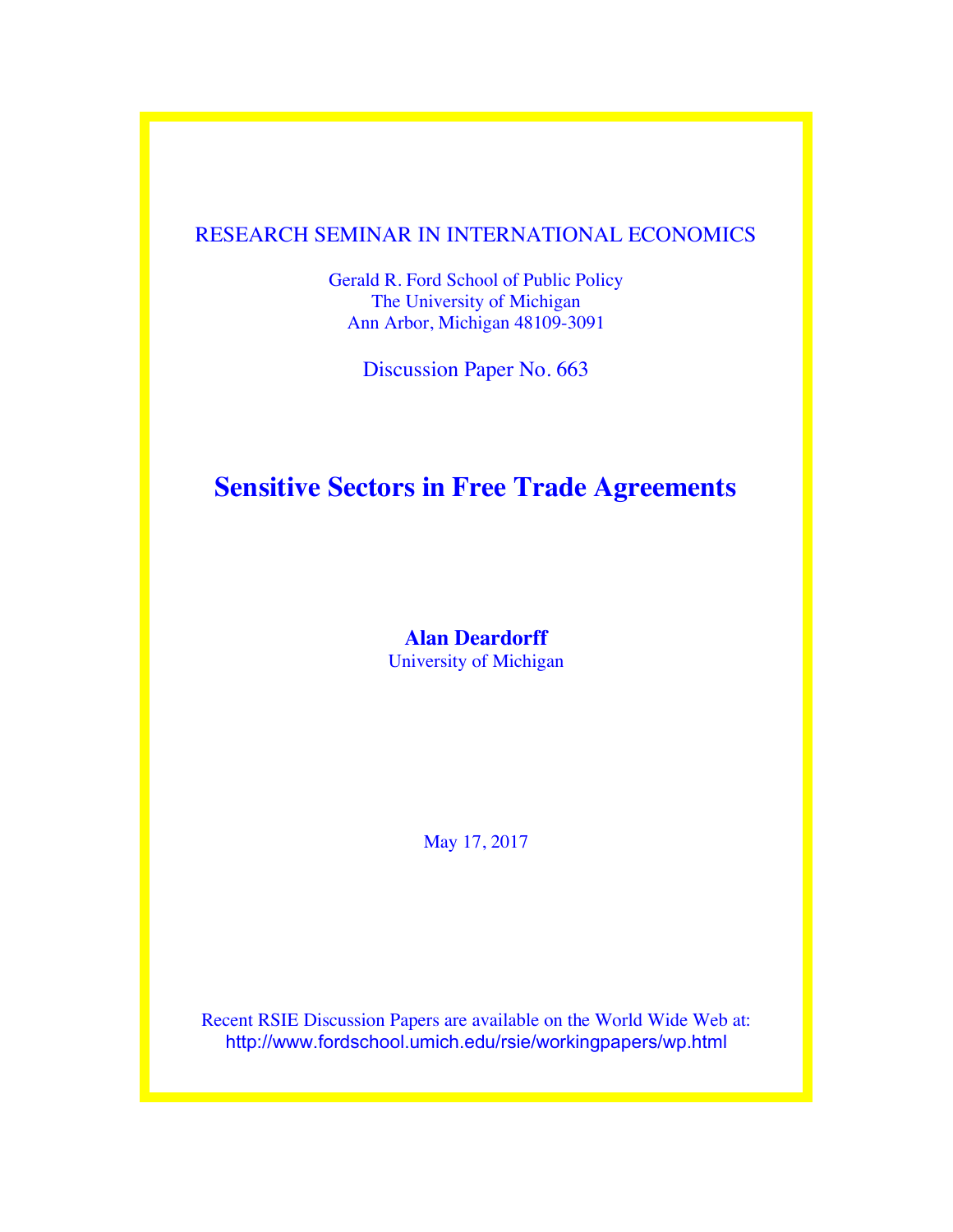# **Sensitive Sectors in Free Trade Agreements**

**Alan V. Deardorff**

**The University of Michigan**

May 17, 2017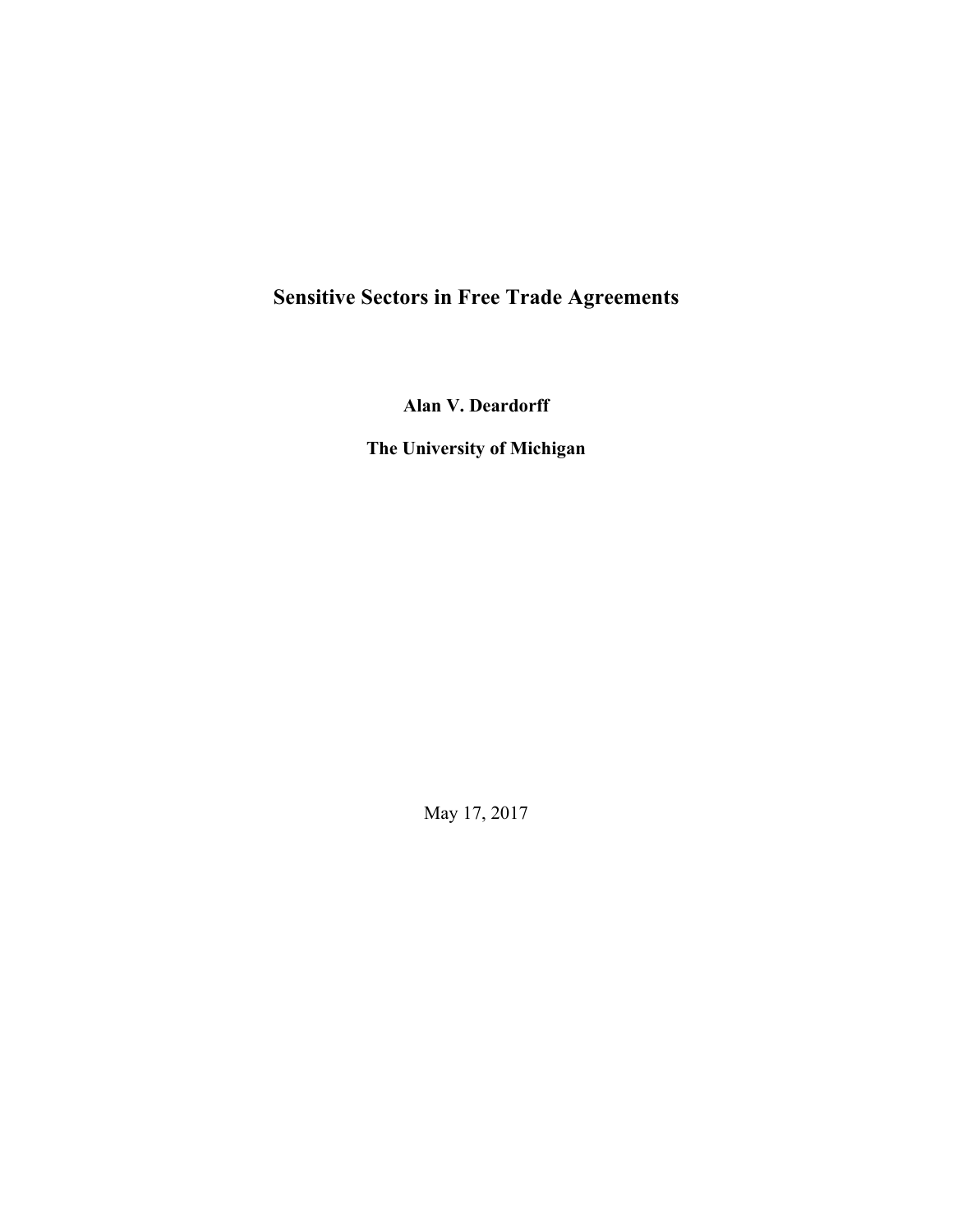Paper: Sens.doc

#### **ABSTRACT**

#### **Sensitive Sectors in Free Trade Agreements**

#### **Alan V. Deardorff**

#### **The University of Michigan**

This paper documents the presence of "sensitive sectors" in Free Trade Agreements, defined as sectors for which the within-FTA tariffs remain positive. The paper includes some brief theoretical discussion of the welfare implications of these, but the main emphasis is on reporting two measures of this phenomenon for countries in FTAs that entered into force between 1994 and 2003. One measure is the percentage of tariff lines that remain dutiable, and the second is the change, from before the FTA to after, in the average maximum (across 6-digit products) positive tariffs. Both measures are derived from data in the UNCTAD TRAINS database, and are then related to measures of country characteristics that might explain them. Low per capita GDP countries tend to have larger fractions of dutiable tariff lines, while higher income countries tend to post larger increases in average maximum positive tariffs. Both suggest that the favored treatment of sensitive sectors is undermining the potential gains from trade that FTAs provide.

**Keywords:** Free trade agreement **Correspondence:** Sensitive sectors

**JEL Subject Code:** F13 Commercial Pol. Ford School of Public Policy

Alan V. Deardorff University of Michigan Ann Arbor, MI 48109-3091

Tel. 734-764-6817 Fax. 734-763-9181 E-mail: alandear@umich.edu http://www-personal.umich.edu/~alandear/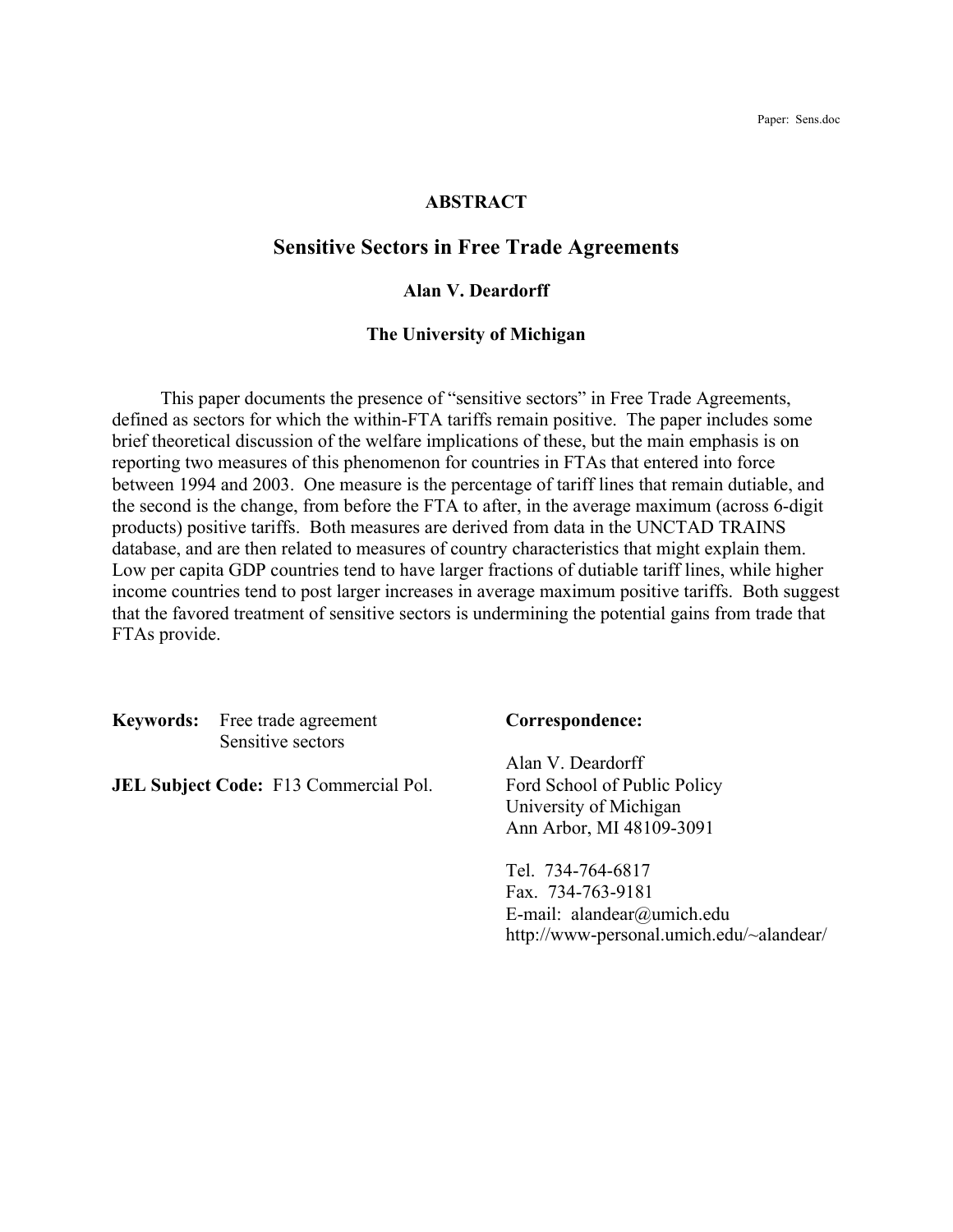### **Sensitive Sectors in Free Trade Agreements \***

**Alan V. Deardorff The University of Michigan**

#### **I. Introduction**

Free trade agreements have been proliferating for almost three decades, now numbering in the hundreds that have been notified to the World Trade Organization.<sup>1</sup> As most simply defined, an FTA is an agreement between two or more countries to reduce to zero their tariffs and other trade barriers on each others' exports while leaving unchanged there barriers to exports from other countries. As we teach about the economic effects of FTAs, we assume that *all* within-FTA tariffs are eliminated. But the GATT/WTO only requires that they be eliminated on "substantially all the trade between the constituent territories on products originating in such territories."<sup>2</sup> In practice almost all FTAs leave in place positive tariffs on some sectors, which I will call "sensitive sectors." My purpose here is to examine the implications of such exceptions, how common they are, and what it may be that motivates them. $3$ 

I have benefited…

 $<sup>1</sup>$  See World Trade Organization,</sup>

https://www.wto.org/english/tratop\_e/region\_e/regfac\_e.htm.<br><sup>2</sup> See Article XXIV, 8(b),

https://www.wto.org/english/res\_e/booksp\_e/analytic\_index\_e/gatt1994\_09\_e.htm#articl

 $3$  The qualification "on products originating" may well be as or more important, depending on the restrictiveness and implications of an FTA's rules of origin (ROOs). I have addressed these in another paper, Deardorff (2016).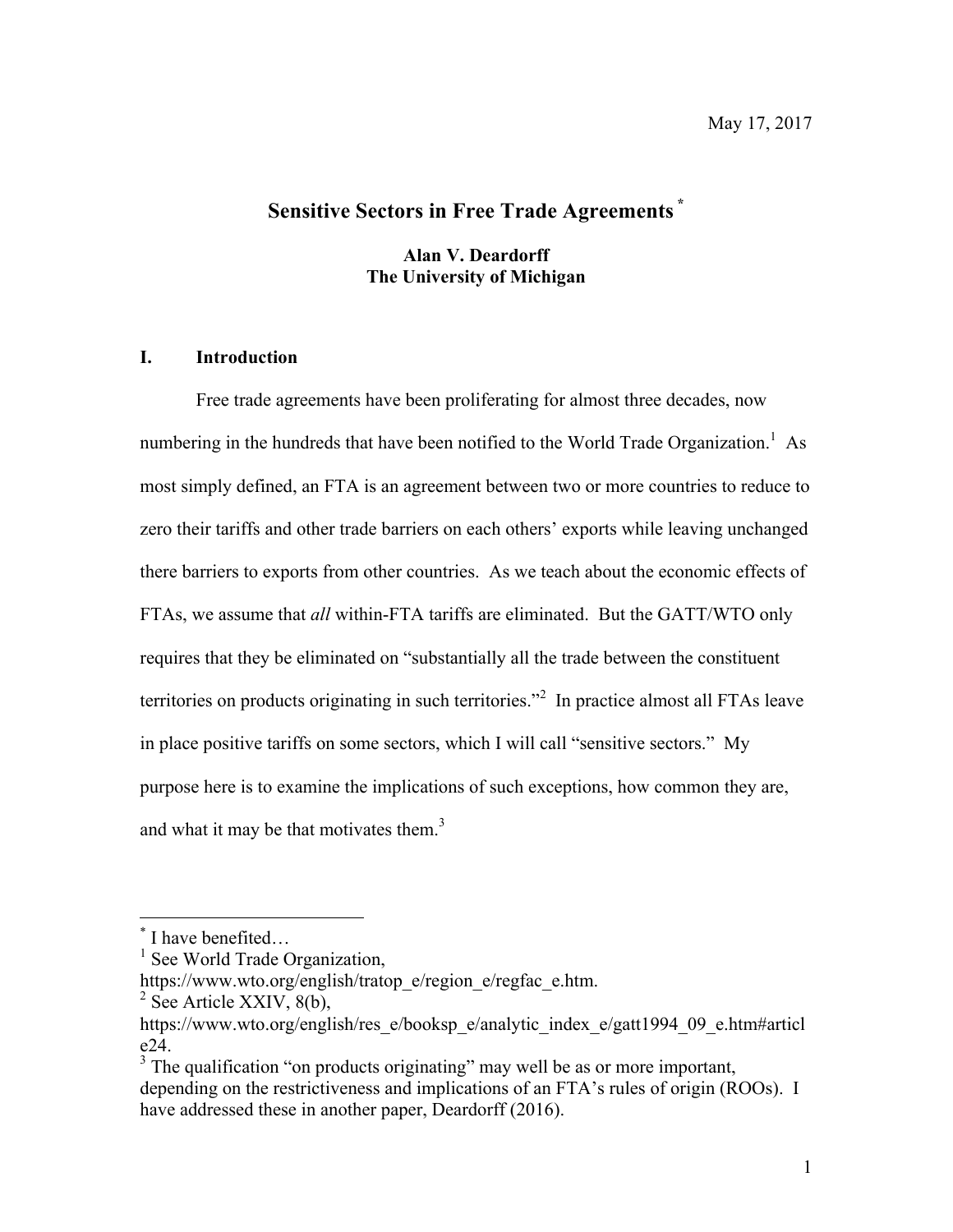Calling them sensitive sectors already alludes to the most likely explanation for them. Those sectors where domestic production is most likely to be adversely impacted by an FTA will be prime candidates for protection, either by slowing down or completely eliminating the reduction in tariffs that protect them. Thus these are sectors where losses of employment by workers and profits by firms are expected to be large if they are made to compete head-to-head with imports from the FTA partner.

This also suggests why the implications of excluding such sectors may be worth exploring. As I will begin by explaining in more detail in Section II, sensitive sectors are precisely those in which Viner's (1950) "trade creation" is most likely. By excluding tariff cuts in such sectors, countries are systematically reducing the trade creation and its associated gains from trade, while leaving in place the trade diversion that Viner taught us would be harmful. Thus the greater the extent to which countries exclude sensitive sectors from the tariff cuts of FTAs, the more likely it will be that the overall welfare effects of the FTA will be negative.

To explore this issue further, I have used the TRAINS database of UNCTAD to assess the presence of sensitive sectors in a number of FTAs. The largest part of this paper will be a report of what I found: How common is it for countries that enter FTAs to continue levying positive tariffs on their FTA partners? How large are these tariffs? And what is the resulting structure of the tariffs that these countries apply?

I will note that there is a tendency for the sensitive sectors to be those in which the largest tariffs were levied prior to the FTA. As a result, when these tariffs are retained while the initially lower tariffs in other sectors are eliminated, the tariff structure of a country becomes more uneven than before. There is reason to think, from an old

2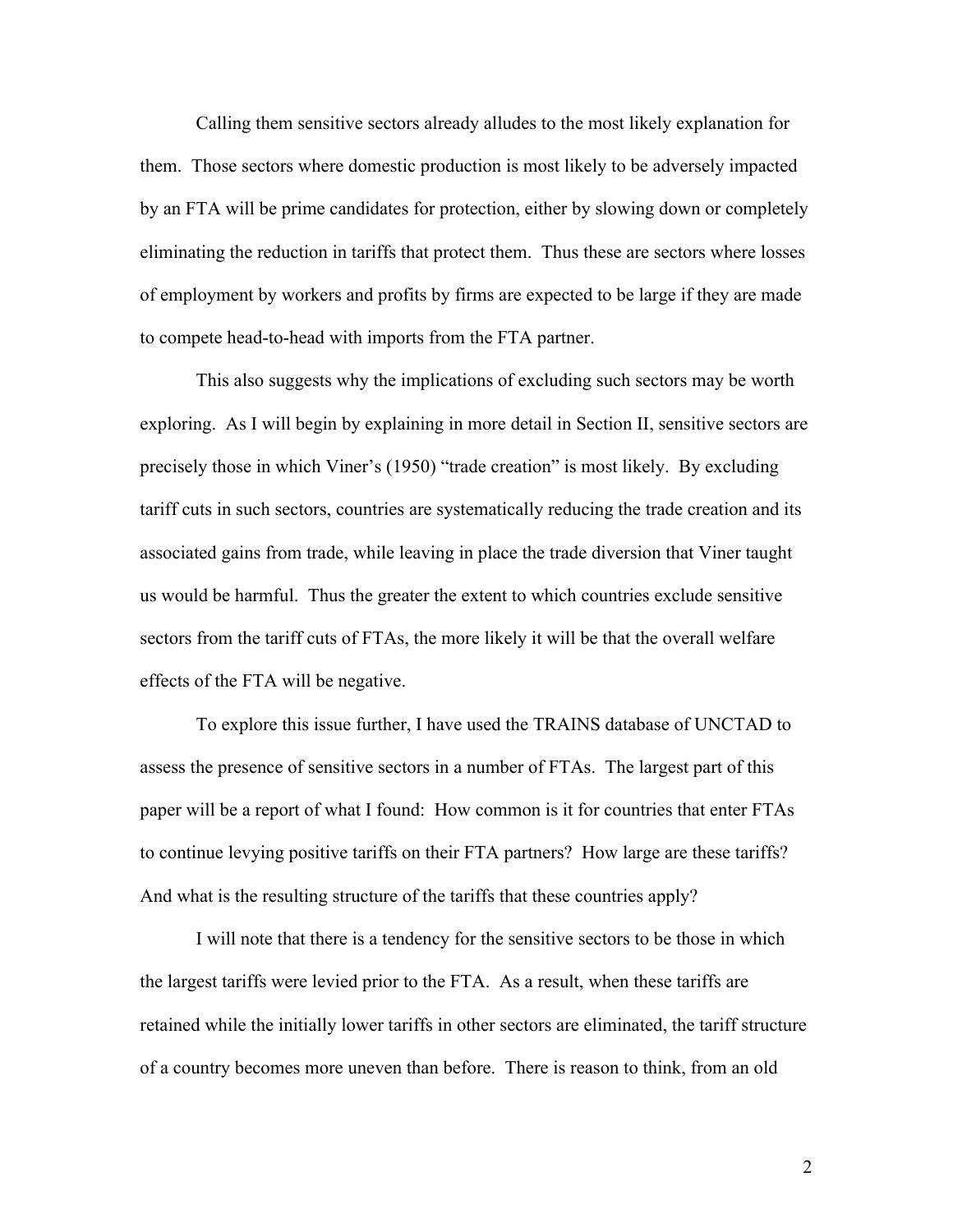theoretical literature on piecemeal tariff reductions that I will discuss, that this increased unevenness could impose an additional cost on the country.

Finally, I will make a first attempt to learn what characteristics of countries are most associated with high levels of sensitive-sector exclusion. The data suggest, most clearly but far from universally, that it is poorer countries that have more exemptions of sensitive sectors in their FTAs, and therefore that, once again, it is the poorer countries of the world who are gaining least from trade liberalization, and they may actually be losing.

#### **II. The Economics of FTAs**

The economics of trade creation and trade diversion can be illustrated for a simple case as in Figures 1-3. Without an FTA, suppose that the focus country, country A, is an importer of a good and could import it from either a low-cost country, B, or a high-cost country, C. If the same tariff is applied to both, as in Figure 1, then country A will import only from the low-cost country B, as shown.

As we now consider country A's trade for different goods, a potential partner country might be high-cost in some and low-cost in others. Figure 2 shows the case where the partner country is low-cost, thus country B. In this case, eliminating the tariff on the good simply causes it to import more from the partner, and there are unambiguous gains from trade as shown. These gains are accompanied, however, by a loss of producer surplus shown as area "a" and a loss of output and employment in the sector as well. Thus the country gains on a net basis, but at the perhaps considerable expense of the local industry.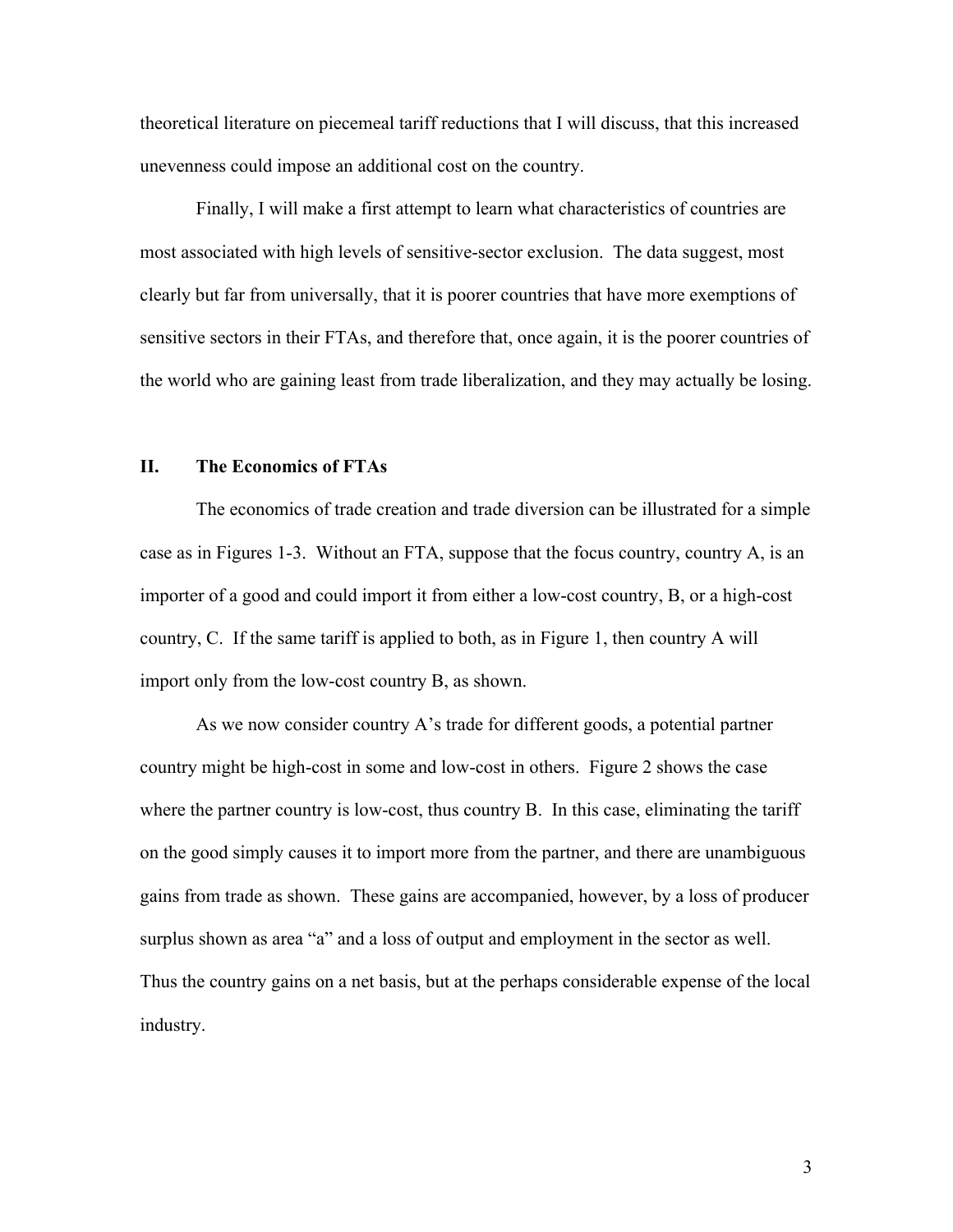In other sectors the partner country may be the high-cost country. Of course if its cost disadvantage is larger than the tariff, then eliminating the tariff in the FTA will not change anything. But if its cost disadvantage is smaller than the tariff, as in Figure 3, then the home country will switch its imports from the outside country, B, to the partner country, C, as shown. In this case there is again some trade creation, but there is also trade diversion, and this shows up in welfare terms as the portion of the lost tariff revenue that is not offset by any gain to demanders, area "e". The country may in this case lose, if the loss from this trade diversion exceeds the gain from trade creation.

Again in Figure 3 there is a loss of producer surplus, "a", and a fall in output and employment. But these changes are smaller than in Figure 2 because the price does not fall by the full amount of the tariff.

The lesson here is that, as we compare across sectors the effects of tariff elimination with an FTA, the costs to firms and workers in the import-competing industry are larger in precisely those sectors where the gains from trade, if positive, are largest, and the possibility of losses from the FTA due to trade diversion are smallest.

All of this was holding constant all other aspects of the problem that might differ across industries, such as the size of the tariff, the elasticity of domestic supply, and the costs differences between partner and outside countries. But further manipulation of the diagrams will easily show that these other factors too tend to associate greater gains from the FTA with greater costs to the domestic industry. Thus, if countries are permitted to exempt certain sectors from tariff elimination, and if they base these examptions on the costs that tariff reduction would impose of firms and workers in those sectors, then they

4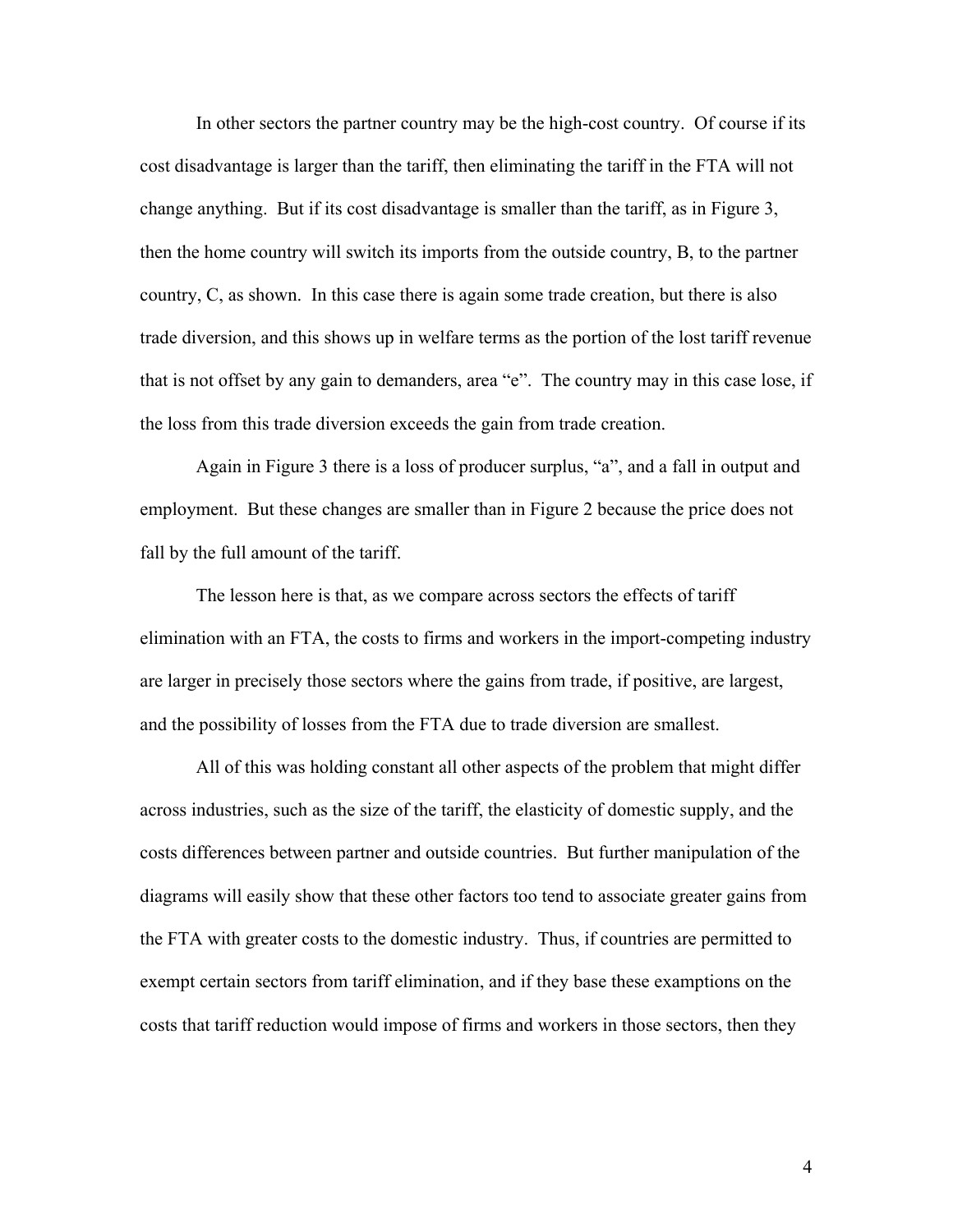will systematically exempt those sectors where the potential gains from trade were most likely to be positive and large.

One of these other factors deserves special mention: the size of the tariff. On the one hand, it is likely for political economy reasons that the largest tariffs are to be found in those sectors most vulnerable to disruption by imports. And in addition, eliminating a large tariff must inevitably be more disruptive than eliminating a small one, as is also evident from the figures. Thus we can expect for both of these reasons that exempted sectors will be ones with the highest tariffs. Thus if an FTA is implemented while exempting sensitive sectors, it will be low tariffs that are eliminated while the highest tariffs will be retained. This, as I will discuss in section IV, provides an additional reason to suspect that FTAs may be economically harmful.

#### **III. How Common Are Sensitive Sectors?**

In order to get a sense of how common it is for participants in FTAs to retain positive tariffs on some sectors, I consulted the TRAINS database of the United Nations Conference on Trade and Development (UNCTAD). TRAINS, which stands for Trade Analysis Information System, includes data on tariffs levied by as many as 193 reporting countries on imports from as many as 272 exporting countries and jurisdictions. These are available at the 6-digit Harmonized System level for years 1988-2014, to the extent that they have been reported. Reported indicators include both simple and weighted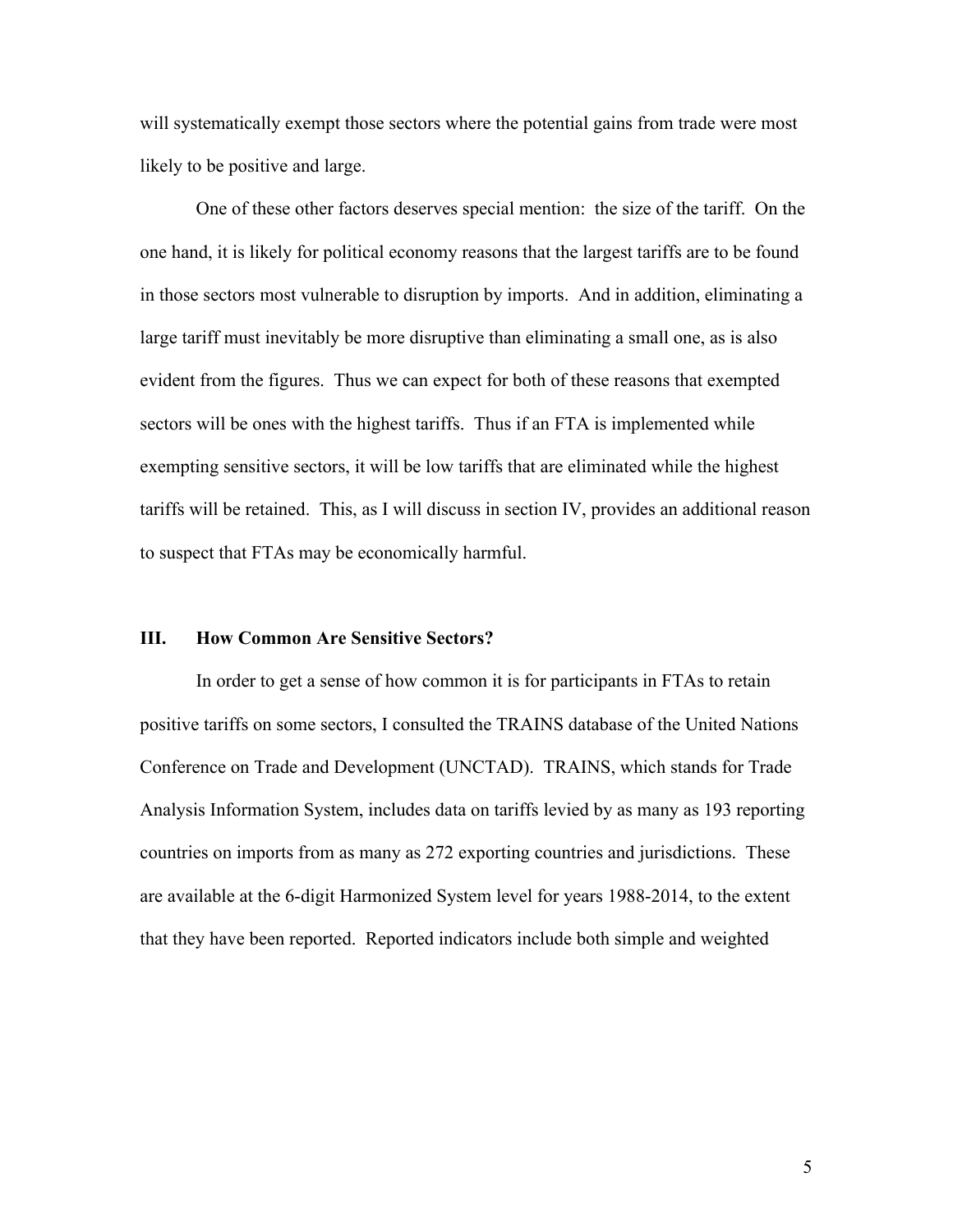average tariffs, minimum and maximum rates for each 6-digit category, and the numbers of total and dutiable tariff lines for these categories.<sup>4</sup>

As a sample of what I have taken from these data, Figures 4-6 show the results of my processing data for the FTA between Colombia and Mexico that entered into force in 1995. I choose this example because it includes several features, some useful and some problematic, that show up often in the data on other FTAs. The complete set of such figures for all of the FTAs that I have processed appears in the Appendix.

Figure 4 shows the simple average of ad valorem tariffs reported by Colombia against exports from Mexico and by Mexico against exports from Colombia for the available years. The figure heading describes these as "simple average of simple average tariffs," because they are unweighted averages of the simple averages reported for each 6 digit sector. Since sectors differ in the number of tariff lines that they include, this gives somewhat larger weight to some tariff lines than to others. I chose not to use weighted average tariffs here for the familiar reason that these may under-represent high tariffs that have substantially reduced trade.

Data have not been reported to TRAINS for all possible years, especially the early years prior to the Colombia-Mexico FTA's entry into force. Given that those data that are reported are sometimes suspect, this suggests that such early data as are present should not necessarily be presumed accurate.

Figure 4 shows that average tariffs did not decline at all on imports by Colombia from Mexico for the first ten years of the FTA. Only as of 2004 do we see the average

<sup>&</sup>lt;sup>4</sup> Also included is the value of trade. See

http://databank.worldbank.org/data/reports.aspx?source=UNCTAD-~-Trade-Analysis-Information-System-%28TRAINS%29.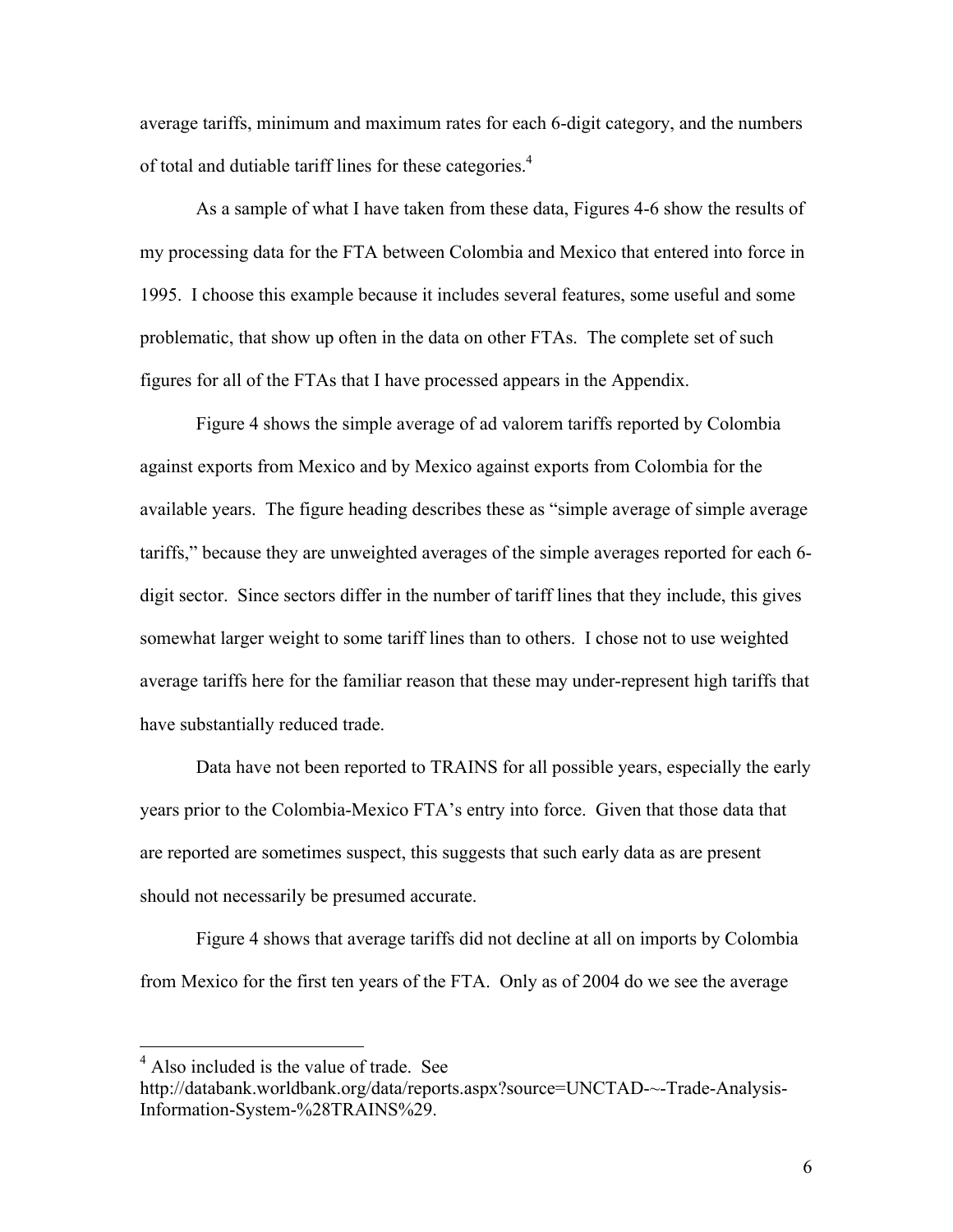tariffs dropping, and then to around one percent, with the exception of 2006 which is probably misreported. Tariffs on Mexico's imports from Colombia begin to fall sooner than Colombia's tariffs, but to levels not quite as low. But again, there are several years for which the Mexican tariff appears anomalously high. My impression here, as in all of this project, is that the data are informative, but that they contain a great deal of noise and that noise is not at all random. All results below must be understood in that context.

Figure 5 gets at the main issue of this paper, the exemption of sectors from tariff cuts. It reports the number of dutiable tariff lines as a percent of total tariff lines for each direction of trade flow. Consistent with what we saw for the average tariffs, these remain close to 100% for the first ten years of the FTA, then drop suddenly in 2004 to only a few percent. The scale of the figure makes it hard to see just what these low percentages are, so I report them in Table 1.

Again, there are several anomalous values which should probably be ignored (Colombia 2006 and Mexico 2011-13), but the other values seem credible and important: both countries' dutiable tariff lines fell only to the low single-digit percentages, Colombia reaching its lowest level of 3.8% in 2014, and Mexico its lowest level of 1.6% in 2006, after which it moved back up. In both cases it seems clear that sensitive sectors were being protected.

To get a sense of how high these remaining tariffs were, I chose to look at the maximum tariffs that TRAINS reported for each 6-digit sector. The simple averages of these, across only those 6-digit sectors where average tariffs themselves were positive, are shown in Figure 6. This gives some indication of something that I've found more strongly, but not universally, in other FTAs: that the maximum tariffs in sectors with

7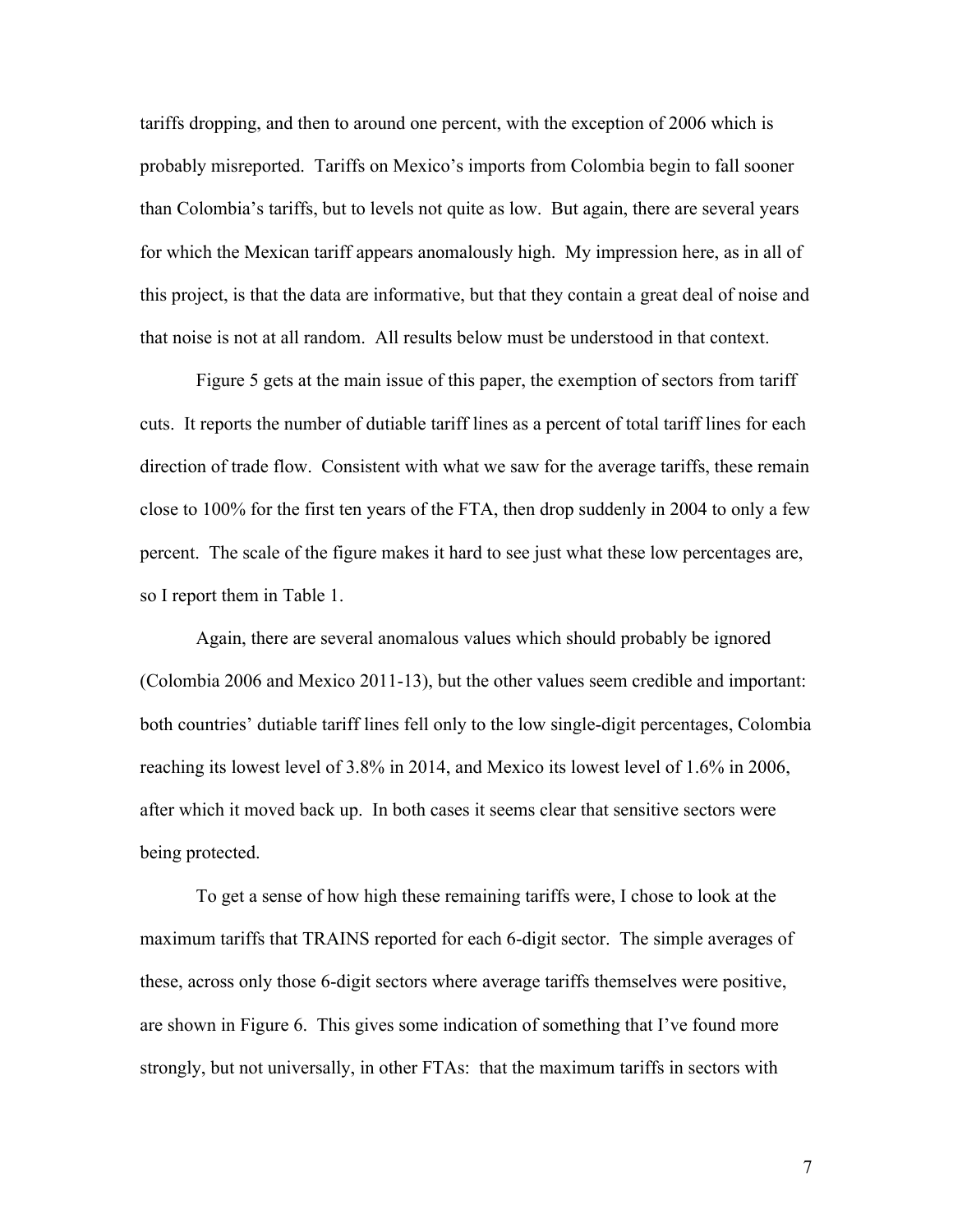positive tariffs tend to rise after the FTA goes into effect. What seems to be happening in many cases is perhaps not surprising: that countries eliminate tariffs completely in sectors where tariffs are not very high, but they keep the largest tariffs in place, so that the average positive tariff rises. This is a pattern that I will document further, and discuss its implications, in Section IV.

I attempted to gather data such as Figures 4-6 for all FTAs that were notified to the WTO and that entered into force during the ten years from 1994 through 2003. The starting date captured NAFTA, while any earlier starting point would have meant that data from before each FTA might be scarce. The ending date reflects the desirability of having data for at least ten years after an FTA goes into force. The reason for this, as we've seen in the data for Colombia-Mexico, is that FTAs are usually implemented only over a period of years, so that too short a period after their implementation may not capture all of the sectors whose tariffs will ultimately be eliminated.

With only a few exceptions, all of the FTAs notified to the WTO during this period are included in the TRAINS database.<sup>5</sup> However, there are many FTAs involving Eastern European countries for which the data seemed to be too sparse to be usable. None of these have therefore been included.

I have also so far excluded FTAs that include more than two countries, with the exception of NAFTA and several FTAs of the EU. The reason is simply my own available resources, as the number of bilateral trade flows within a multi-country FTA grows exponentially with its size. I have only included data from each of the six intra-

 $<sup>5</sup>$  The exceptions are the FTAs involving the Faroe Islands (with the EU and Switzerland)</sup> and Palestine (with the EU and EFTA), neither of which appears in TRAINS.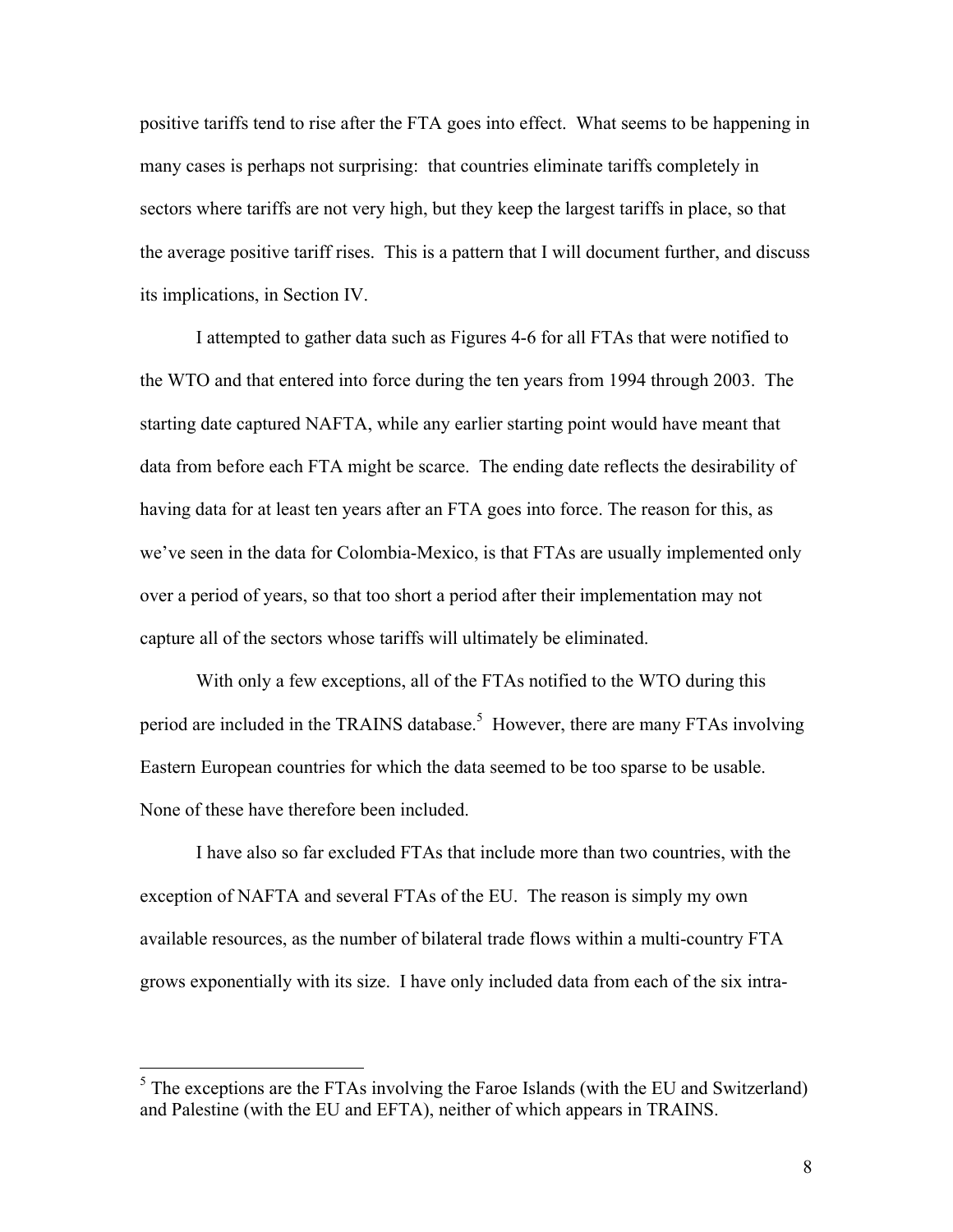NAFTA flows, plus a sample of data from EU FTA partners with several EU countries, but no others. 6

Table 2 reports what I learned from the data for all of the FTAs that I was able to process. For each FTA it gives the year in which it entered into force followed by two tariff measures that I have calculated for each direction of bilateral trade within the FTA. The first of these measures is the same as in Table 1: the percent of dutiable tariff lines, except that I report only the minimum of these across all years for which data are reported.

The second measure tries to capture what I discussed above in connection with Figure 6: the extent to which the average (across 6-digit sectors) maximum positive tariff rose from before the FTA to after. These are reported as "Pre-PostChg" in Table 2. To the extent that these are positive, it likely means that sectors where maximum tariffs were small tended to have their tariffs eliminated.

A glance at Table 2 should be enough to convey the two main messages of this paper:

- First, only very rarely do members of an FTA eliminate all tariffs on trade with other members. Most continue to levy positive tariffs on a small percentage of tariff lines (percentages in the single digits) and a large minority keep positive tariffs on much larger fractions.
- Second, there is a common tendency for the average maximum positive tariff to rise after the FTA compared to what it was before. There are certainly a fair number of negative numbers in the Pre-PostChg column of Table 2, but the positives far outnumber the negatives.

 $6$  Every member of the EU, because it is a customs union, levies the same tariffs against its FTA partners. But the partners need not levy the same tariffs against each member country of the EU. The graphs in the Appendix for EU FTAs with Turkey, Tunisia, South Africa, Morocco, Israel, and Mexico show those countries' tariff measures on imports from Belgium, France, Germany, Italy, and Poland. These measures do differ across these exporting EU countries, but not a great deal.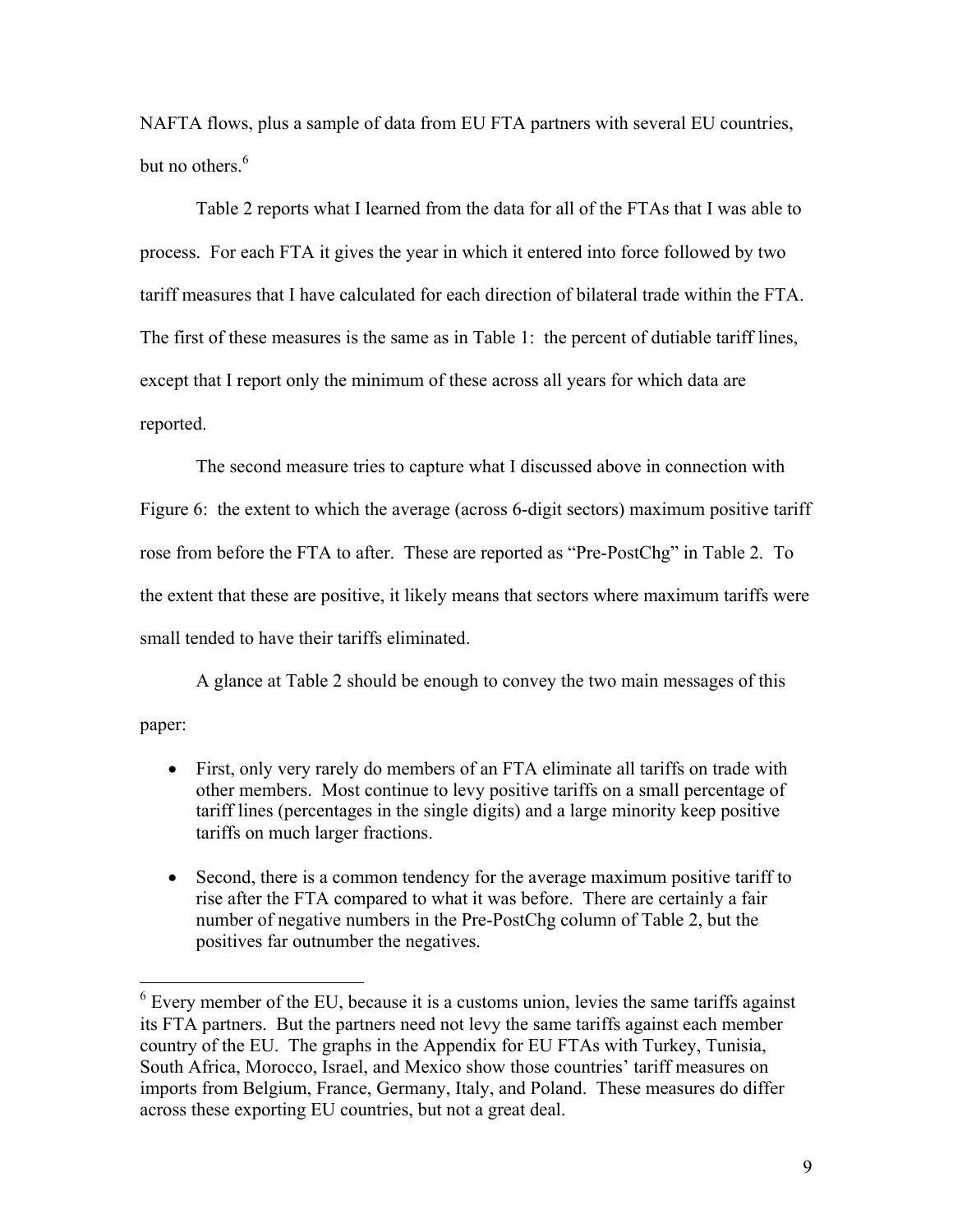While these are the main messages of this paper, it may be worthwhile noting two other features of these data for specific countries:

- Singapore stands out as a country that has not protected sensitive sectors. But then Singapore tended to have zero tariffs even before entering into FTAs.
- Chile has been an eager participant in FTAs, but it has a history of levying moderate tariffs of the same size against most imports, even before entering into FTAs, and it seems to have kept that practice within FTAs, lowering bilateral tariffs only part way to zero.

#### **IV. Implication of Rise in Average Maximum Positive Tariff**

The second result above – that a majority of FTAs result in a rise in the average maximum positive tariff – has a potentially important welfare implication. This is related to an old literature on what was called "piecemeal tariff reform." That early literature, recalled in Anderson and Neary (2007), dealt with multilateral tariff reductions, not the preferential reductions of an FTA, but even in that context there was no assurance that eliminating some tariffs while keeping others in place would be welfare improving. The main results were two: 1) that reducing all tariffs in the same proportion would be welfare improving; and 2) that "concertina tariff reductions" (reducing the largest tariff to the level of the next largest, and so forth) can be shown to be welfare improving under certain assumptions about substitutability. More recently, Anderson and Neary provided additional results in terms of their particular measures of the mean and variance of tariffs. The lesson of all of this literature tended to be that increasing the variance of tariffs tends to lower welfare.

This literature was not directed at the preferential tariff reductions of an FTA, although the lesson from Viner that preferential reductions could be welfare worsening due to trade diversion could be interpreted as an example of the harmful effects of

10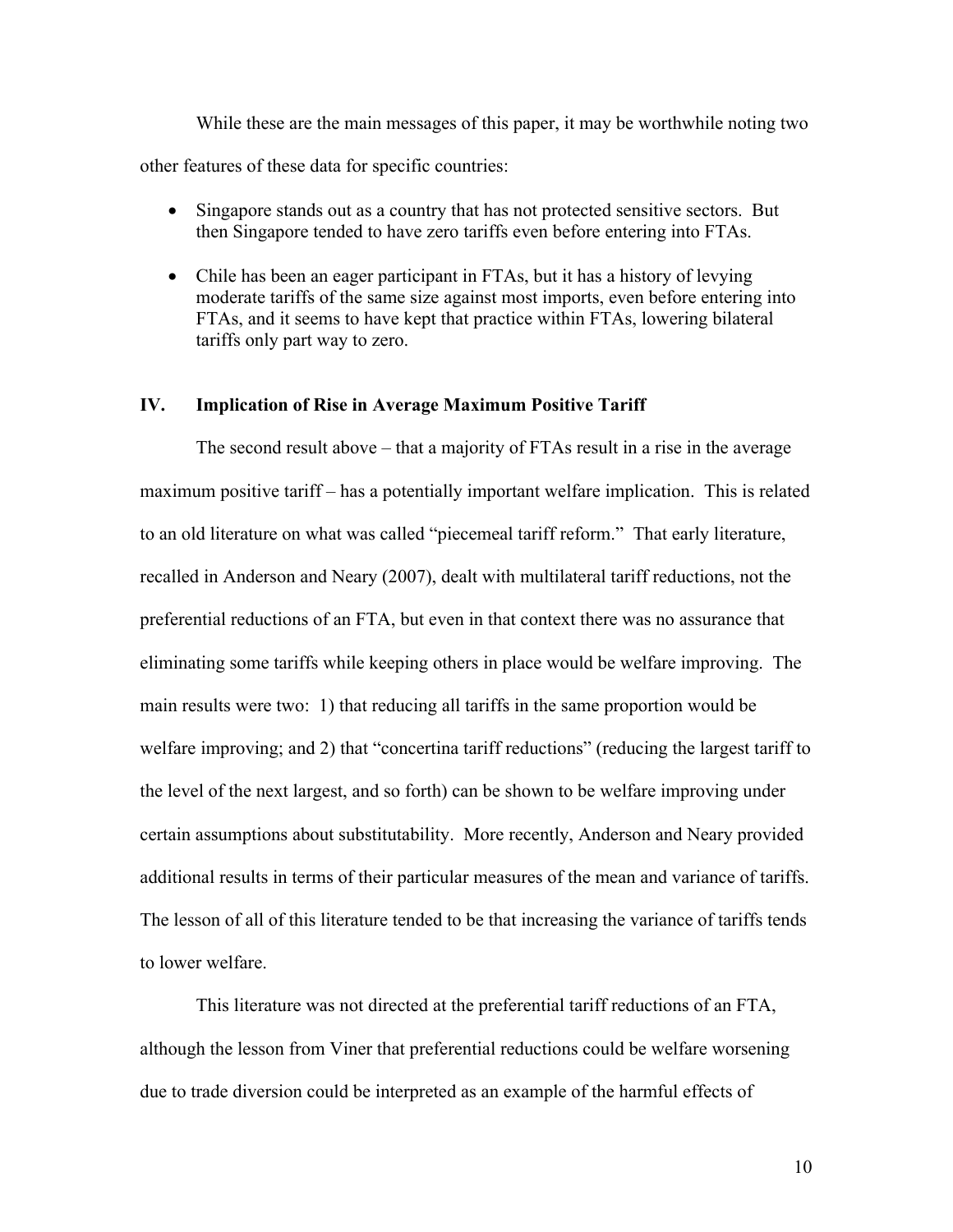increasing the variance of tariffs across trading partners rather than across goods. But it seems plausible that reducing tariffs unevenly across goods within an FTA in a manner that increases their variance might also be harmful. And this, it seems to me, is what the increased average maximum positive tariff is accomplishing.

That is, unless it is the case  $-$  as I doubt  $-$  that any tariffs are increased in forming an FTA, then the only way that the average maximum positive tariff could rise would be if some of the sectors with positive but lower than average maximum tariffs were to be reduced to zero. But this would have to mean that, while the average tariff would fall, the variance of tariffs would rise.

#### **V. Country Characteristics Associated with Sensitive Sectors**

In an effort to learn what causes countries to be large users of FTA exemptions for sensitive sectors, I have constructed the scatter plots that appear in Figures 7-10 showing my two measures of the phenomenon opposite various country characteristics that may be relevant for explaining them.

The first is per capita income, taken from World Bank data for 2010 GDP measured at purchasing power parity. The rationale for this could simply be that lowincome countries have large numbers of low-income workers that would be vulnerable to displacement by imports. Alternatively, it could be that low-income countries tend to be more protectionist than high income countries, and therefore more hesitant to open their markets in an FTA. In any case, the expectation would be that low-income countries would retain a larger fraction of dutiable tariff lines than high income countries, and the upper panel of Figure 7 supports that relationship. To the extent that such countries only

11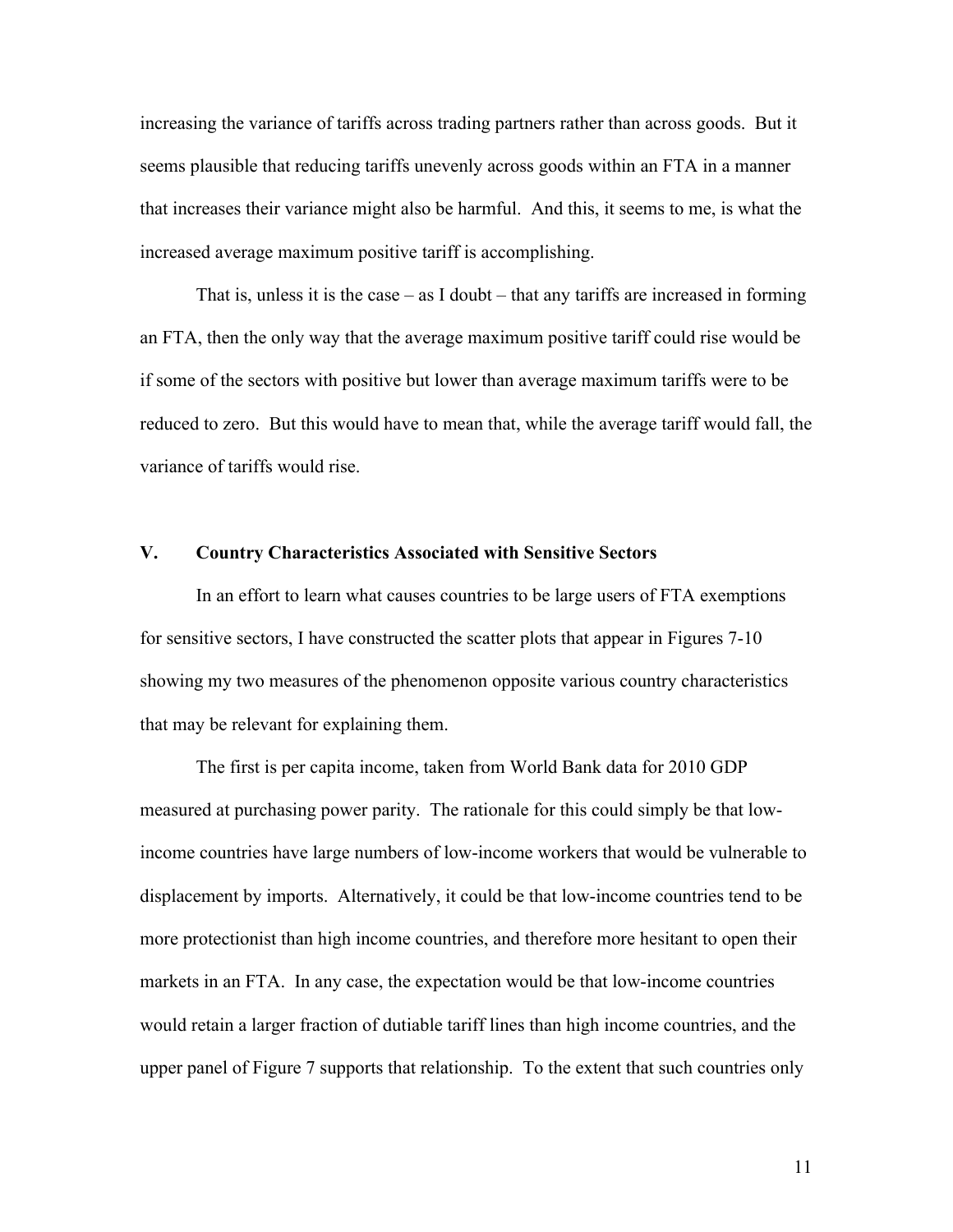eliminate tariffs in sectors where tariffs were already relatively low, one would also expect the change in the maximum positive tariff for them to be large, but the bottom panel of Figure 7 shows the opposite. That is, with the exception of one high-income country (the underlying data show that to be Singapore), the average maximum positive tariff tended to rise more in high-income countries than in low.

To the extent that country size alone plays a role, these measures might be related to population. This appears on the horizontal axis of both panels in Figure 8, though without revealing anything very meaningful. If there is any relationship between the two measures and population, my eye cannot pick it up.

A much clearer relationship appears, however, in Figure 9, where the top panel shows minimum percent dutiable tariff lines opposite the years that FTAs entered into force, numbered here as years after 1993. Although there continue to be FTAs with low dutiable percentages in the more recent years, other more recent FTAs show marked increases in these percentages. In contrast, I do not perceive any pattern over time in the changes in average maximum positive tariffs in the bottom panel of Figure 9.

What I would really like to capture, however, would be a role for policy in these patterns. An obvious reason for concern with sensitive sectors would be the inability of a country to cushion the impact of trade on displaced workers. To the extent that a country has a strong social safety net, it might not see the need to protect workers from trade, and thus would be more willing to eliminate tariffs in all sectors. But if a country is not able to provide such a safety net, then protecting workers with tariffs would be more attractive.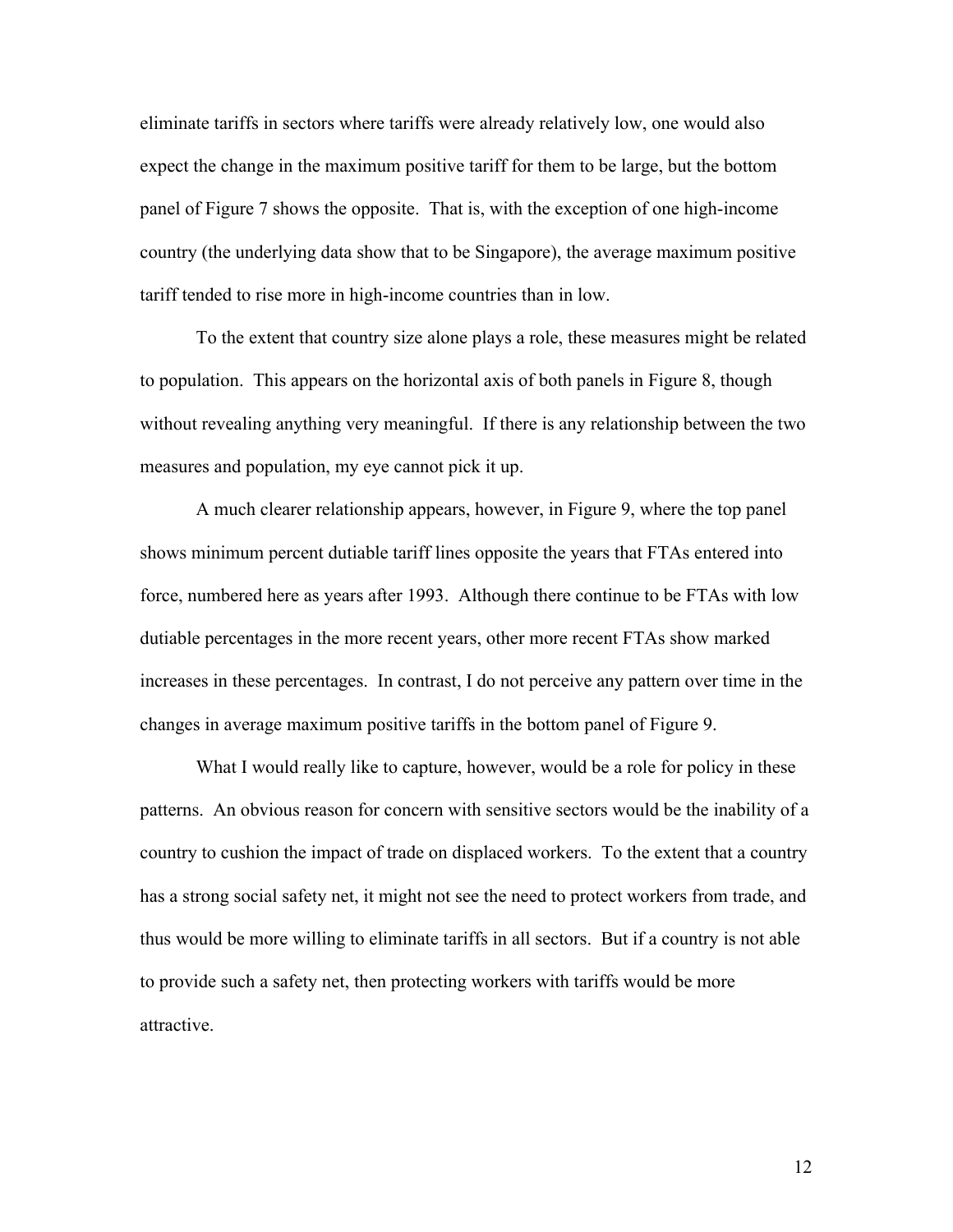Unfortunately, my effort to find measures of social safety nets was less successful than I'd hoped. The World Bank reports total spending on all social assistance as a percent of GDP, but only for developing countries and only about half of them. The OECD also reports "social protection spending" as a percent of GDP for the OECD countries. One might have thought from their names that these two measures are comparable, but that is far from obvious, as the OECD numbers tend to be an order of magnitude larger than those from the World Bank.<sup>7</sup> I have nonetheless used both as my measure of social spending in Figure 10. The top panel shows no clear relationship with these measures for percent of dutiable tariff lines, while the bottom panel repeats what was noted above, that FTAs tend to increase the average maximum positive tariffs most in high income – thus OECD – countries.

#### **VI. Conclusion**

I hope that this paper has successfully made the case that exemption of sensitive sectors from tariff elimination in FTAs is a sufficiently common phenomenon to be concerning. With very few exceptions (mainly Singapore), even high-income countries exempt a few sectors from FTA tariff cuts, and because these are likely to be the sectors with the greatest potential for welfare improving trade creation, one may reasonably wonder whether the resulting FTAs have been beneficial. Of more concern, however, is that lower-income countries have in many cases exempted far more sectors from tariff elimination than have high-income countries. It therefore seems even more likely that the proliferation of FTAs involving developing countries may have been harmful.

 $<sup>7</sup>$  The only country to appear in both lists is Poland, for which the World Bank value is</sup> 1.01% and the OECD value is 18%.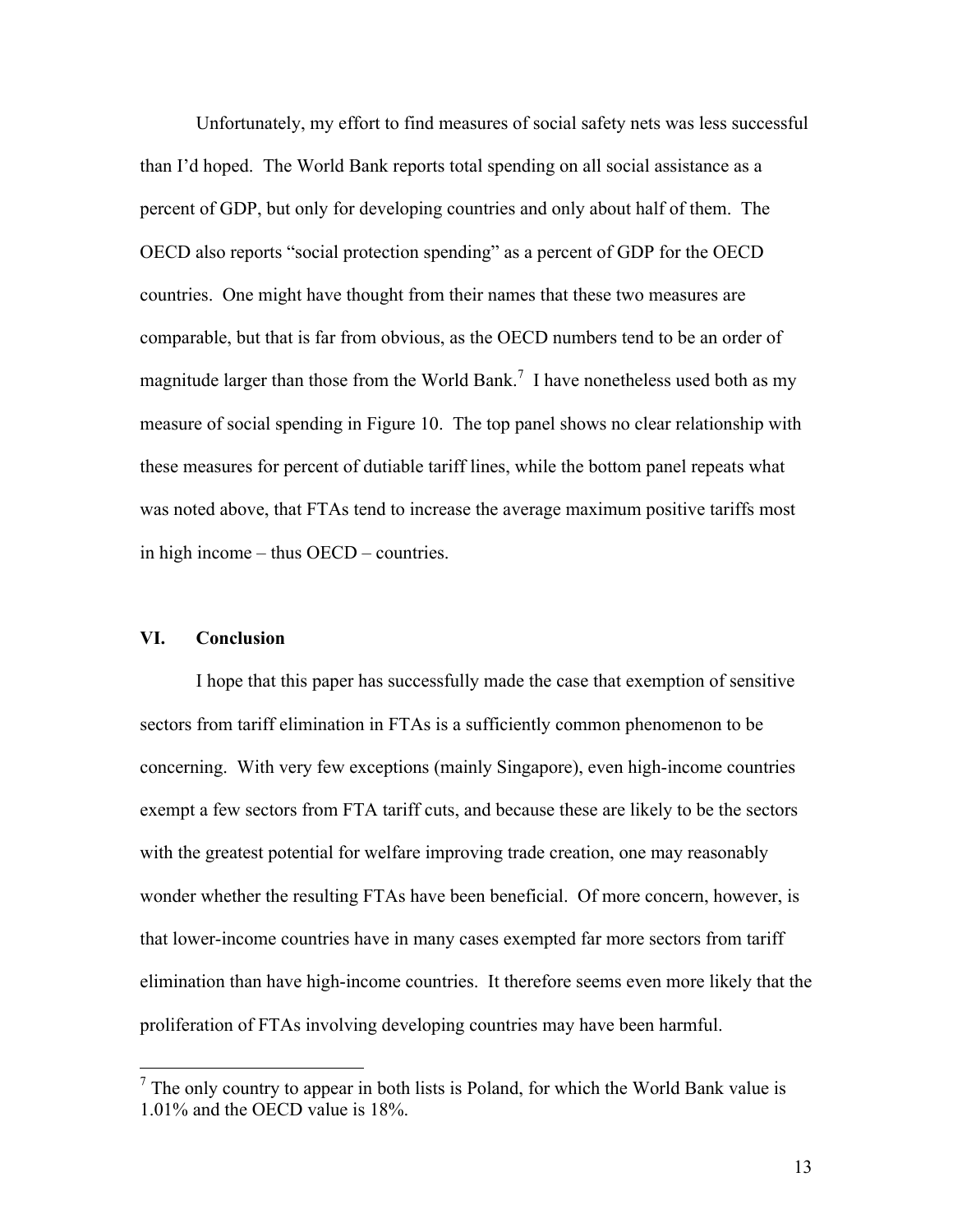The analysis also noted some tendency, especially in higher income countries, for average maximum positive tariffs to rise with the formation of FTAs. This suggests that countries predominately eliminate their lowest tariffs, but not their highest, with the result that the variance of tariffs increases with the FTA. This suggests that the high-income countries too are implementing FTAs in a manner that makes them potentially harmful.

The obvious policy implication from this might seem to be that countries negotiating FTAs should follow the lead of Singapore and eliminate all tariffs. But we trade economists have been criticized for paying too little attention to the dislocations that trade liberalization causes, and to the effects on the income distribution. If FTAs that exclude sensitive sectors are not in fact increasing net welfare, and especially if countries lack the effective social policies that might attend to these dislocations, then the better policy advice might be to avoid FTAs.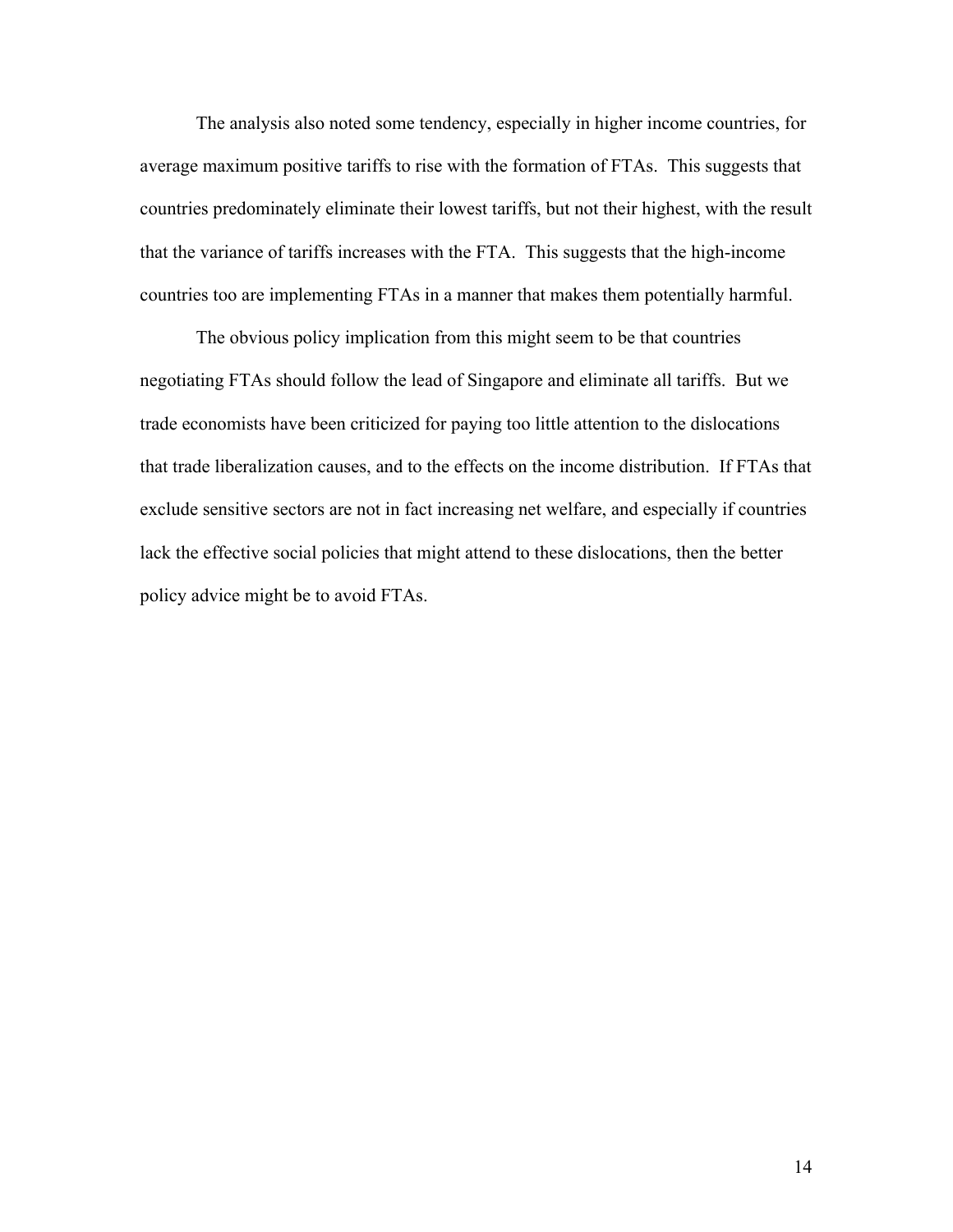#### **References**

- Anderson, James E. and J. Peter Neary. 2007. "Welfare Versus Market Access: The Implications of Tariff Structure for Tariff Reform," *Journal of International Economics* 71(1), March, pp. 187-205.
- Deardorff, Alan V. 2016. "Rue the ROOs: Rules of Origin and the Gains (or Losses) from Trade Agreements," in process, February 22*.*
- Viner, Jacob. 1950. *The Customs Union Issue*, New York: Carnegie Endowment for International Peace.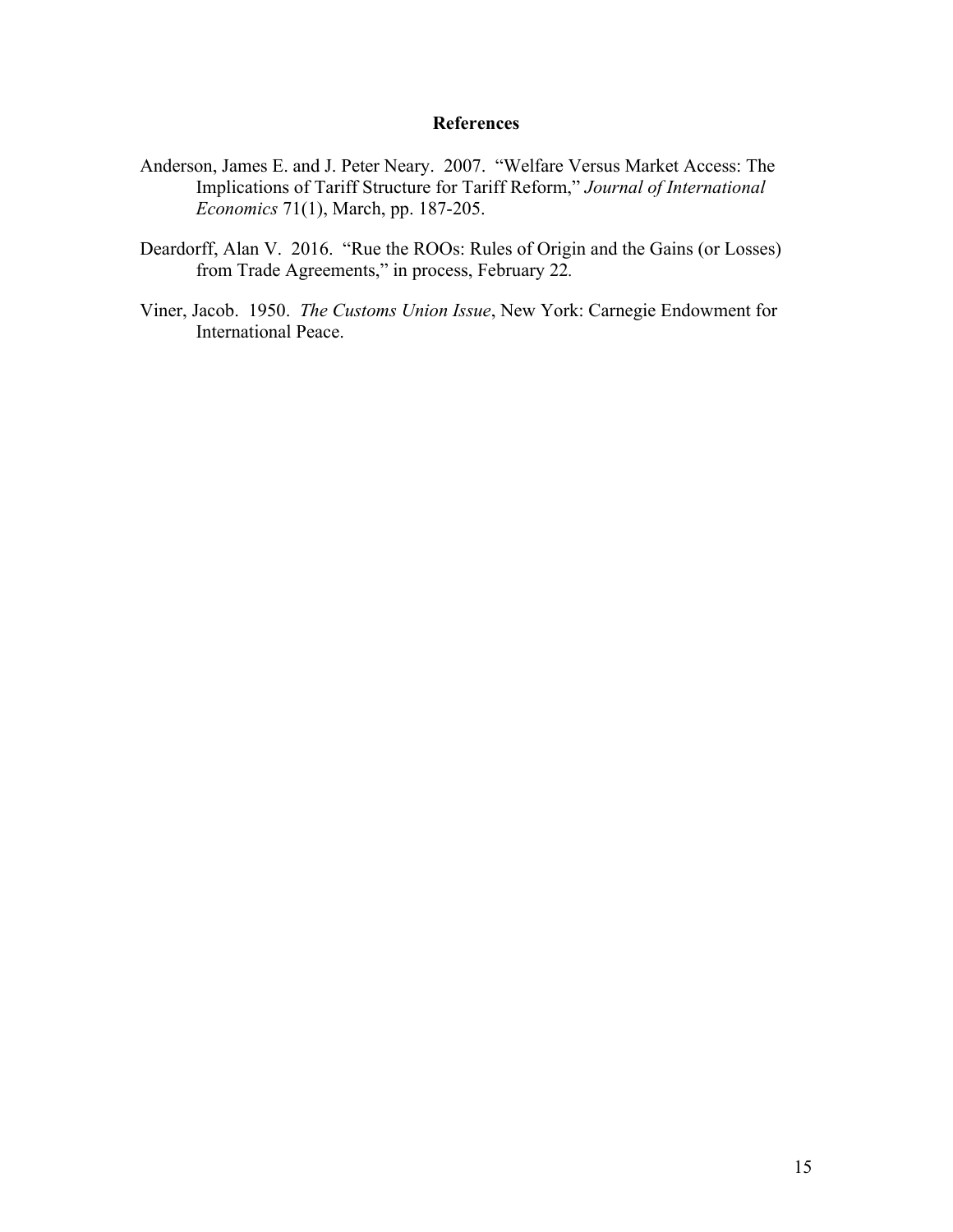| Table 1                                          |
|--------------------------------------------------|
| Percent Dutiable Tariff Lines in Colombia-Mexico |
| FTA after They Dropped                           |

| Year | Colombia from<br>Mexico | <b>Mexico from</b><br>Colombia |
|------|-------------------------|--------------------------------|
| 2004 | 7.1                     | 3.8                            |
| 2005 | 10.8                    | 5.4                            |
| 2006 | 93.9                    | 1.6                            |
| 2007 | 5.9                     | 8.5                            |
| 2008 | 7.2                     | 5.3                            |
| 2009 | 7.3                     | 6.2                            |
| 2010 | 6.1                     | 4.9                            |
| 2011 | 6.2                     | 36.8                           |
| 2012 | 4.2                     | 38.4                           |
| 2013 | 4.3                     | 38.7                           |
| 2014 | 3.8                     |                                |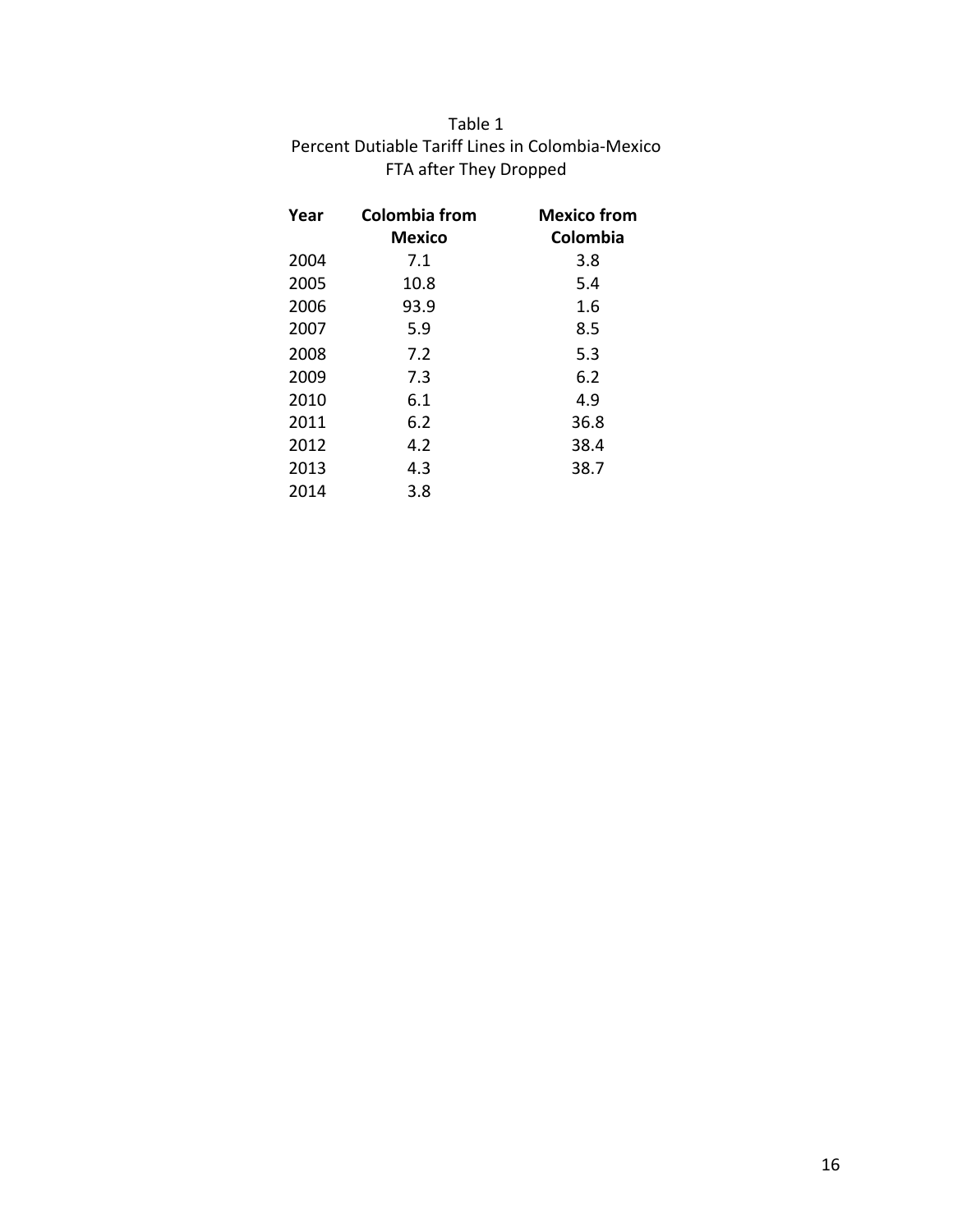#### Table 2 Minimum Percent Dutiable Tariff Lines (Min%Dut) and Change in Average Maximum Positive Tariffs (Pre-PostChg) for Available FTAs 1994-2003

|                        |      |              |              |                | Pre-           |
|------------------------|------|--------------|--------------|----------------|----------------|
| <b>FTA</b>             | Year | Country      | From         | Min%Dut        | <b>PostChg</b> |
| <b>NAFTA</b>           | 1994 | Canada       | Mexico       | 0.6            | 122.4          |
| <b>NAFTA</b>           | 1994 | Canada       | <b>US</b>    | $\overline{0}$ | 186            |
| <b>NAFTA</b>           | 1994 | Mexico       | Canada       | 0.4            | 23.6           |
| <b>NAFTA</b>           | 1994 | Mexico       | US           | $\overline{0}$ | 14.6           |
| <b>NAFTA</b>           | 1994 | US           | Canada       | 0.1            | 40.8           |
| <b>NAFTA</b>           | 1994 | <b>US</b>    | Mexico       | 0.5            | 17.5           |
| Columbia-Mexico        | 1995 | Colombia     | Mexico       | 3.8            | 2.5            |
| Columbia-Mexico        | 1995 | Mexico       | Colombia     | 1.6            | 0.6            |
| EU-Turkey              | 1996 | EU           | Turkey       | 0.4            | 23             |
| EU-Turkey              | 1996 | Turkey       | Belgium      | 7.6            |                |
| EU-Turkey              | 1996 | Turkey       | France       | 16.3           | 33.4           |
| EU-Turkey              | 1996 | Turkey       | Germany      | 15.2           | 32.1           |
| EU-Turkey              | 1996 | Turkey       | Italy        | 12.8           | 32.2           |
| EU-Turkey              | 1996 | Turkey       | Poland       | 8.5            | 25.9           |
| Canada-Israel          | 1997 | Canada       | Israel       | 11.3           | 49.1           |
| Canada-Israel          | 1997 | Israel       | Canada       | 3.9            | 6              |
| Israel-Turkey          | 1997 | Israel       | Turkey       | 5.6            | 6              |
| Israel-Turkey          | 1997 | Turkey       | Israel       | 10.9           | 20.8           |
| Canada-Chile           | 1997 | Canada       | Chile        | $\mathbf 0$    | 181.6          |
| Canada-Chile           | 1997 | Chile        | Canada       | 79.1           | $-4.5$         |
| EU-Tunisia             | 1998 | EU           | Tunisia      | 10.4           | 4              |
| EU-Tunisia             | 1998 | Tunisia      | Belgium      | 23.3           |                |
| EU-Tunisia             | 1998 | Tunisia      | France       | 31.4           | $-9.6$         |
| EU-Tunisia             | 1998 | Tunisia      | Germany      | 25.6           | $-4.1$         |
| EU-Tunisia             | 1998 | Tunisia      | Italy        | 28.6           | $-2$           |
| EU-Tunisia             | 1998 | Tunisia      | Poland       | 18.2           | 4.1            |
| Chile-Mexico           | 1999 | Chile        | Mexico       | 1.2            | -4             |
| Chile-Mexico           | 1999 | Mexico       | Chile        | 0.2            | 17.5           |
| <b>EU-South Africa</b> | 2000 | EU           | South Africa | 9.3            | 7              |
| <b>EU-South Africa</b> | 2000 | South Africa | Belgium      | 3.1            | $-5.3$         |
| <b>EU-South Africa</b> | 2000 | South Africa | France       | 4.6            | $-6.1$         |
| <b>EU-South Africa</b> | 2000 | South Africa | Germany      | 3.8            | $-7.5$         |
| <b>EU-South Africa</b> | 2000 | South Africa | Italy        | 5.6            | $-7.6$         |
| <b>EU-South Africa</b> | 2000 | South Africa | Poland       | 4.5            | $-5.5$         |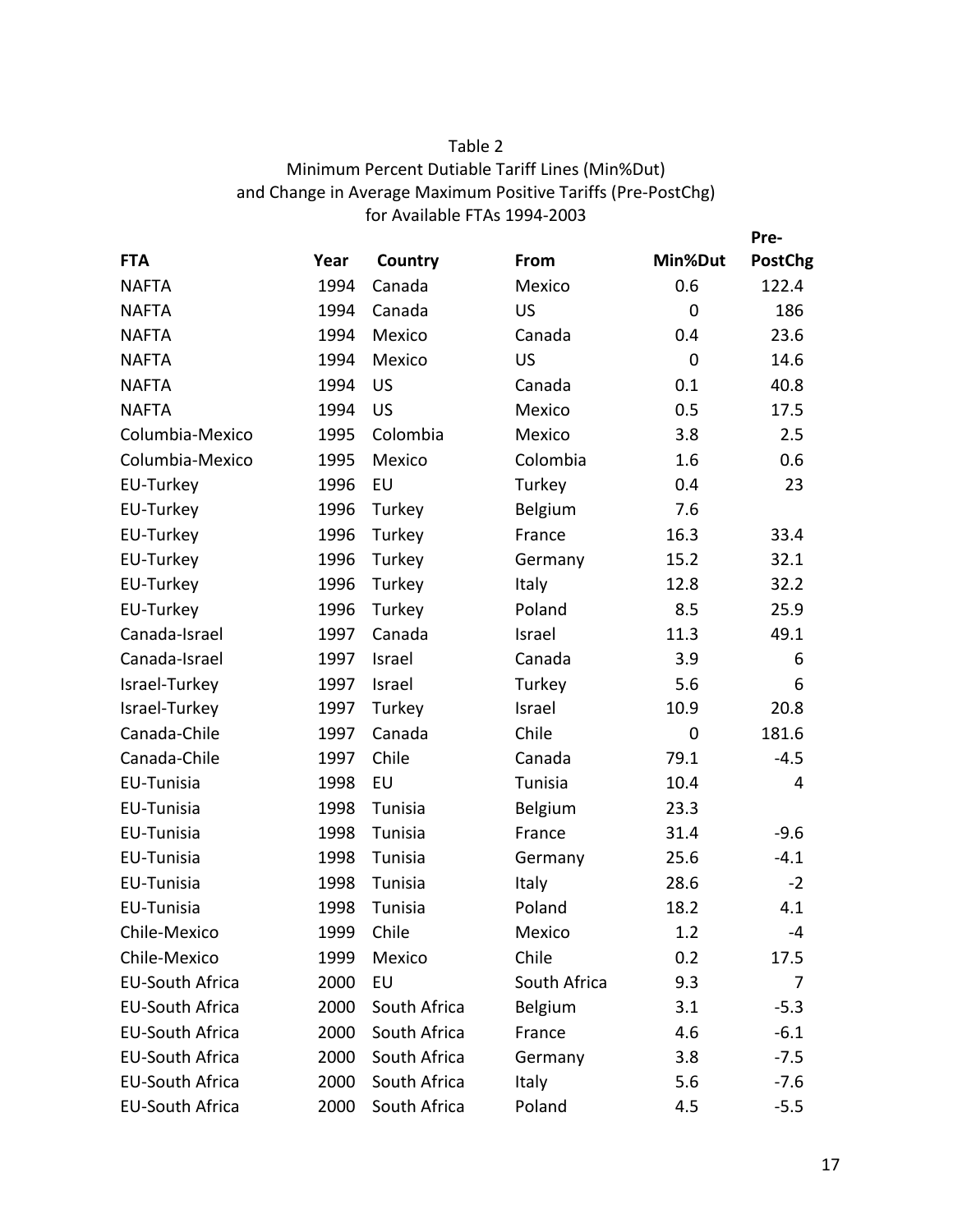### Table 2 (cont.)

|                                  |      |             |             |         | Pre-           |
|----------------------------------|------|-------------|-------------|---------|----------------|
| <b>FTA</b>                       | Year | Country     | From        | Min%Dut | <b>PostChg</b> |
| <b>EU-Morocco</b>                | 2000 | EU          | Morocco     | 0.4     | 3.8            |
| <b>EU-Morocco</b>                | 2000 | Morocco     | Belgium     | 12.6    | 1.8            |
| <b>EU-Morocco</b>                | 2000 | Morocco     | France      | 15.9    | $-15$          |
| <b>EU-Morocco</b>                | 2000 | Morocco     | Germany     | 8.9     | $-17.5$        |
| <b>EU-Morocco</b>                | 2000 | Morocco     | Italy       | 12.1    | $-20$          |
| <b>EU-Morocco</b>                | 2000 | Morocco     | Poland      | 11.5    | $-14.8$        |
| EU-Israel                        | 2000 | EU          | Israel      | 2.7     | 8              |
| EU-Israel                        | 2000 | Israel      | Belgium     | 3.8     | 8.5            |
| EU-Israel                        | 2000 | Israel      | France      | 3.6     | 9              |
| EU-Israel                        | 2000 | Israel      | Germany     | 3       | 8              |
| EU-Israel                        | 2000 | Israel      | Italy       | 3       | 7.4            |
| EU-Israel                        | 2000 | Israel      | Poland      | 4.3     | 9.4            |
| <b>EU-Mexico</b>                 | 2000 | EU          | Mexico      | 2.7     | 8              |
| <b>EU-Mexico</b>                 | 2000 | Mexico      | Belgium     | 3.8     | 8.5            |
| <b>EU-Mexico</b>                 | 2000 | Mexico      | France      | 3.6     | 9              |
| <b>EU-Mexico</b>                 | 2000 | Mexico      | Germany     | 3       | 8              |
| <b>EU-Mexico</b>                 | 2000 | Mexico      | Italy       | 3       | 7.4            |
| <b>EU-Mexico</b>                 | 2000 | Mexico      | Poland      | 4.3     | 9.4            |
| Israel-Mexico                    | 2000 | Israel      | Mexico      | 5.1     | 5.4            |
| Israel-Mexico                    | 2000 | Mexico      | Israel      | 2.2     | $-0.1$         |
| Macedonia-Turkey                 | 2000 | Macedonia   | Turkey      | 21.1    |                |
| Macedonia-Turkey<br>New Zealand- | 2000 | Turkey      | Macedonia   | 5       | 30.9           |
| Singapore<br>New Zealand-        | 2001 | New Zealand | Singapore   | 0       | 290.6          |
| Singapore                        | 2001 | Singapore   | New Zealand | 0       | $-332.8$       |
| India-Sri Lanka                  |      | 2001 India  | Sri Lanka   | 20.7    | $-23.3$        |
| India-Sri Lanka                  | 2001 | Sri Lanka   | India       | 28      | $-2.8$         |
| Jordan-US                        | 2001 | Jordan      | <b>US</b>   | 2       | $-2.4$         |
| Jordan-US                        | 2001 | <b>US</b>   | Jordan      | 0.9     | 71.1           |
| Chile-Costa Rica                 | 2002 | Chile       | Costa Rica  | 41.5    | $-4.6$         |
| Chile-Costa Rica                 | 2002 | Costa Rica  | Chile       | 6.8     | $-2.4$         |
| Chile-El Salvador                | 2002 | Chile       | El Salvador | 69.6    | $-4.5$         |
| Chile-El Salvador                | 2002 | El Salvador | Chile       | 2.5     | $-3.9$         |
| Canada-Costa Rica                | 2002 | Canada      | Costa Rica  | 3.3     | $-1.7$         |
| Canada-Costa Rica                | 2002 | Costa Rica  | Canada      | 27.7    | $-2.5$         |
| Japan-Singapore                  | 2002 | Japan       | Singapore   | 25.5    | 27.9           |
| Japan-Singapore                  | 2002 | Singapore   | Japan       | 0       | $-220.2$       |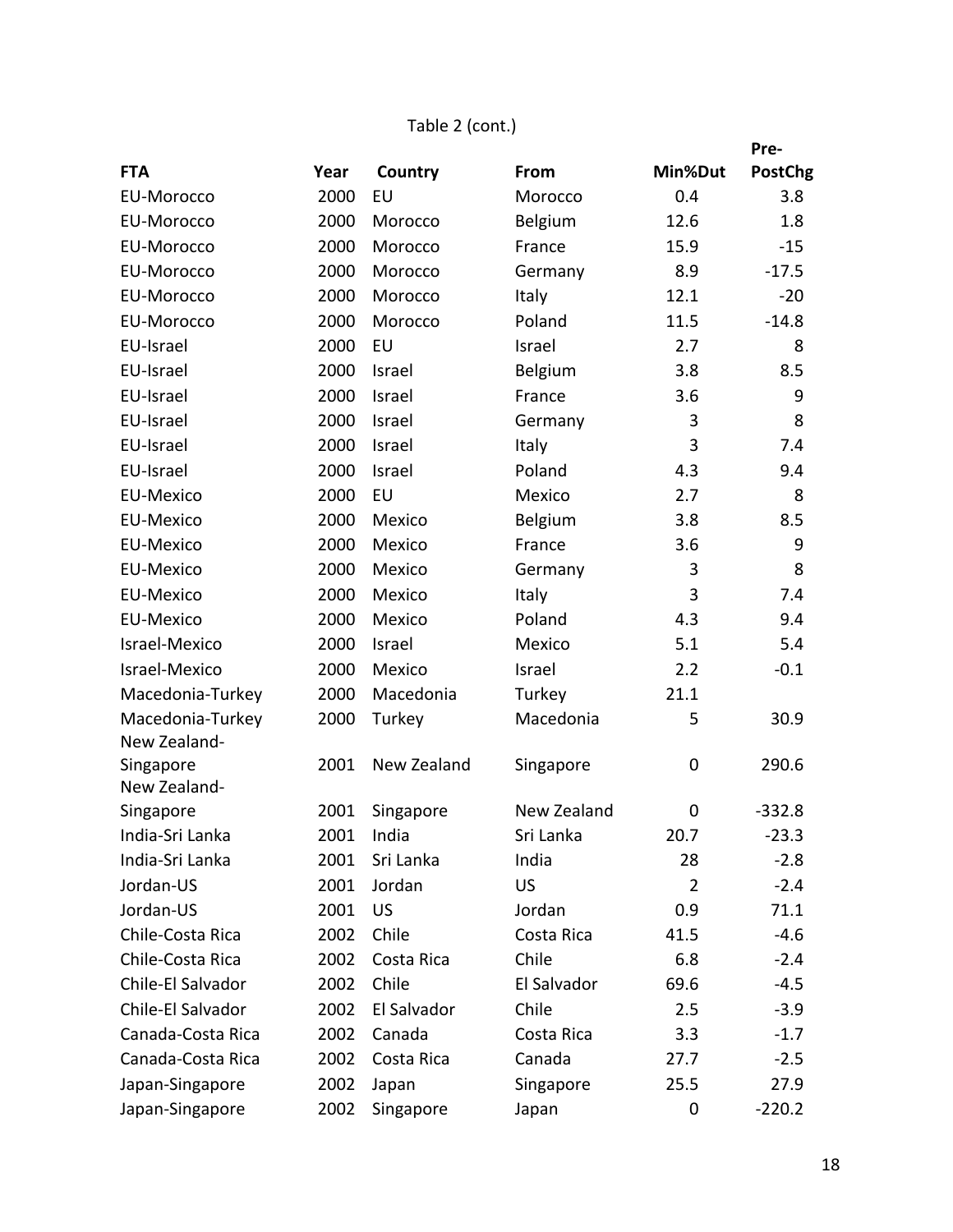### Table 2 (cont.)

|                     |      |             |             | Min% | Pre-           |
|---------------------|------|-------------|-------------|------|----------------|
| <b>FTA</b>          | Year | Country     | From        | Dut  | <b>PostChg</b> |
| El Salvador-Panama  | 2003 | El Salvador | Panama      | 3.8  | 2              |
| El Salvador-Panama  | 2003 | Panama      | El Salvador | 5.7  | $-2$           |
| China-Hong Kong     | 2003 | China       | Hong Kong   | 56.3 | $-13.9$        |
| China-Hong Kong     | 2003 | Hong Kong   | China       | 0    |                |
| Bosnia-Herzegovina- |      | Bosnia-     |             |      |                |
| Turkey              | 2003 | Herzegovina | Turkey      | 68   | 2.8            |
| Bosnia-Herzegovina- |      |             | Bosnia-     |      |                |
| Turkey              | 2003 | Turkey      | Herzegovina | 0.6  | 25.1           |
| Australia-Singapore | 2003 | Australia   | Singapore   | 0.1  | $-6.1$         |
| Australia-Singapore | 2003 | Singapore   | Australia   | 0    | $-158.7$       |
| China-Macao         | 2003 | China       | Macao       | 47.3 | $-15.6$        |
| China-Macao         | 2003 | Macao       | China       | 0    |                |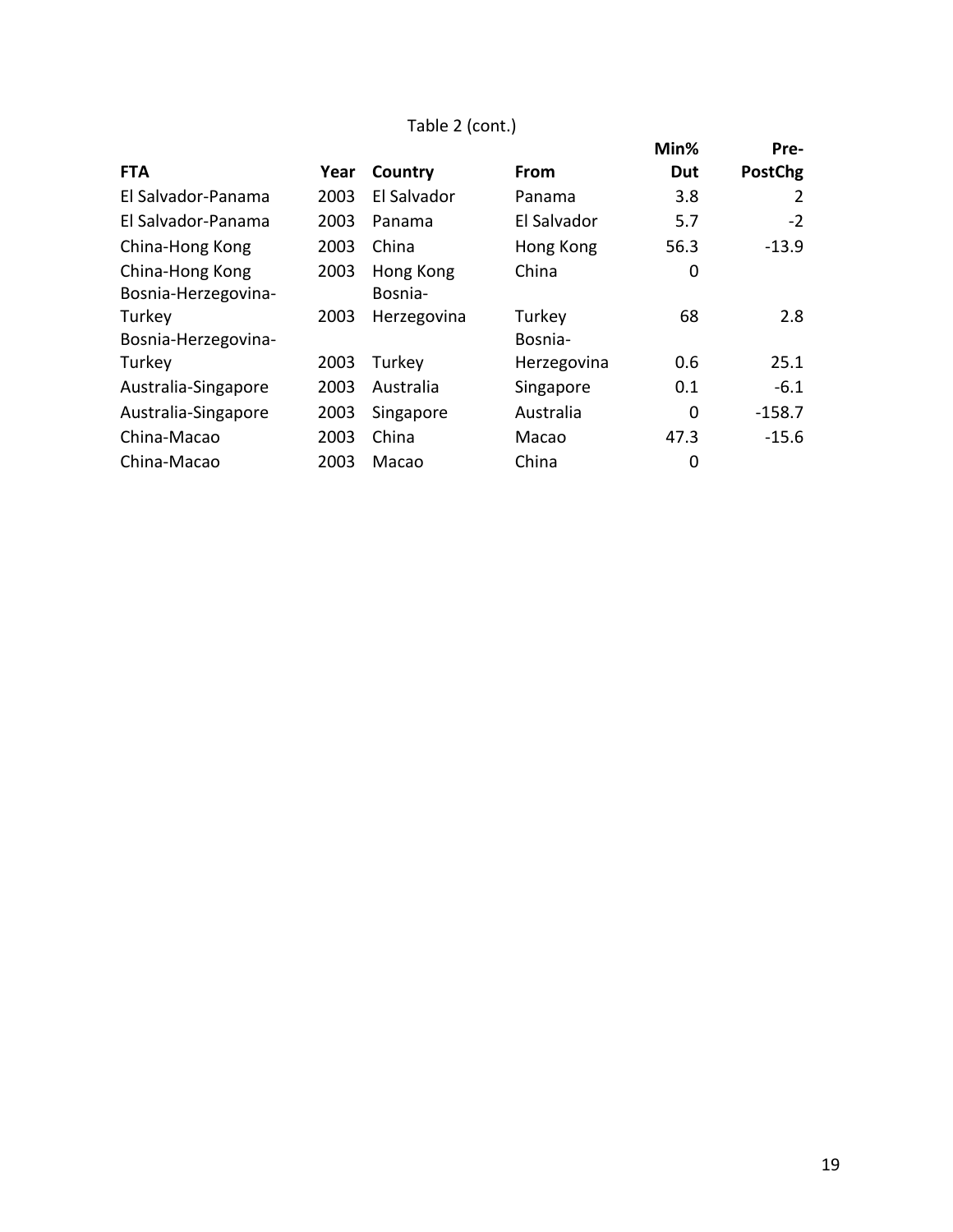Figure 1 No FTA, tariff t on both countries B and C



**Without FTA** Since  $P_B + t < P_C + t$  Home imports only from **B**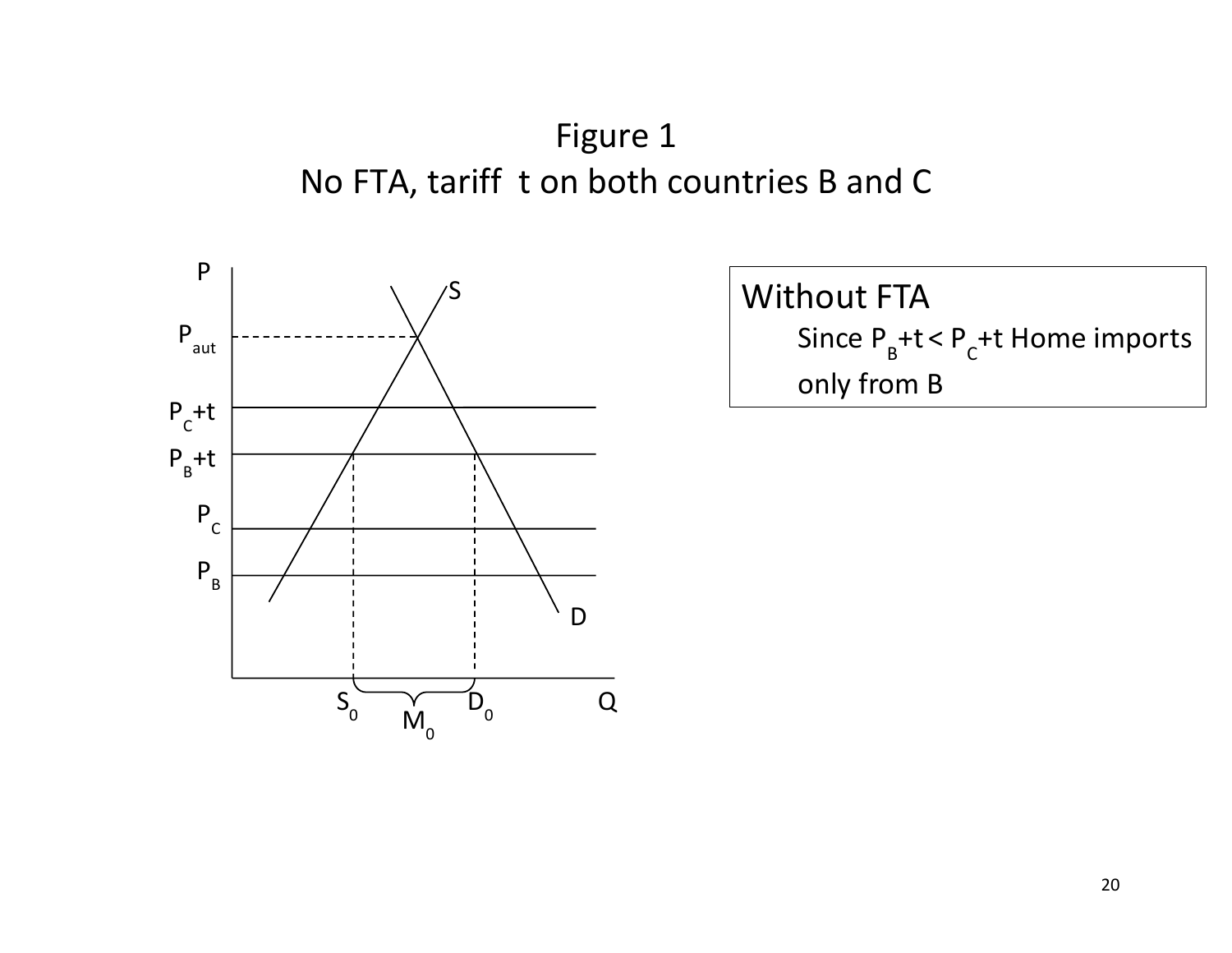# Figure 2 FTA partner is low-cost country, B



FTA with B

- Since  $P_B < P_C + t$  Home (A) still imports only from B
- Country C plays no role

Welfare in Home Country A Suppliers  $lose -a$ Demanders gain  $+(a+b+c+d)$ Government loses -c Country gains  $+(b+d)$ 

# Same as Free Trade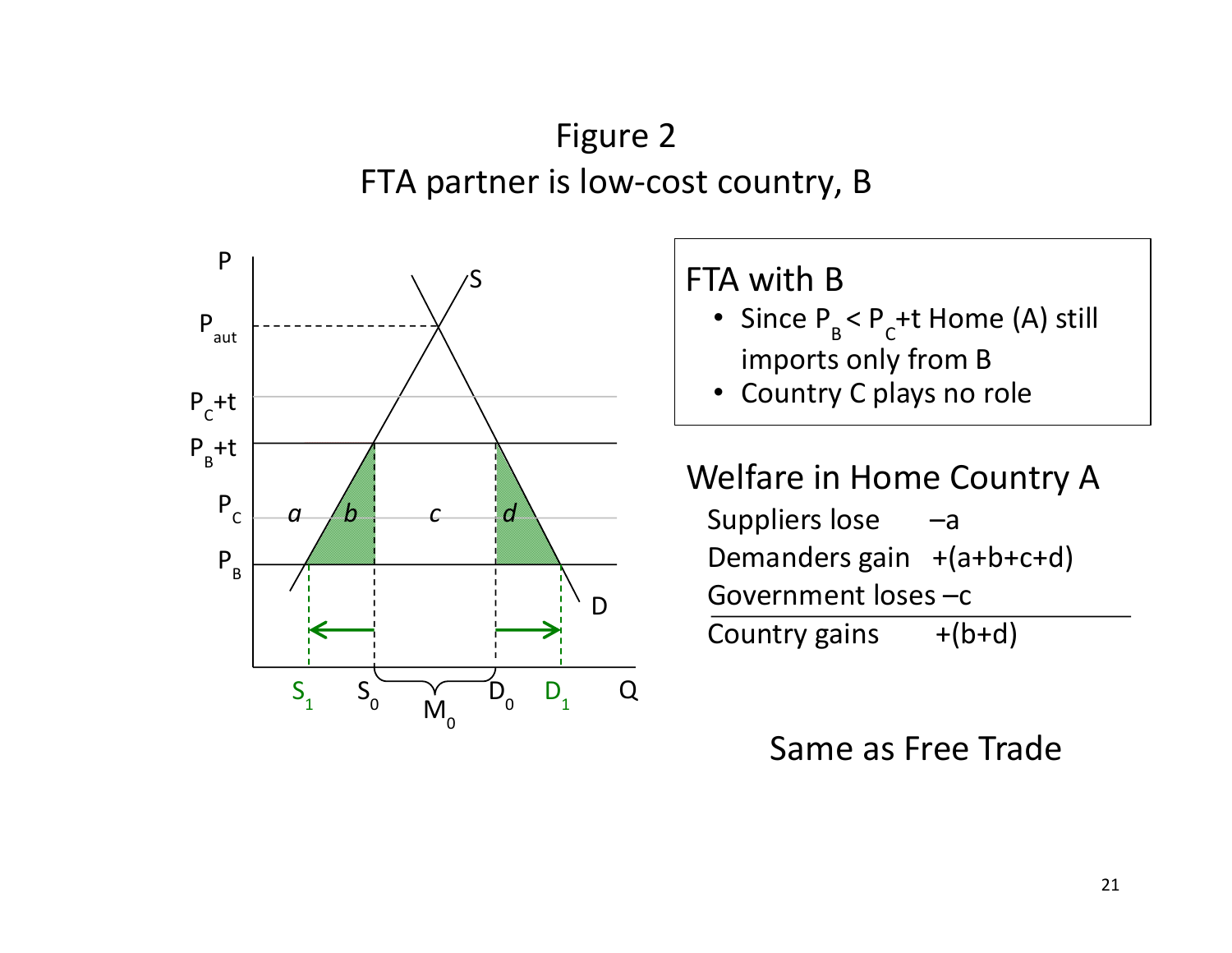# Figure 3 FTA partner is high-cost country, C



FTA with C

• Since  $P_C < P_B + t$  Home (A) now imports only from C

Welfare in Home Country A Suppliers  $lose -a$ Demanders gain  $+(a+b+c+d)$ Government loses -(c+e) Country  $-e+(b+d)$  $[$  loses if  $e$ > $(b+d)$ ]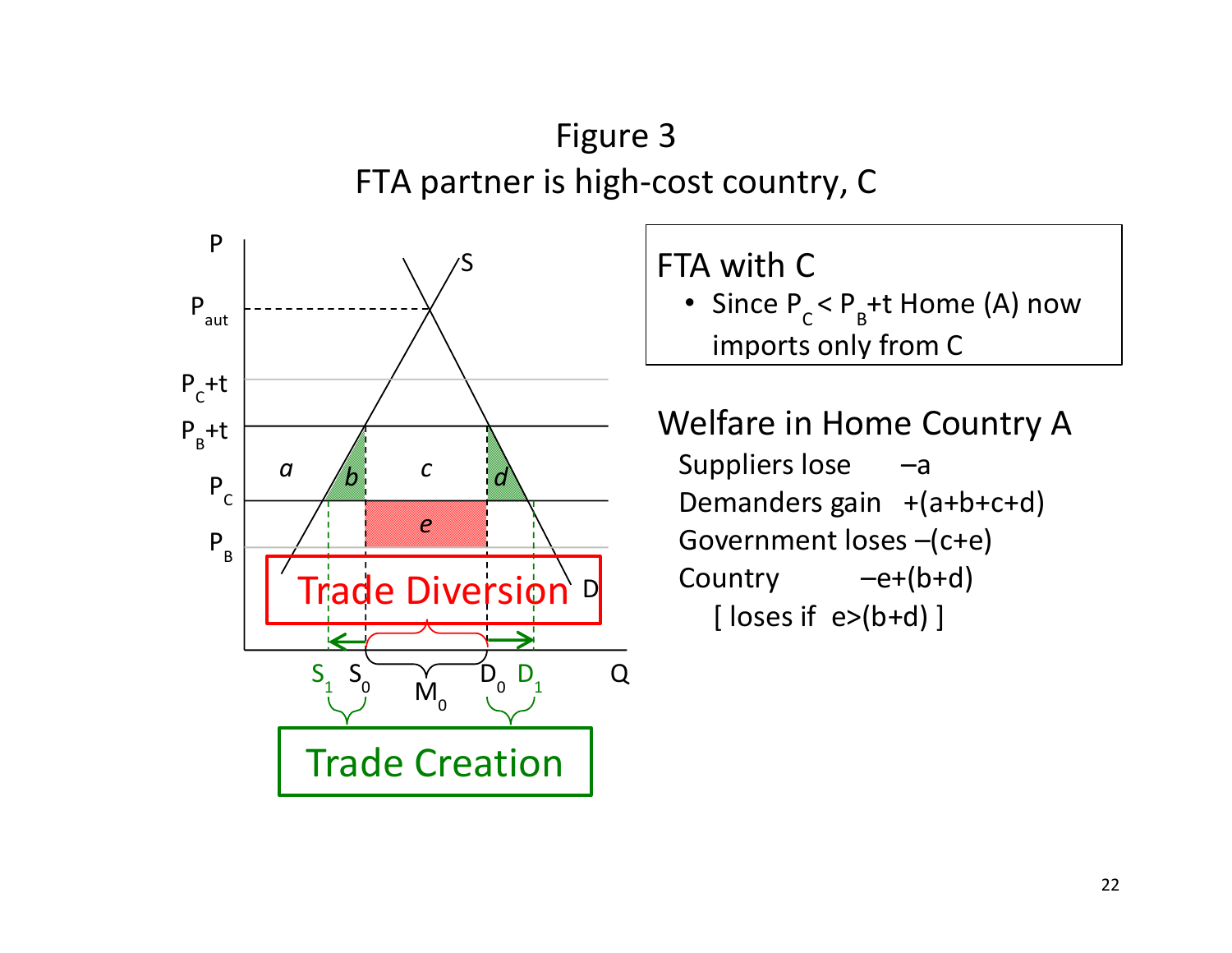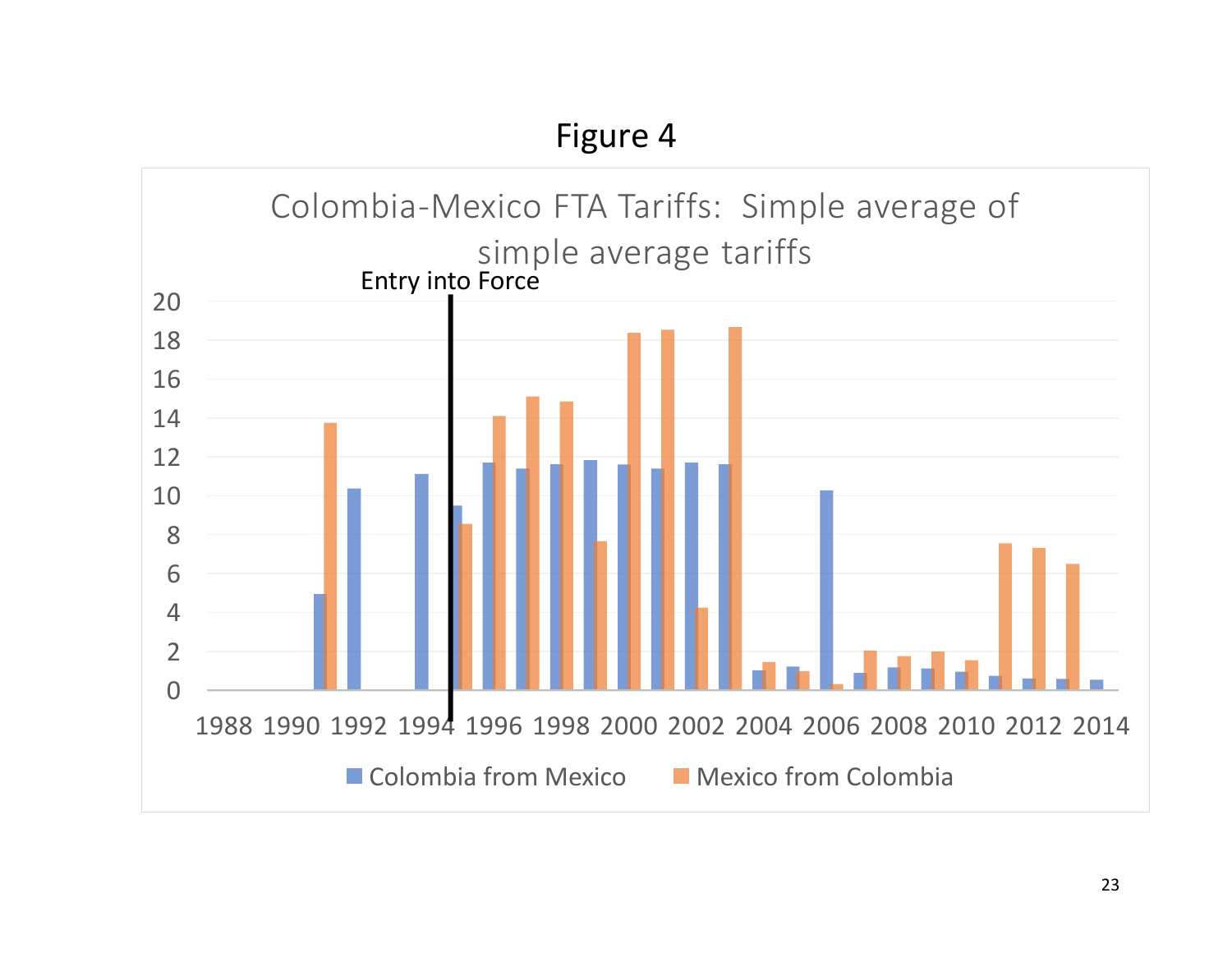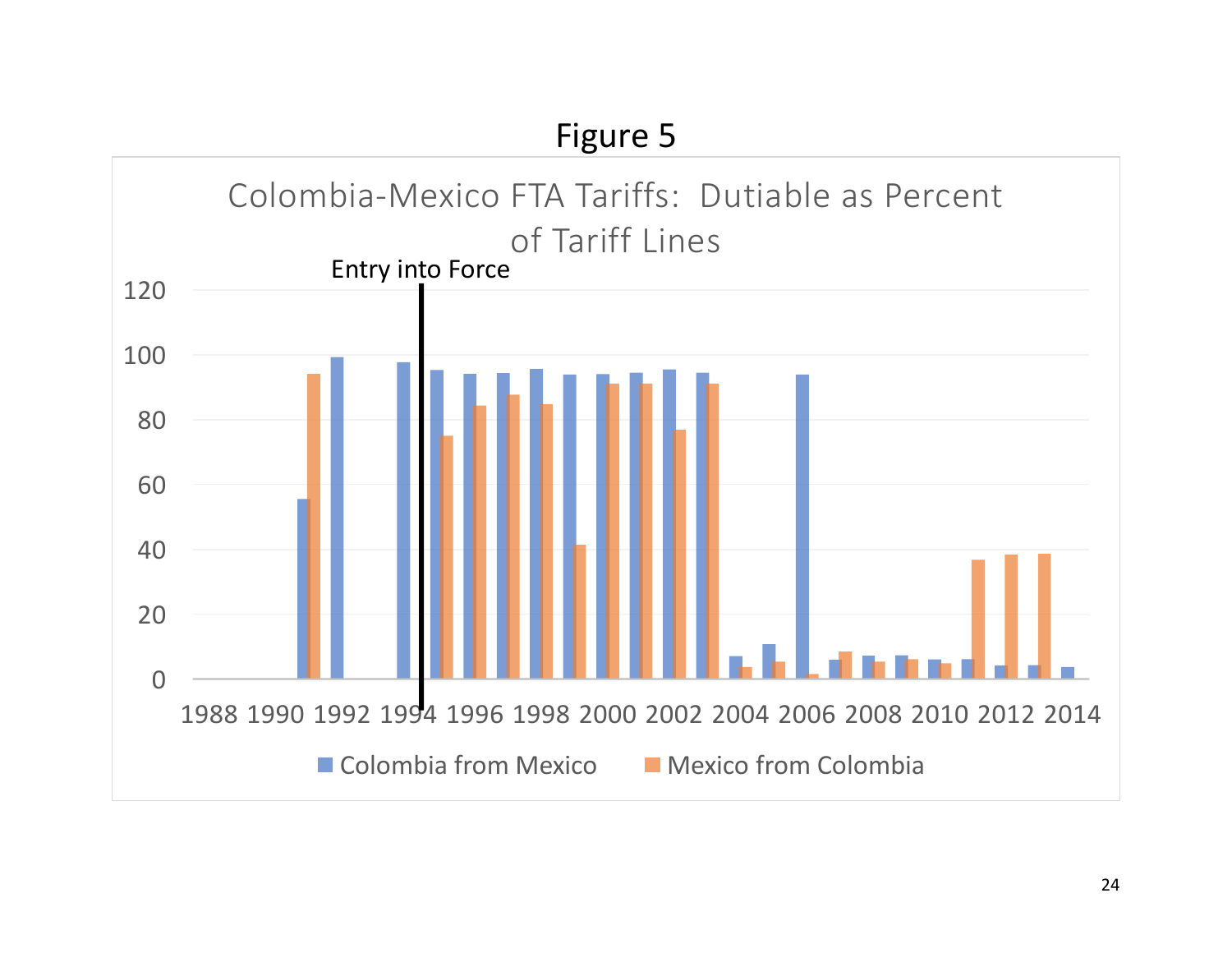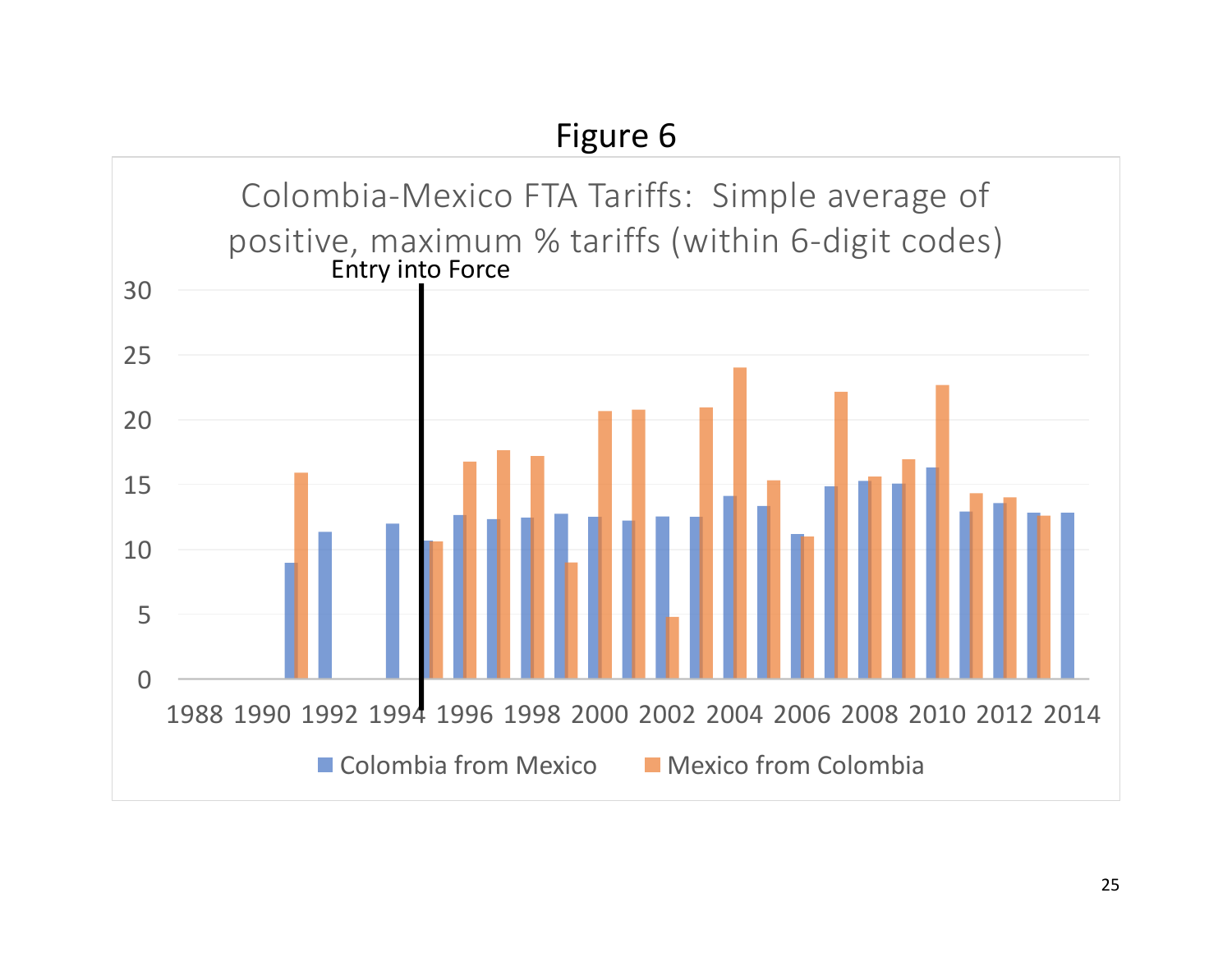

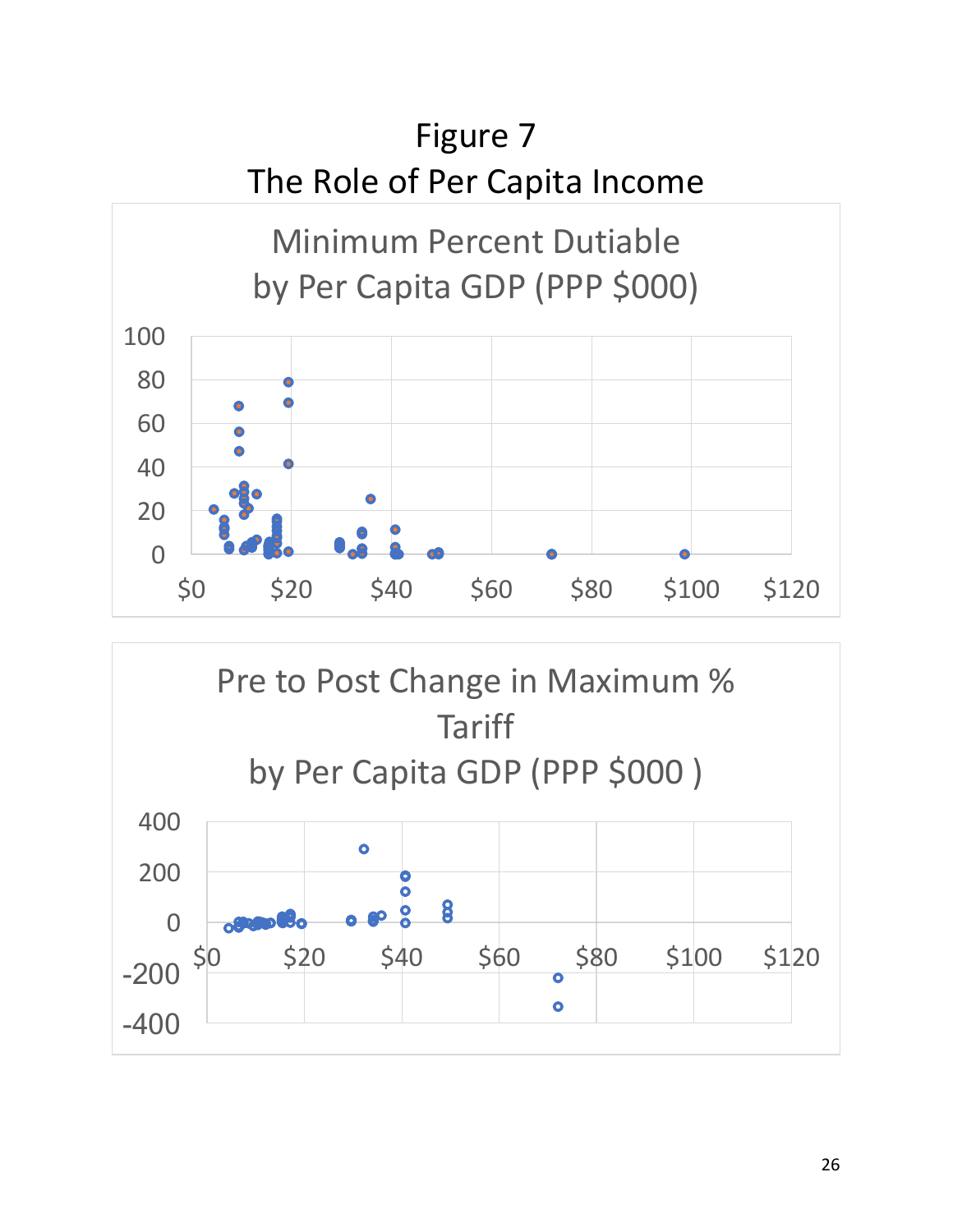

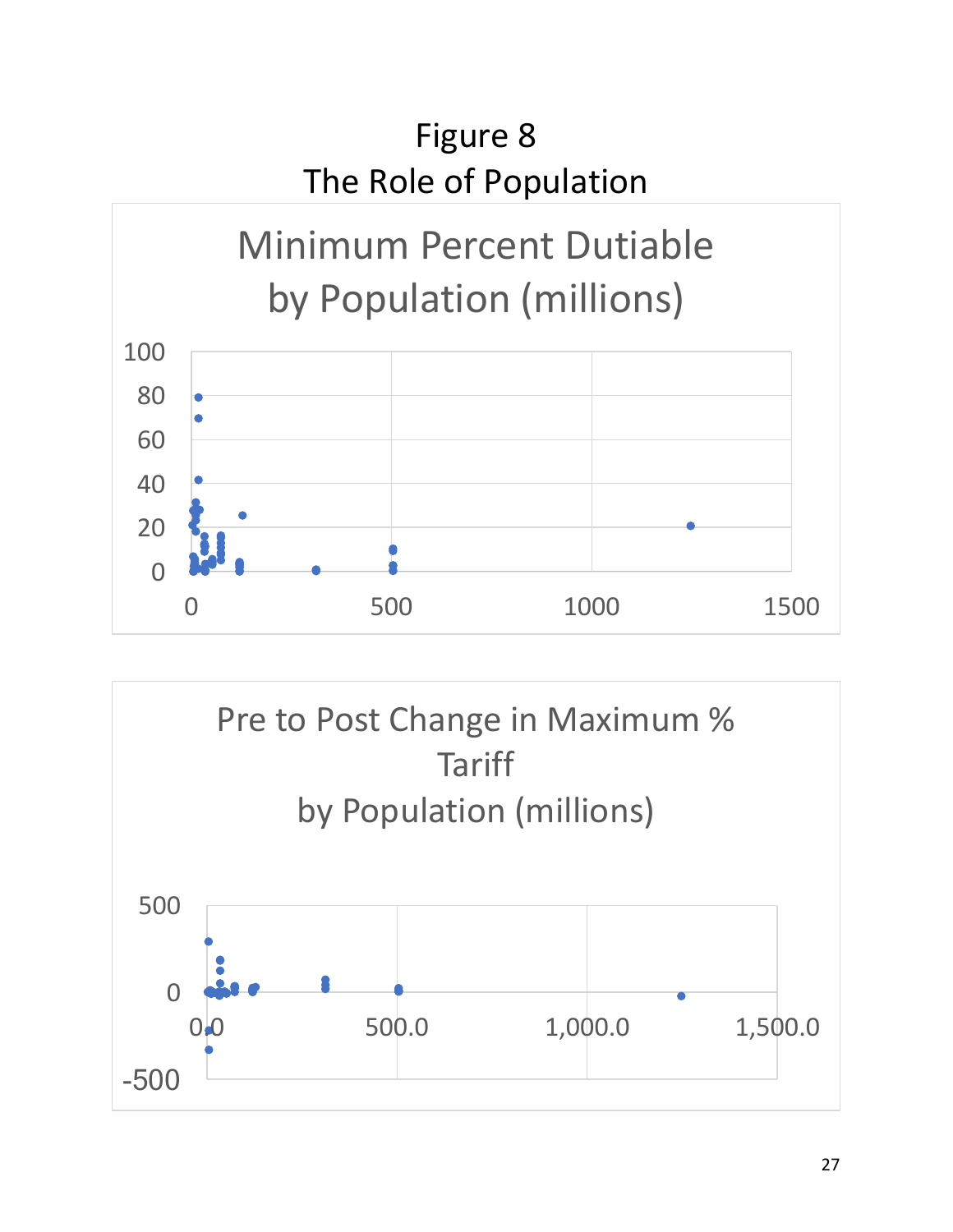

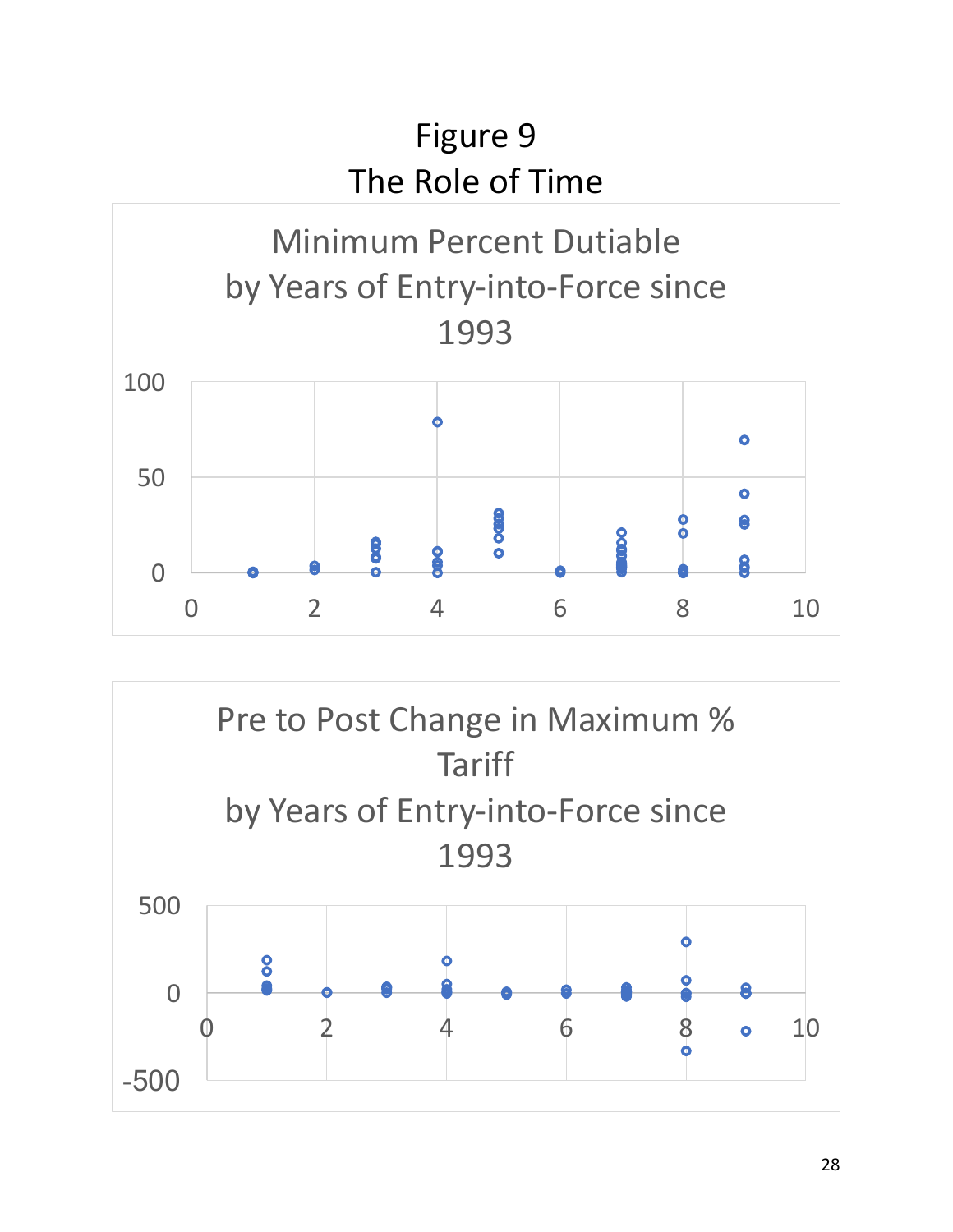# Figure 10 The Role of Social Policy



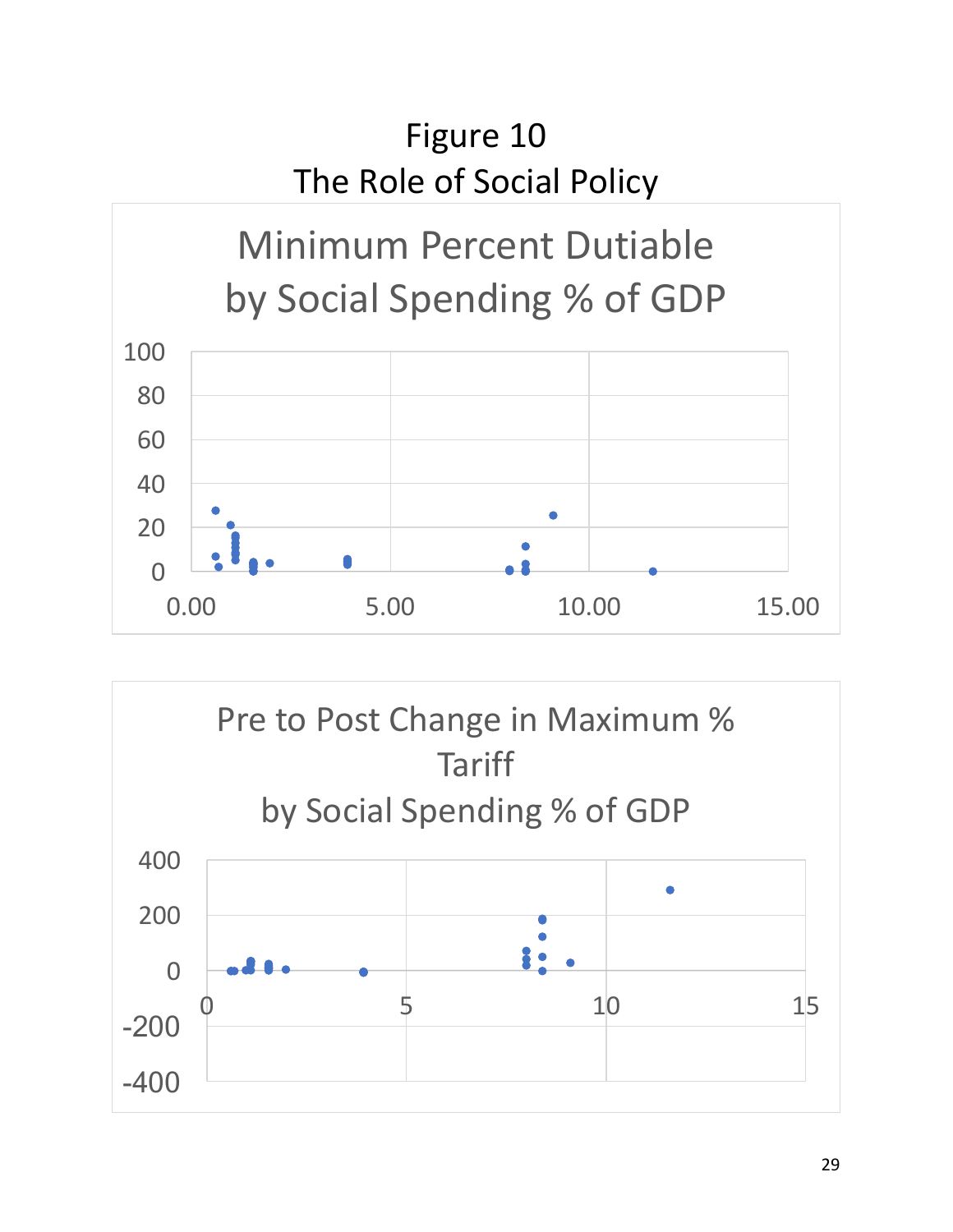## Sensitive Sectors in Free Trade Agreements: Appendix

Alan V. Deardorff May 17, 2017

- The following pages show, for each of the FTAs that I have processed from the UNCTAD TRAINS database, the measures for each reported year of:
	- Simple average across 6-digit sectors of simple average tariffs within those 6digit (Harmonized System) categories.
	- The number of dutiable tariff lines as a percentage of all tariff lines. Thus the percentage of positive tariffs.
	- The simple average across only those 6-digit sectors with positive tariffs of the maximum tariff within each s.ector
- In each case, the first slide on the page identifies the FTA, the year it entered into force, and the following two measures for each\* direction of bilateral trade within the FTA:
	- The minimum across all reported years in the percent of dutiable tariff lines.
	- The change from years before to years after the entry into force of the FTA in the maximum average positive tariff.
- \*For FTAs of the EU with other countries, I report only a selection of those other countries' tariff on exports from EU members.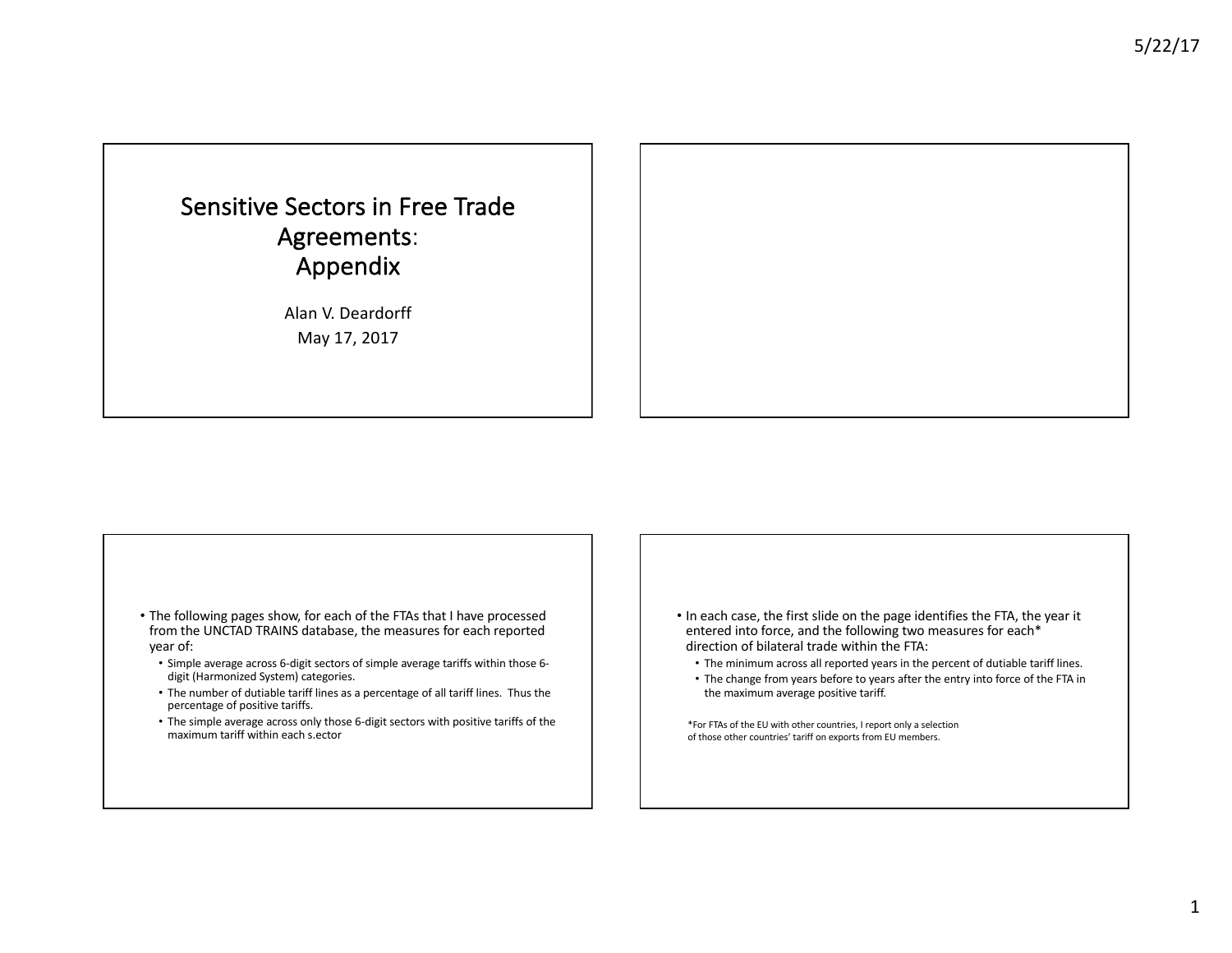



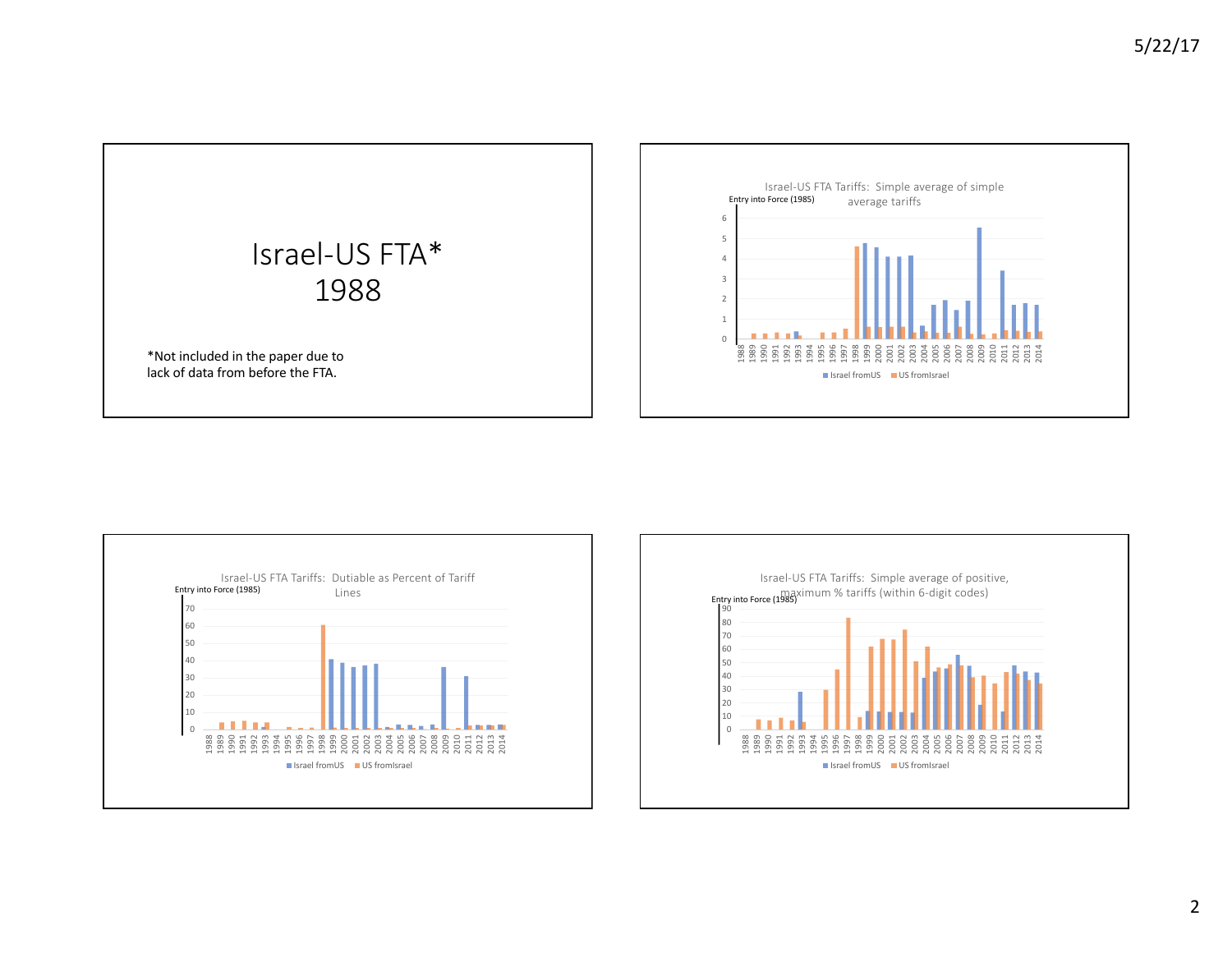| NAFTA<br>1994      |       |                                                       |  |  |
|--------------------|-------|-------------------------------------------------------|--|--|
|                    | Min % | Pre-Post<br>Change in Max<br>Dutiable Positive Tariff |  |  |
| Canada from Mexico | 0.6   | 112.9                                                 |  |  |
| Mexico from Canada | 0.4   | 9.0                                                   |  |  |
| US from Canada     | 0.1   | 35.6                                                  |  |  |
| Canada from US     | 0.0   | 177.9                                                 |  |  |
| Mexico from US     | 0.0   | 2.0                                                   |  |  |
| US from Mexico     | 0.5   | 9.6                                                   |  |  |





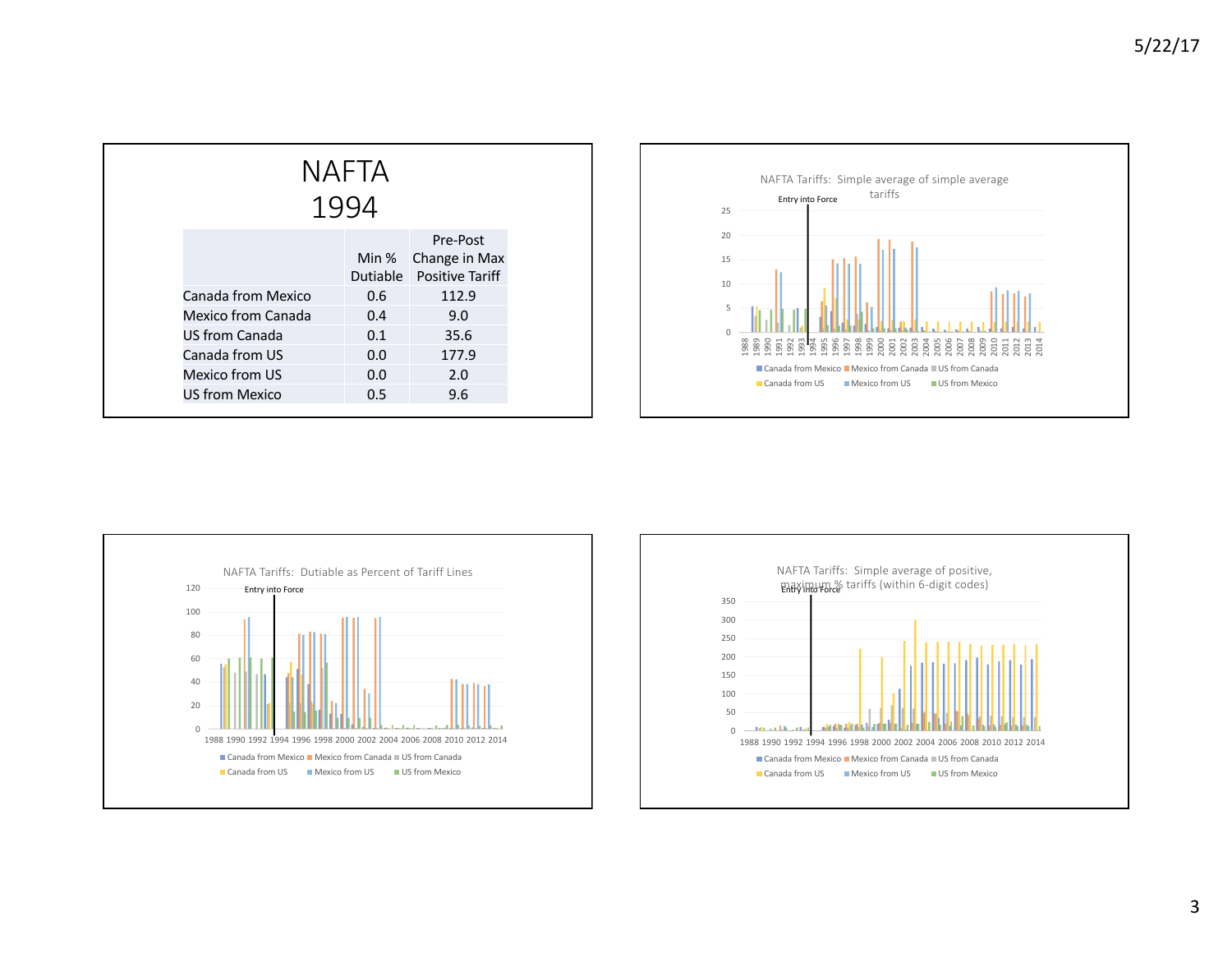|          |      | Colombia-Mexico FTA                                         |
|----------|------|-------------------------------------------------------------|
|          | 1995 |                                                             |
|          |      | Pre-Post<br>Min % Change in Max<br>Dutiable Positive Tariff |
| Colombia | 3.8  | 2.5                                                         |
| Mexico   | 1.6  | 0.6                                                         |
|          |      |                                                             |





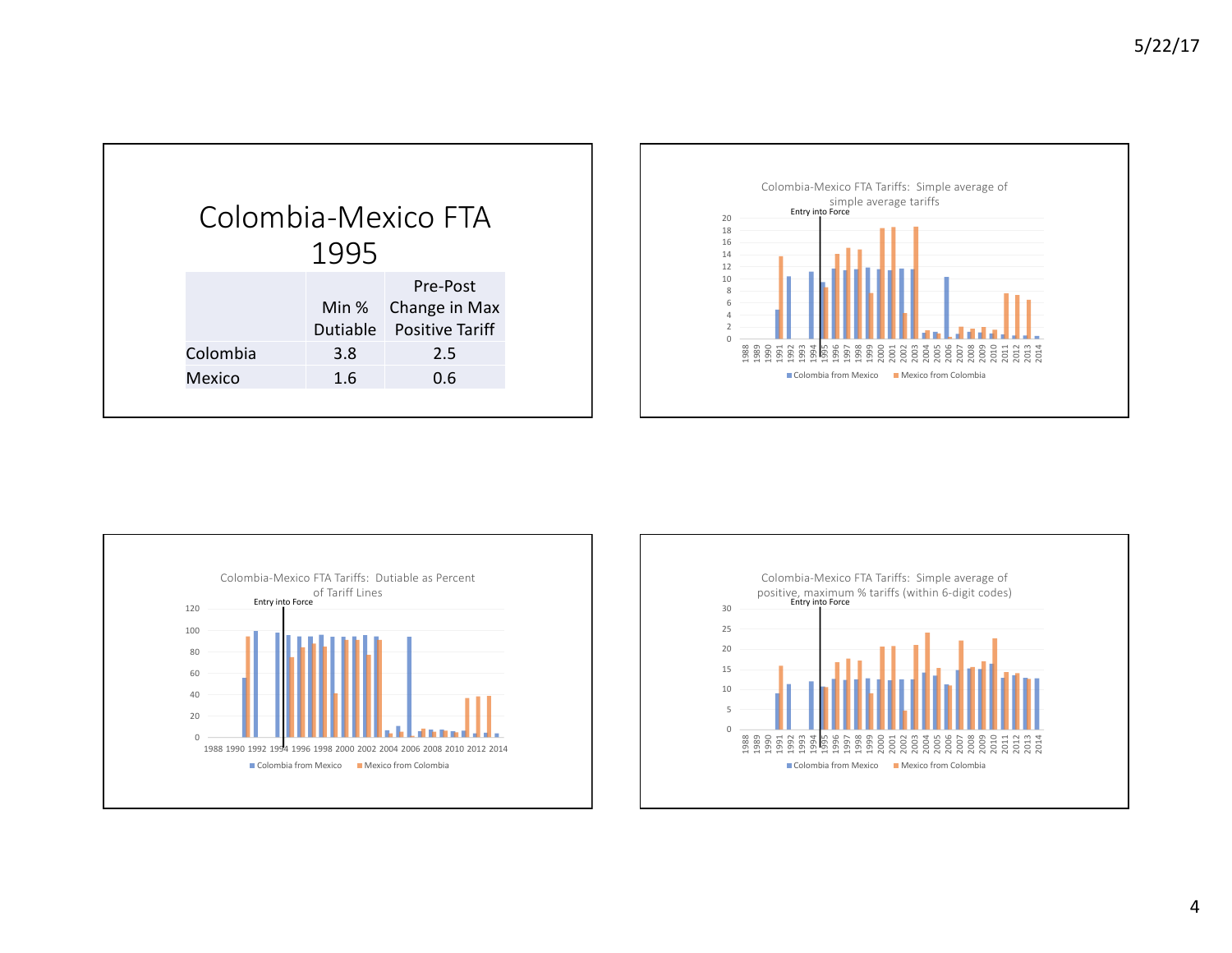| EU-Turkey CU<br>1996       |       |                                                       |  |
|----------------------------|-------|-------------------------------------------------------|--|
|                            | Min % | Pre-Post<br>Change in Max<br>Dutiable Positive Tariff |  |
| EU from Turkey             | 0.4   | 23.0                                                  |  |
| Turkey from Belgium        | 7.6   |                                                       |  |
| <b>Turkey from France</b>  | 16.3  | 33.4                                                  |  |
| <b>Turkey from Germany</b> | 15.2  | 32.1                                                  |  |
| Turkey from Italy          | 12.8  | 32.2                                                  |  |
| Turkey from Poland         | 8.5   | 25.9                                                  |  |





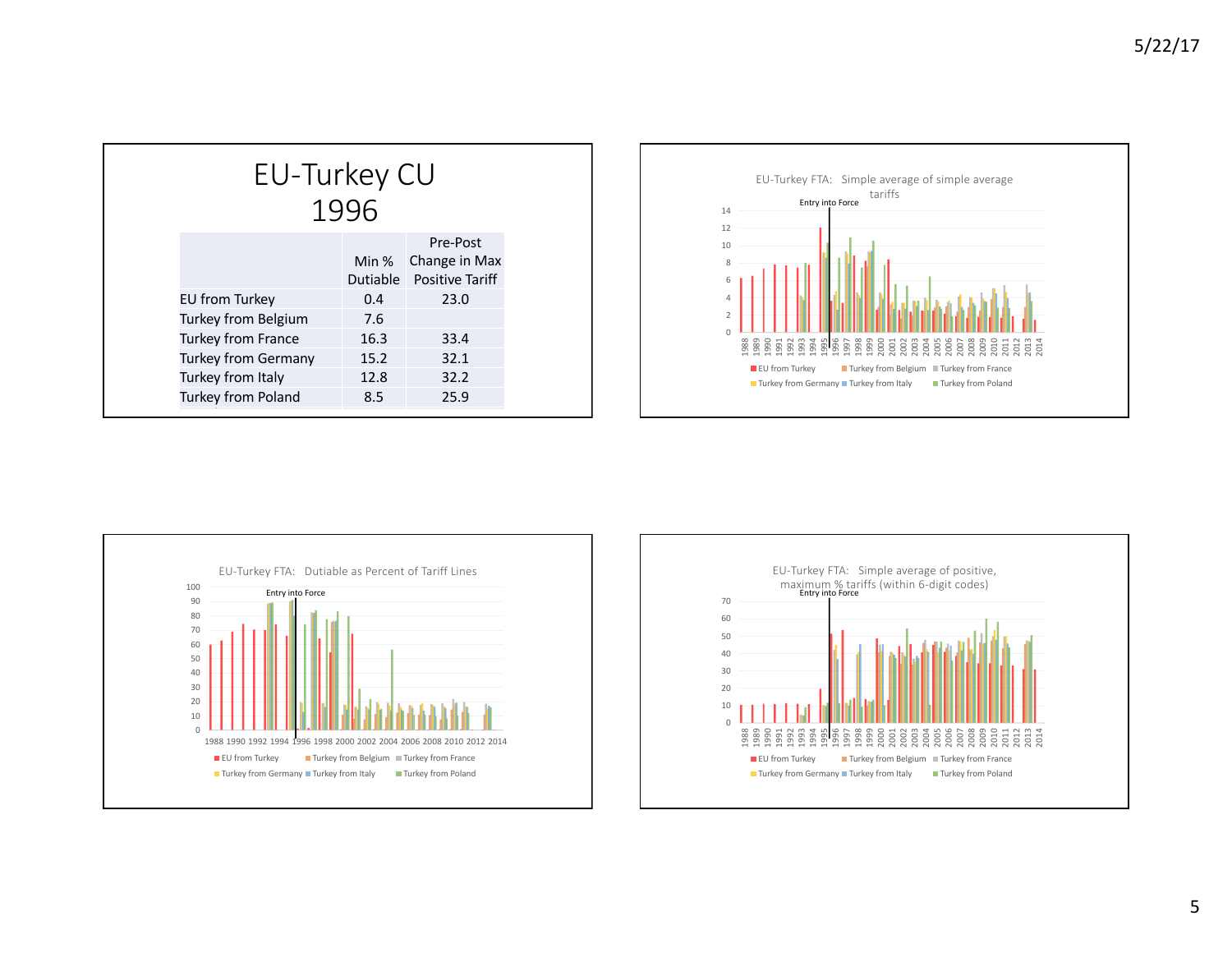|        | 1997 | Canada-Israel FTA                                           |
|--------|------|-------------------------------------------------------------|
|        |      | Pre-Post<br>Min % Change in Max<br>Dutiable Positive Tariff |
| Canada | 11.3 | 49.1                                                        |
| Israel | 3.9  | 6.0                                                         |
|        |      |                                                             |





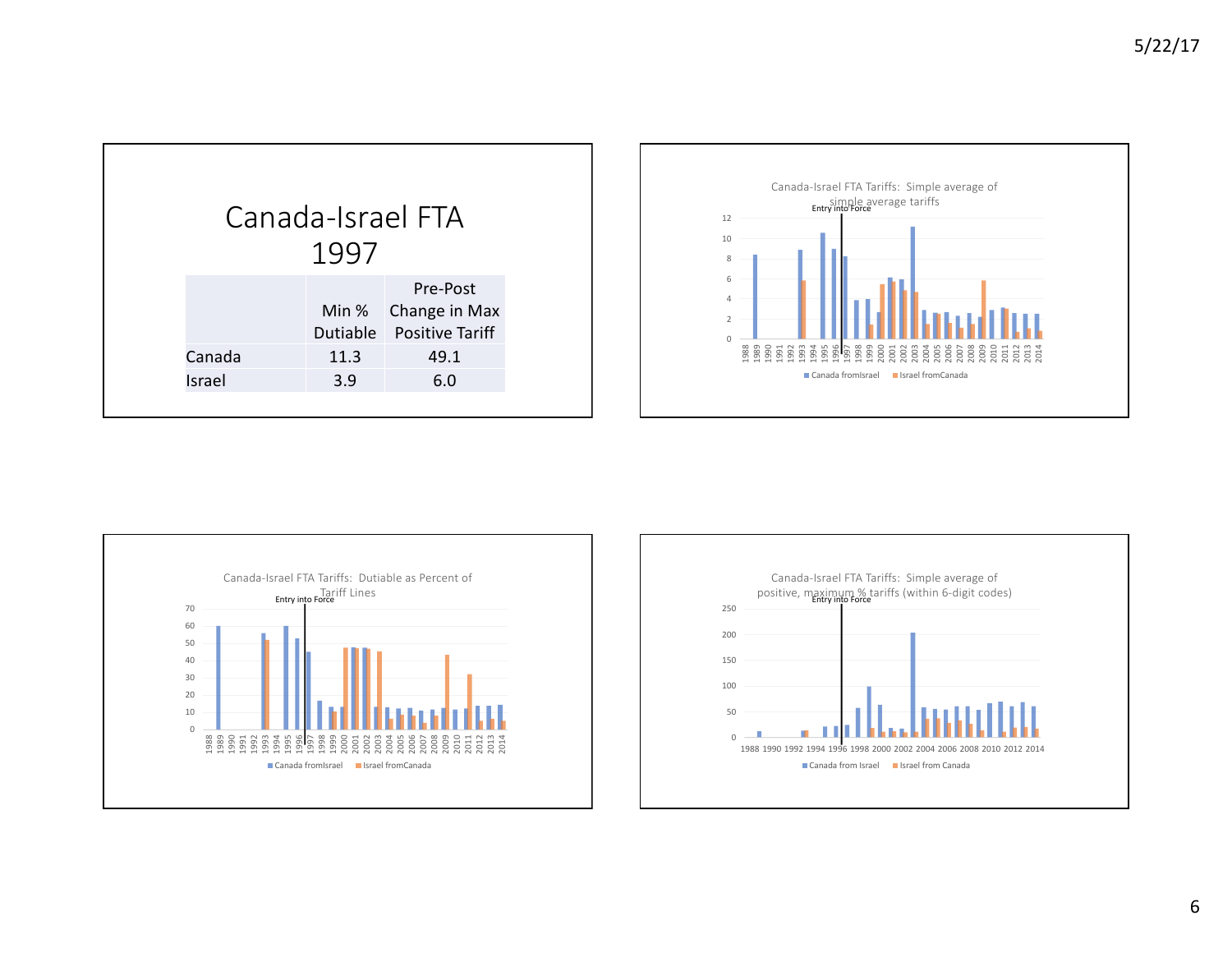| Israel-Turkey FTA<br>1997 |               |          |                                                           |  |
|---------------------------|---------------|----------|-----------------------------------------------------------|--|
|                           |               |          |                                                           |  |
|                           |               | Dutiable | Pre-Post<br>Min % Change in Max<br><b>Positive Tariff</b> |  |
|                           | <b>Israel</b> | 5.6      | 6.0                                                       |  |
|                           | Turkey        | 10.9     | 20.8                                                      |  |
|                           |               |          |                                                           |  |





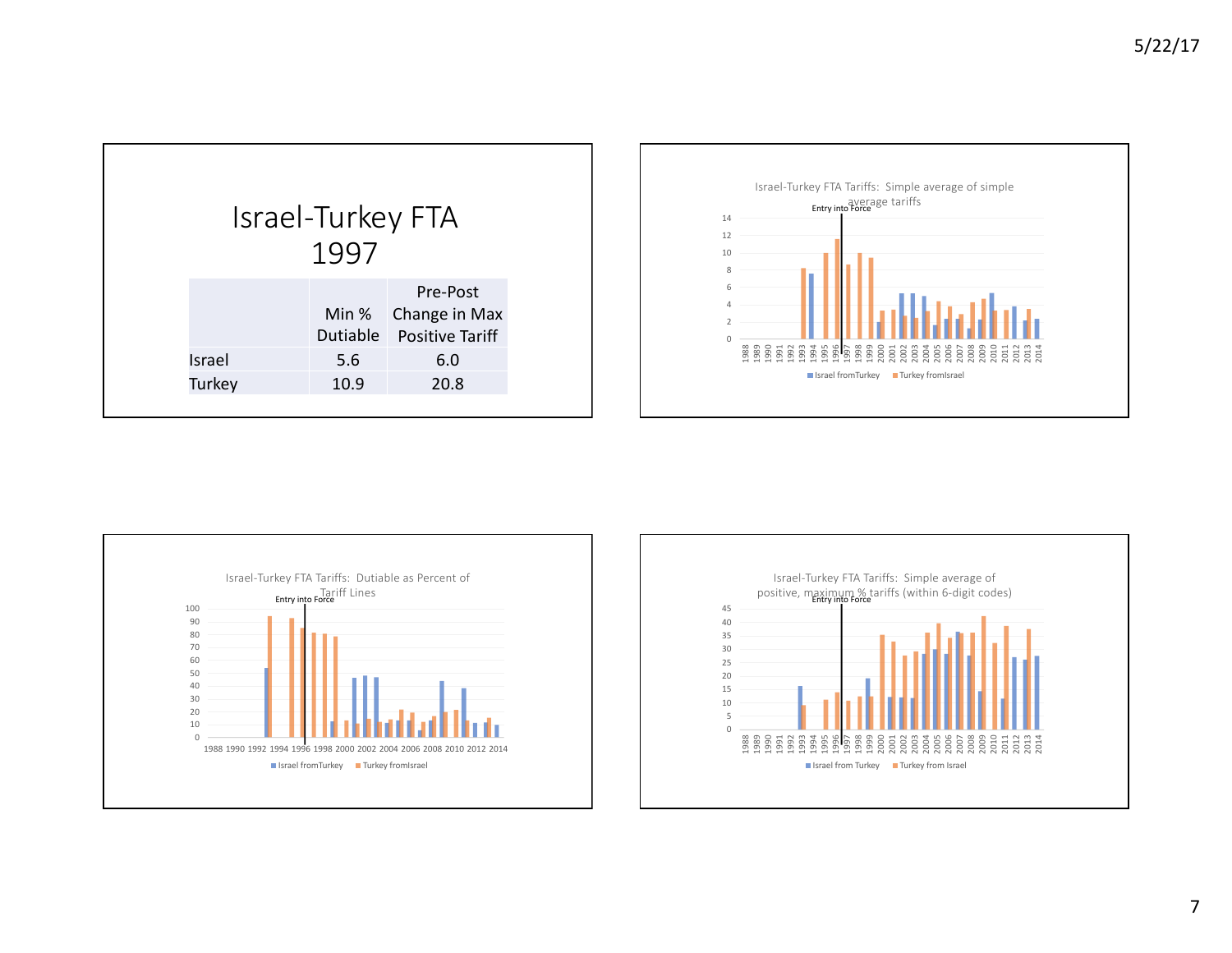



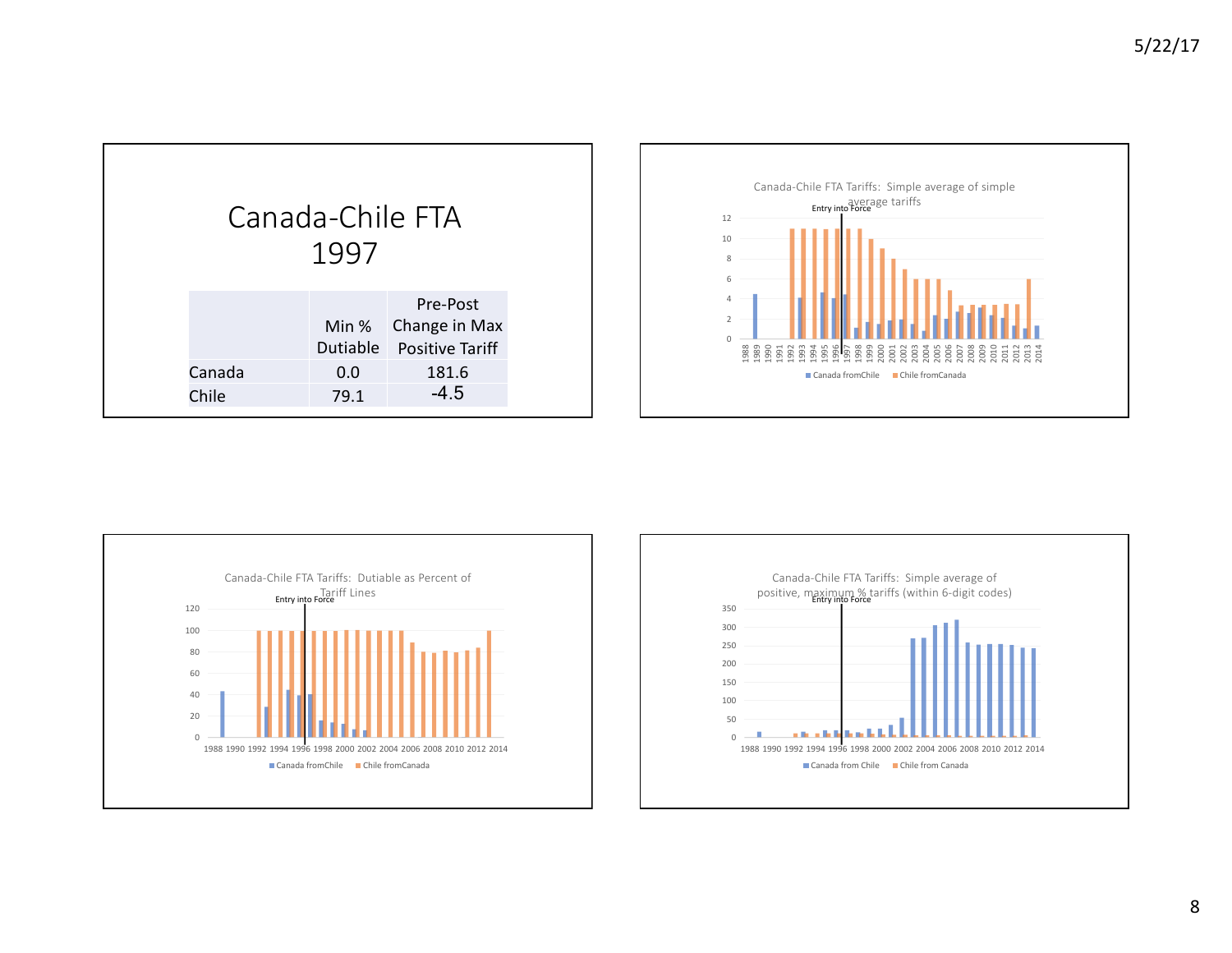| EU-Tunisia FTA<br>1998     |      |                                                             |  |
|----------------------------|------|-------------------------------------------------------------|--|
|                            |      | Pre-Post<br>Min % Change in Max<br>Dutiable Positive Tariff |  |
| <b>FU from Tunisia</b>     | 10.4 | 4.0                                                         |  |
| Tunisia from Belgium       | 23.3 |                                                             |  |
| <b>Tunisia from France</b> | 31.4 | $-0.6$                                                      |  |
| Tunisia from Germany       | 25.6 | $-4.1$                                                      |  |
| Tunisia from Italy         | 28.6 | $-2.0$                                                      |  |
| Tunisia from Poland        | 18.2 | 4.1                                                         |  |





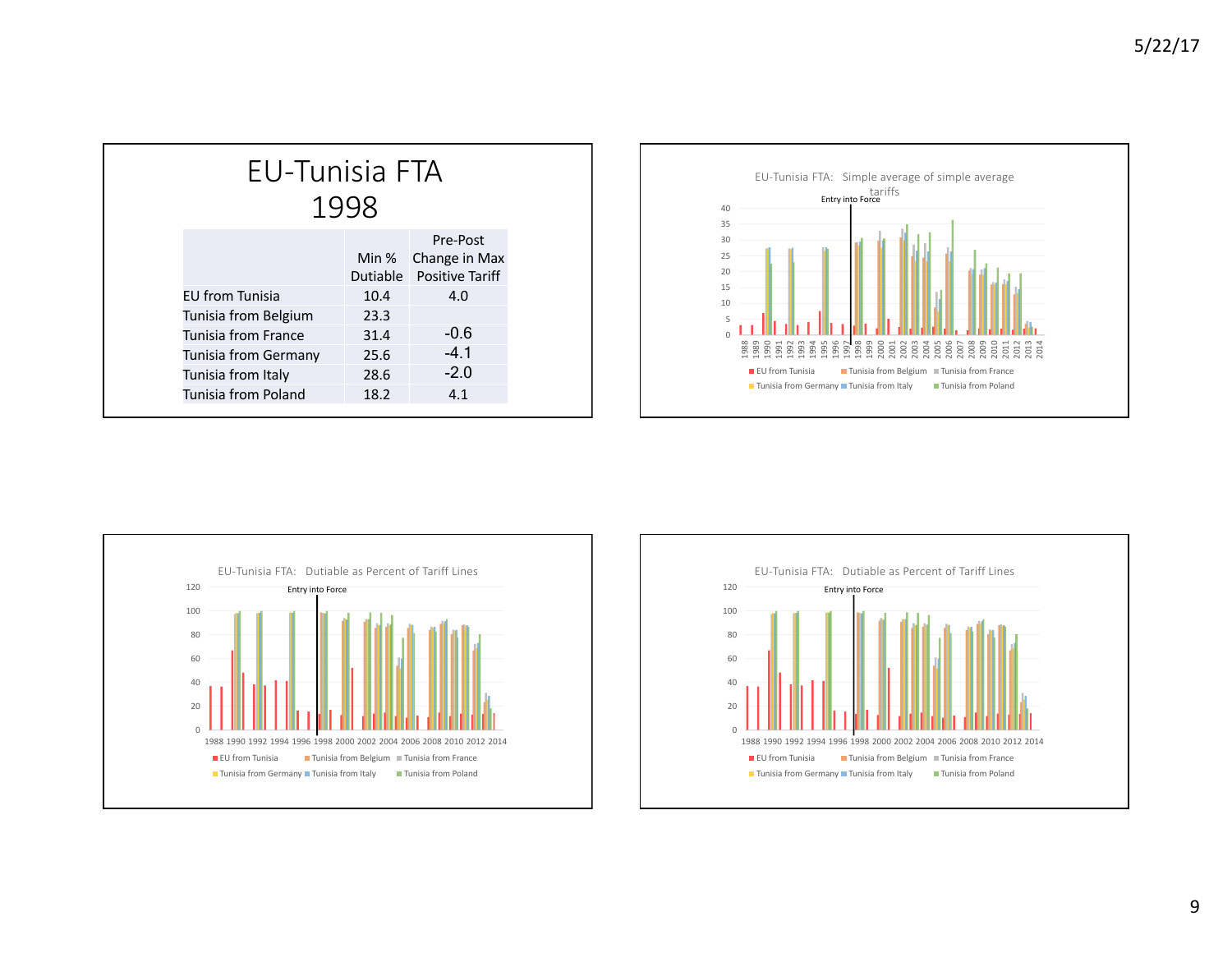| Chile-Mexico FTA<br>1999<br>Pre-Post            |
|-------------------------------------------------|
|                                                 |
| Min % Change in Max<br>Dutiable Positive Tariff |
| $-4.0$<br>Chile<br>1.2                          |
| 17.5<br>0.2<br>Mexico                           |





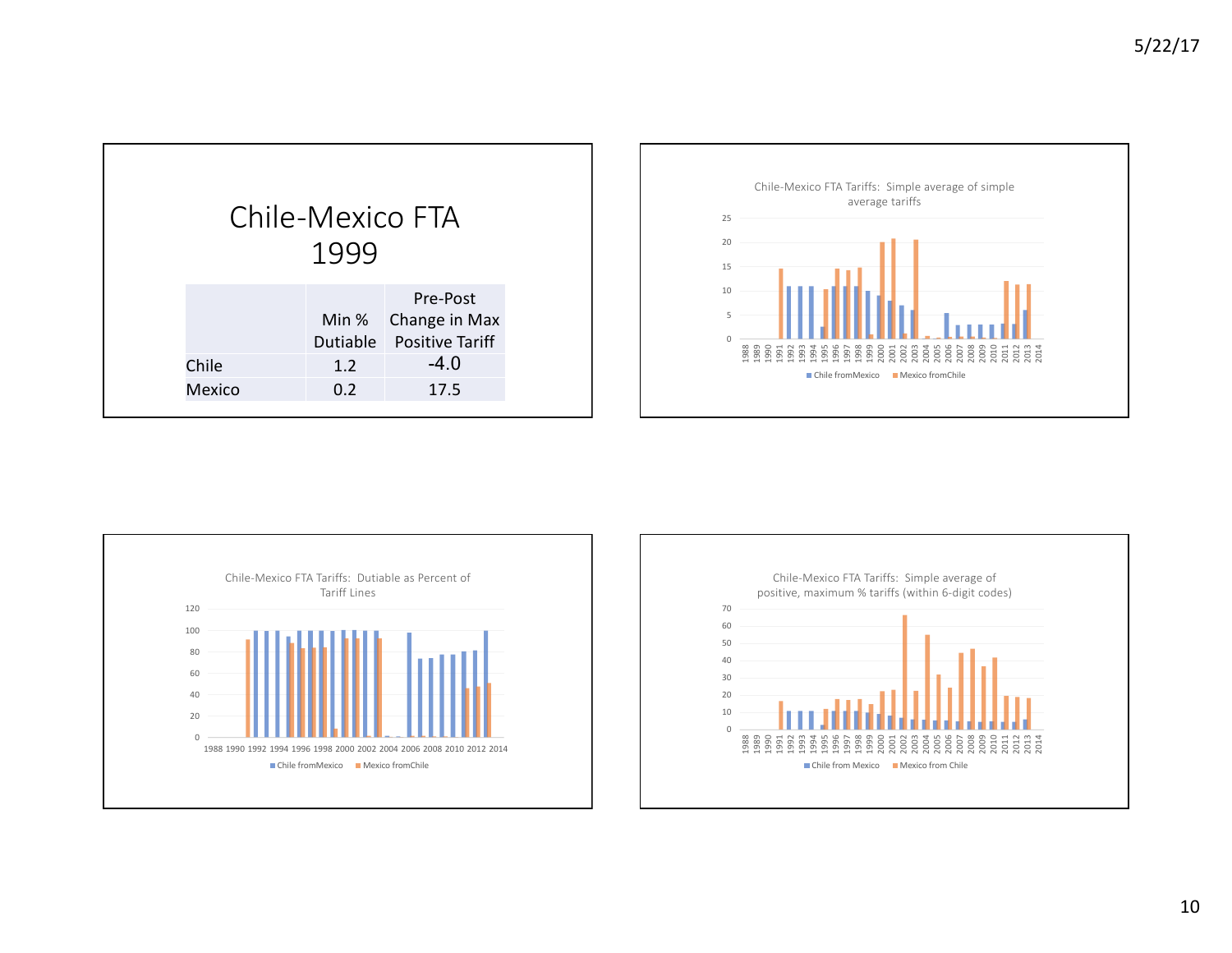# EU-South Africa FTA

| Pre-Post Change |
|-----------------|
| in Max Positive |
| Tariff          |
| 7.0             |
| $-5.3$          |
| $-6.1$          |
| $-7.5$          |
| $-7.6$          |
| $-5.5$          |
|                 |





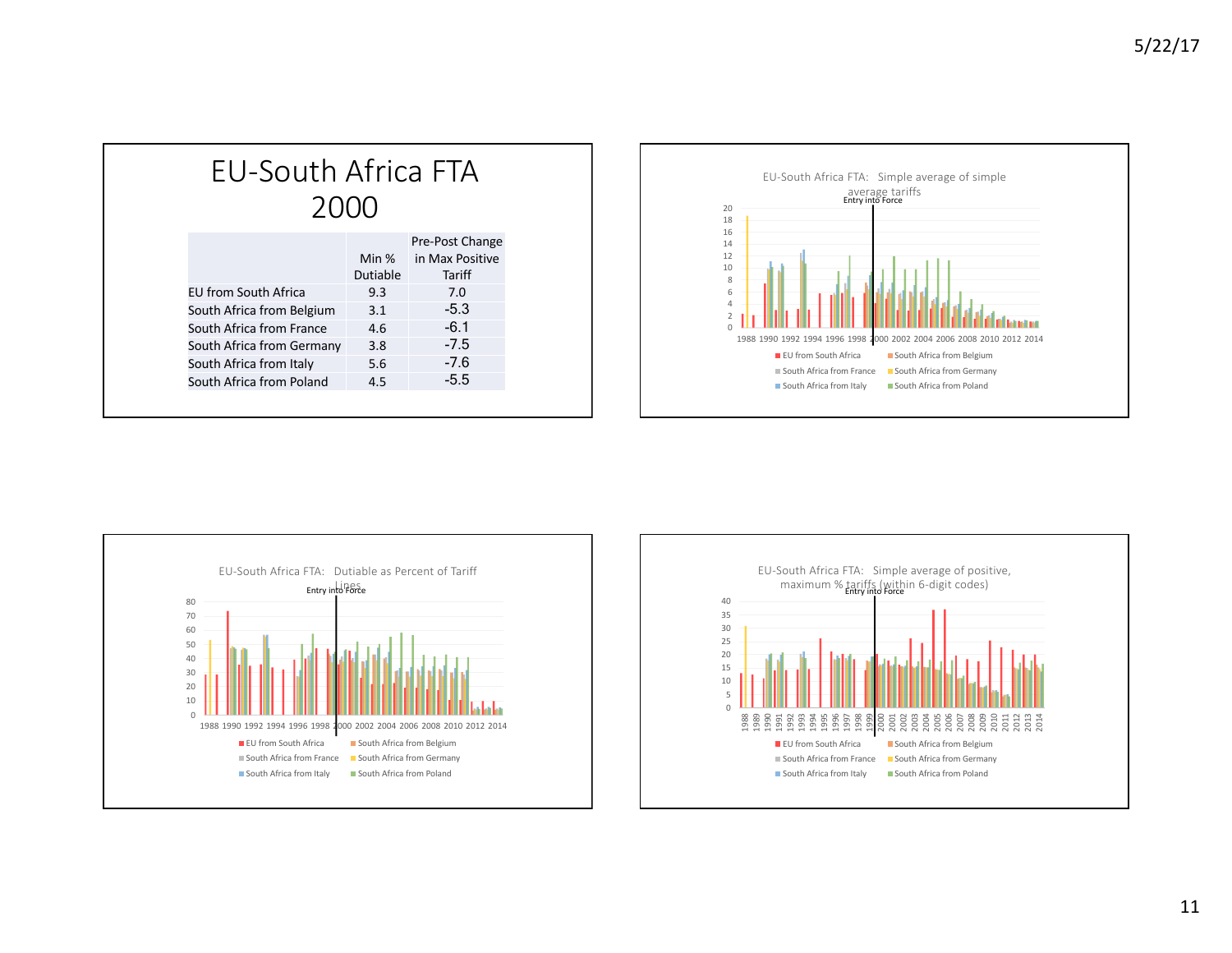| EU-Morocco FTA<br>2000 |                   |                                                     |
|------------------------|-------------------|-----------------------------------------------------|
|                        | Min %<br>Dutiable | Pre-Post<br>Change in Max<br><b>Positive Tariff</b> |
| <b>FU from Morocco</b> | 0.4               | 3.8                                                 |
| Morocco from Belgium   | 12.6              | 1.8                                                 |
| Morocco from France    | 15.9              | $-15.0$                                             |
| Morocco from Germany   | 8.9               | $-17.5$                                             |
| Morocco from Italy     | 12.1              | $-20.0$                                             |
| Morocco from Poland    | 11.5              | $-14.8$                                             |





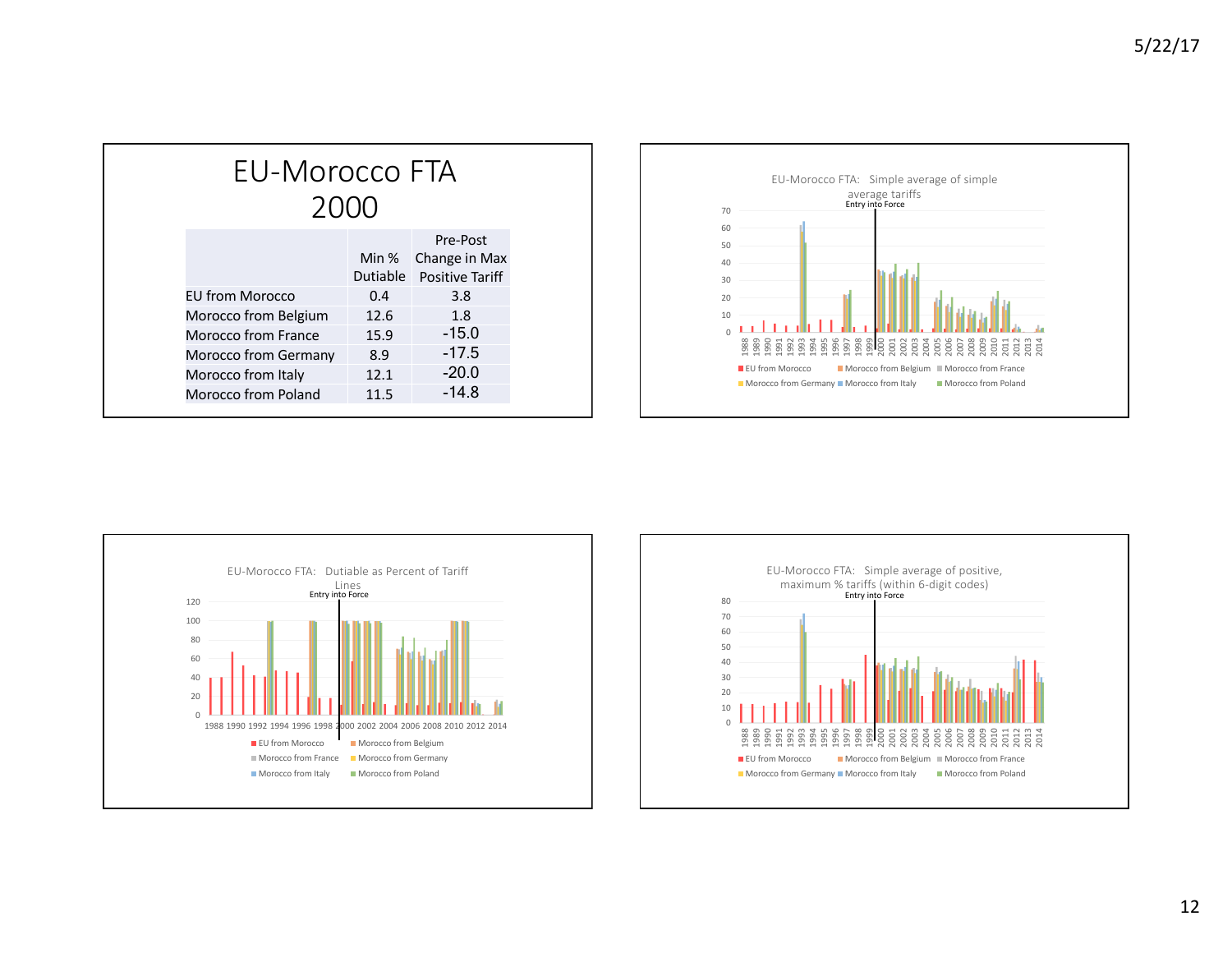| <b>EU-Israel FTA</b><br>2000 |                   |                                                     |
|------------------------------|-------------------|-----------------------------------------------------|
|                              | Min %<br>Dutiable | Pre-Post<br>Change in Max<br><b>Positive Tariff</b> |
| EU from Israel               | 2.7               | 8.0                                                 |
| Israel from Belgium          | 3.8               | 8.5                                                 |
| <b>Israel from France</b>    | 3.6               | 9.0                                                 |
| <b>Israel from Germany</b>   | 3.0               | 8.0                                                 |
| Israel from Italy            | 3.0               | 7.4                                                 |
| Israel from Poland           | 4.3               | 9.4                                                 |





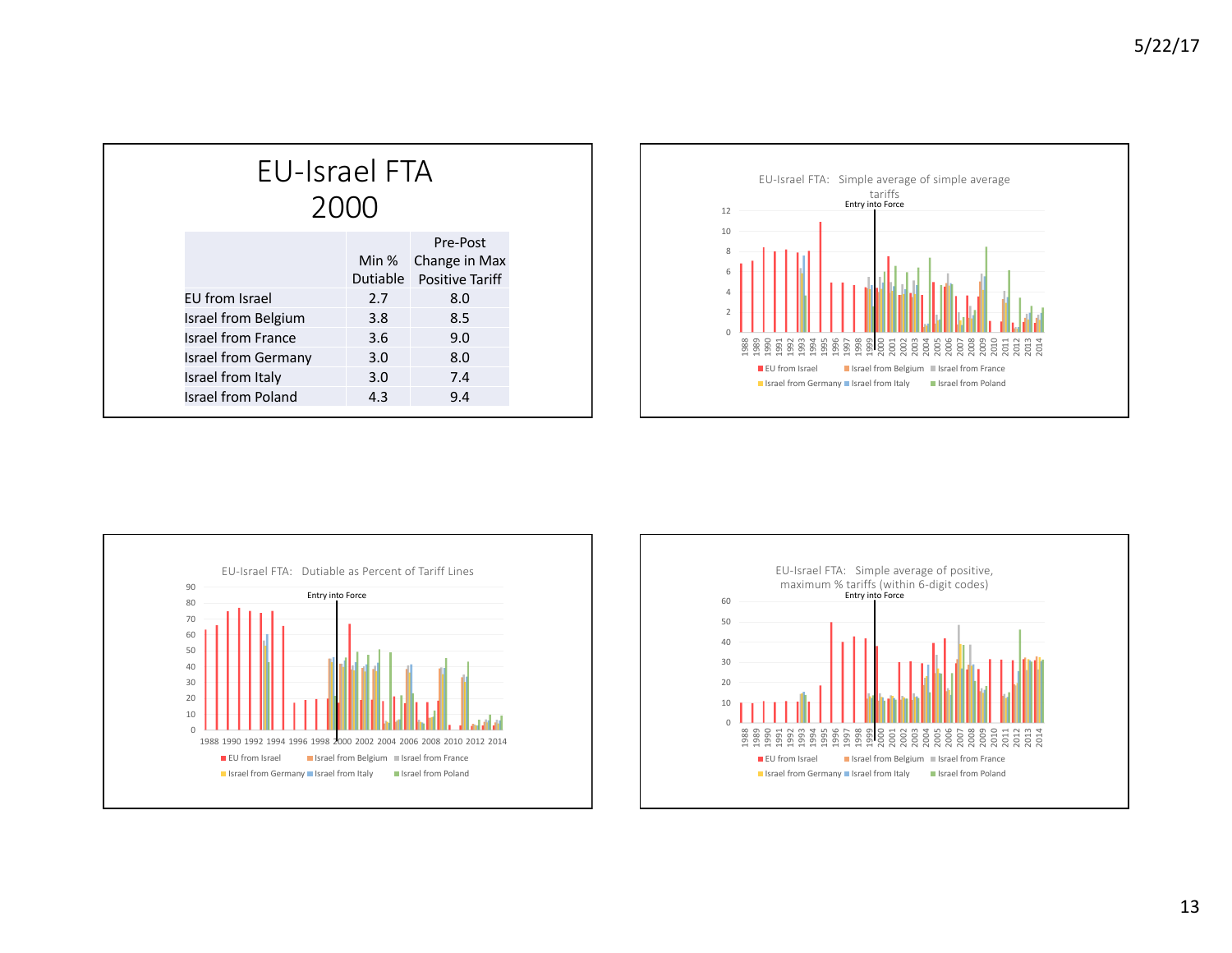| EU-Mexico FTA         | 2000              |                                                     |
|-----------------------|-------------------|-----------------------------------------------------|
|                       | Min %<br>Dutiable | Pre-Post<br>Change in Max<br><b>Positive Tariff</b> |
| <b>FU from Mexico</b> | 4.0               | 8.4                                                 |
| Mexico from Belgium   | 2.7               | $-2.2$                                              |
| Mexico from France    | 2.9               | 1.2                                                 |
| Mexico from Germany   | 2.5               | 1.4                                                 |
| Mexico from Italy     | 2.7               | 0.4                                                 |
| Mexico from Poland    | 1.7               | 2.0                                                 |





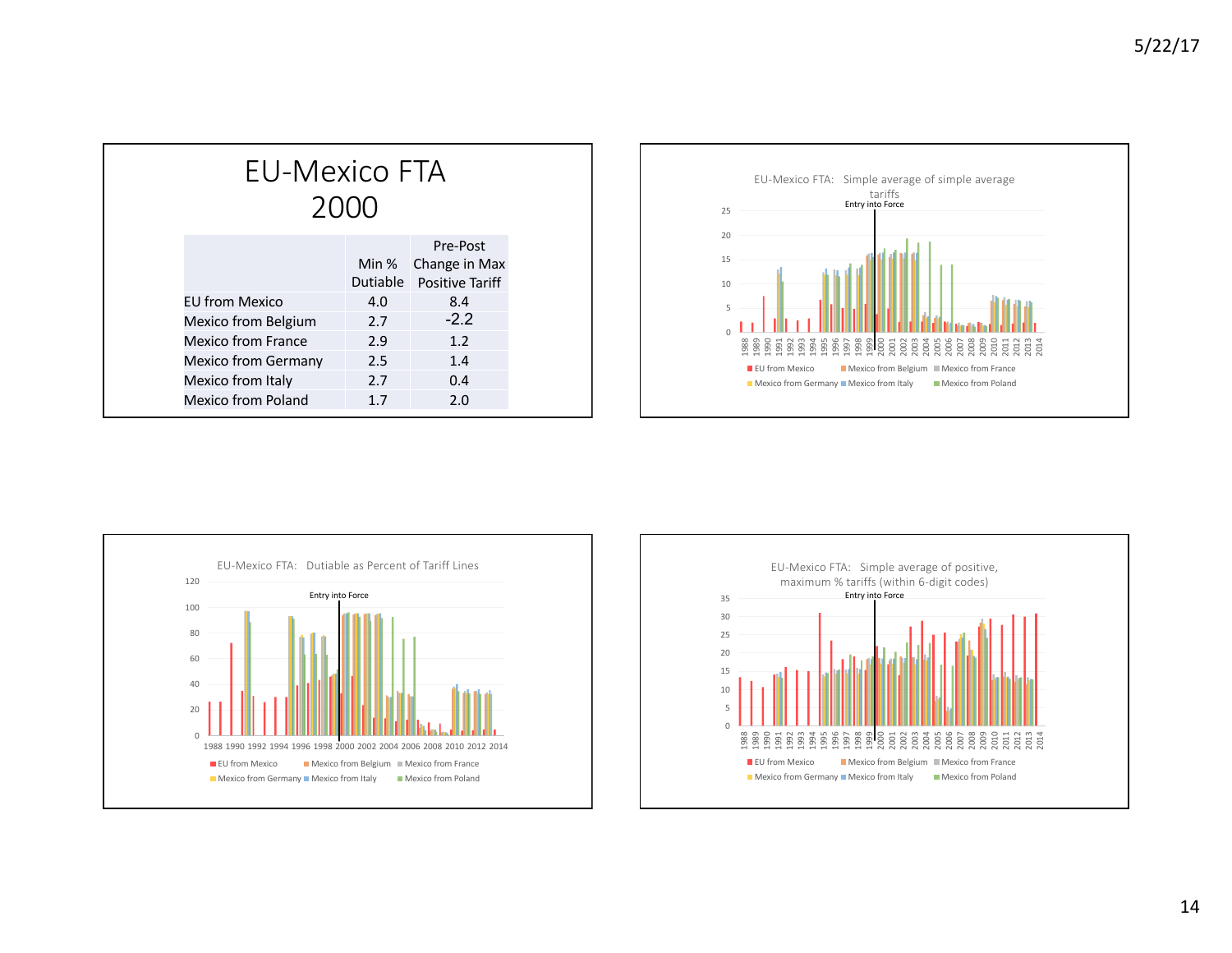| <b>Israel-Mexico FTA</b> |     |                                                             |
|--------------------------|-----|-------------------------------------------------------------|
| 2000                     |     |                                                             |
|                          |     | Pre-Post<br>Min % Change in Max<br>Dutiable Positive Tariff |
| Israel                   | 5.1 | 5.4                                                         |
| <b>Mexico</b>            | 2.2 | $-0.1$                                                      |
|                          |     |                                                             |





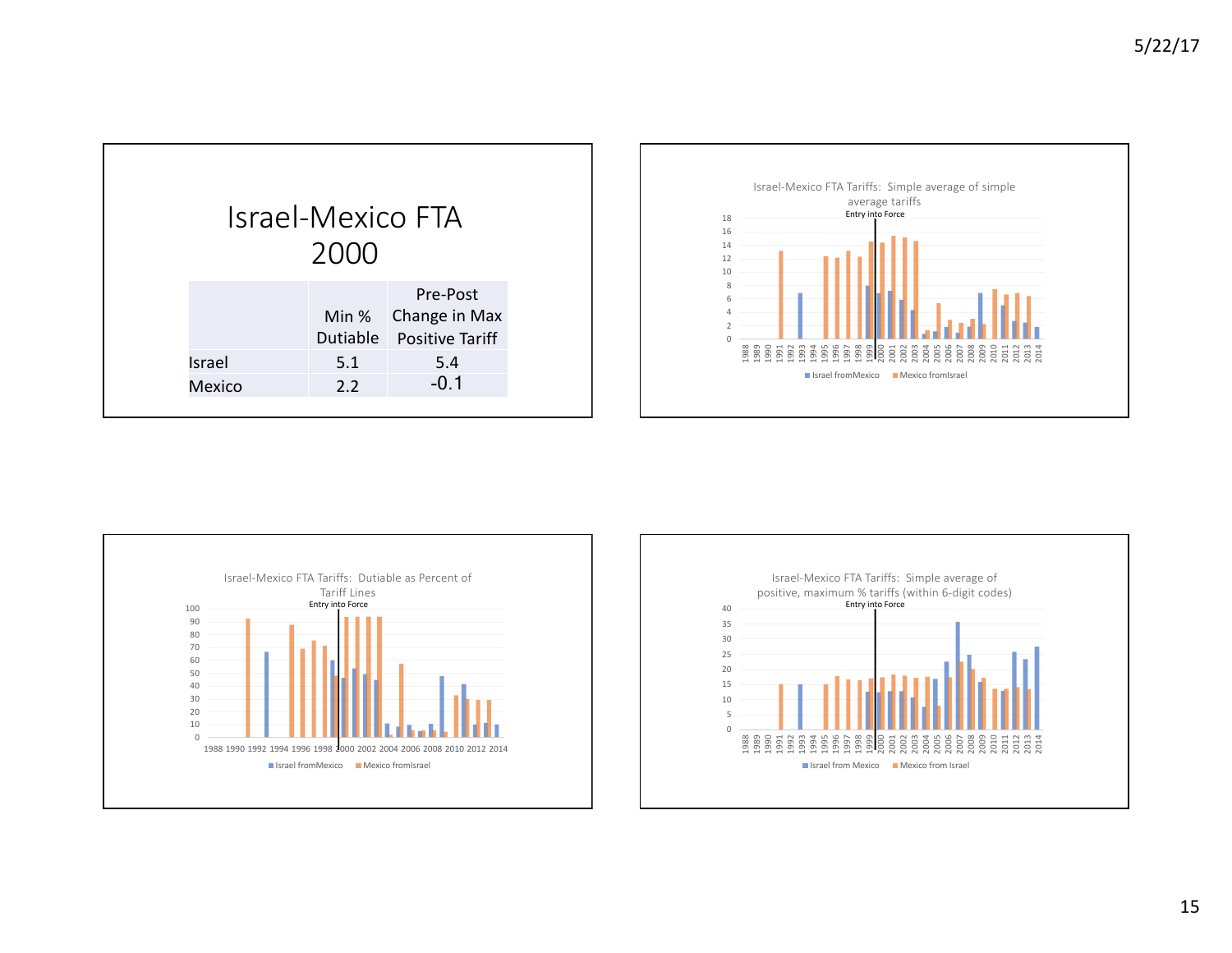| Macedonia-Turkey FTA | 2000                 |                                                               |
|----------------------|----------------------|---------------------------------------------------------------|
| Macedonia<br>Turkey  | Min %<br>21.1<br>5.0 | Pre-Post<br>Change in Max<br>Dutiable Positive Tariff<br>30.9 |





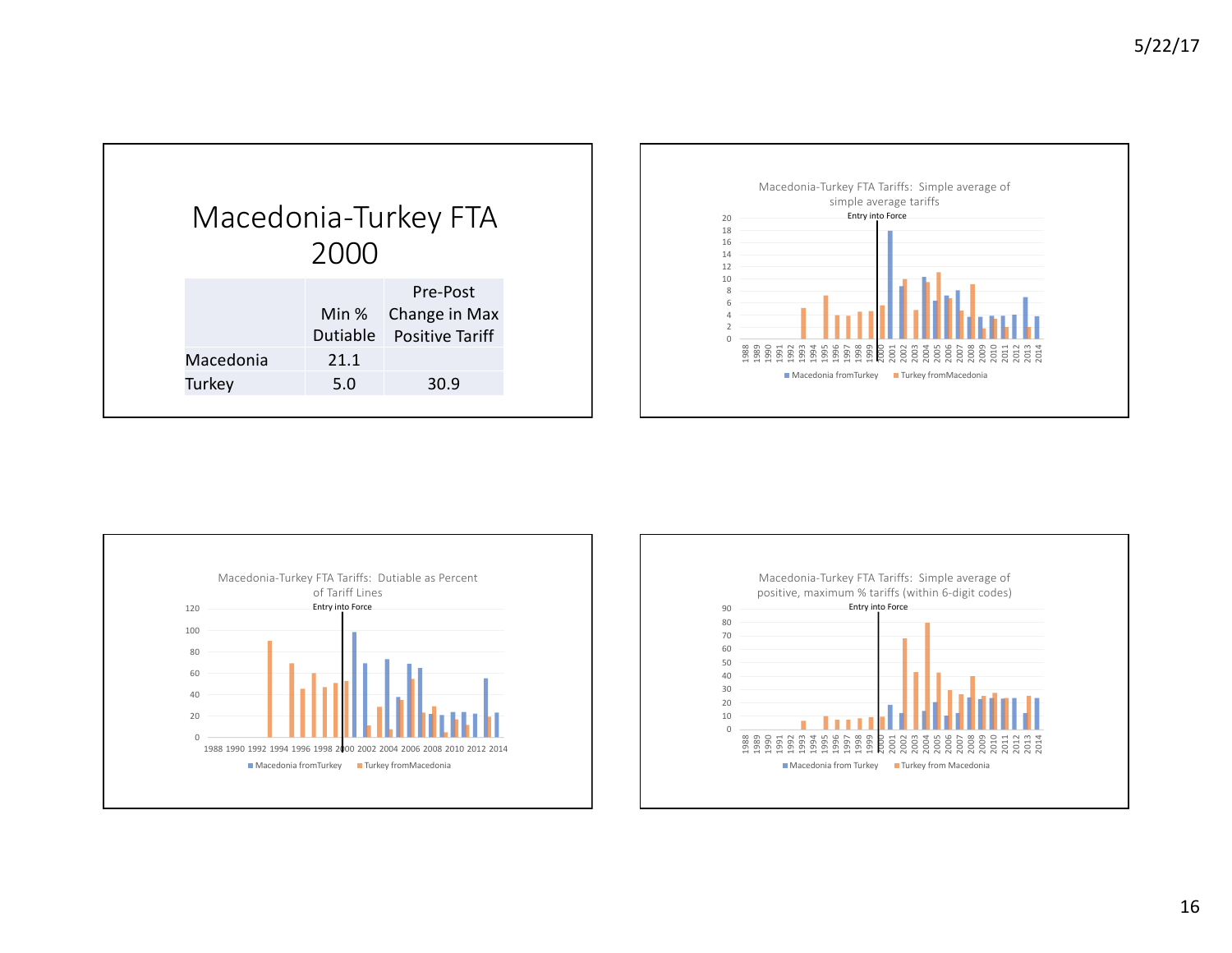| New Zealand-Singapore FTA | 2000                              |                                                                          |  |
|---------------------------|-----------------------------------|--------------------------------------------------------------------------|--|
| New Zealand<br>Singapore  | Min $%$<br>Dutiable<br>0.0<br>0.0 | Pre-Post<br>Change in Max<br><b>Positive Tariff</b><br>290.6<br>$-332.8$ |  |





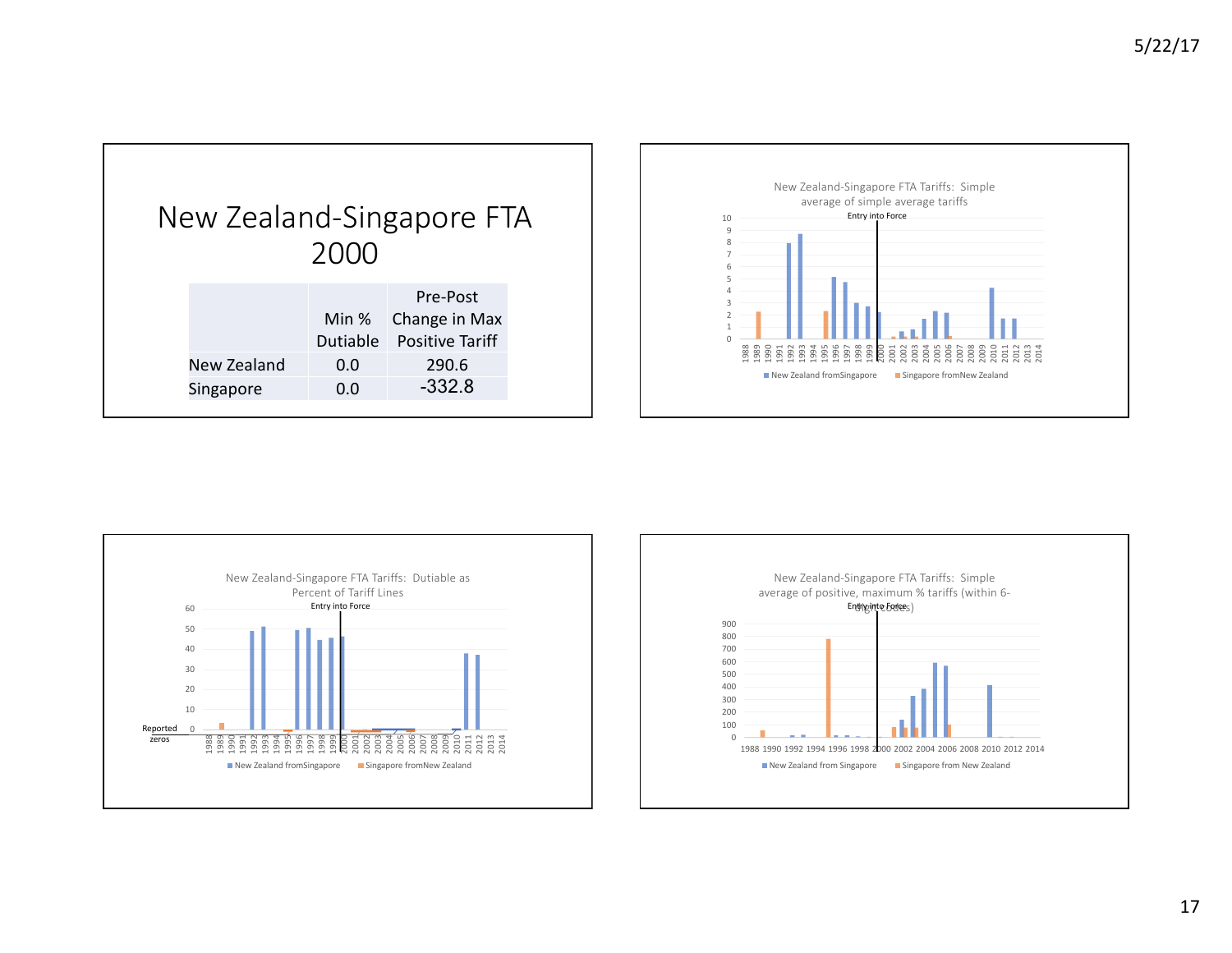| India-Sri Lanka FTA |      |                                                             |  |
|---------------------|------|-------------------------------------------------------------|--|
|                     | 2001 |                                                             |  |
|                     |      | Pre-Post<br>Min % Change in Max<br>Dutiable Positive Tariff |  |
| India               | 20.7 | $-23.3$                                                     |  |
| Sri Lanka           | 28.0 | $-2.8$                                                      |  |
|                     |      |                                                             |  |





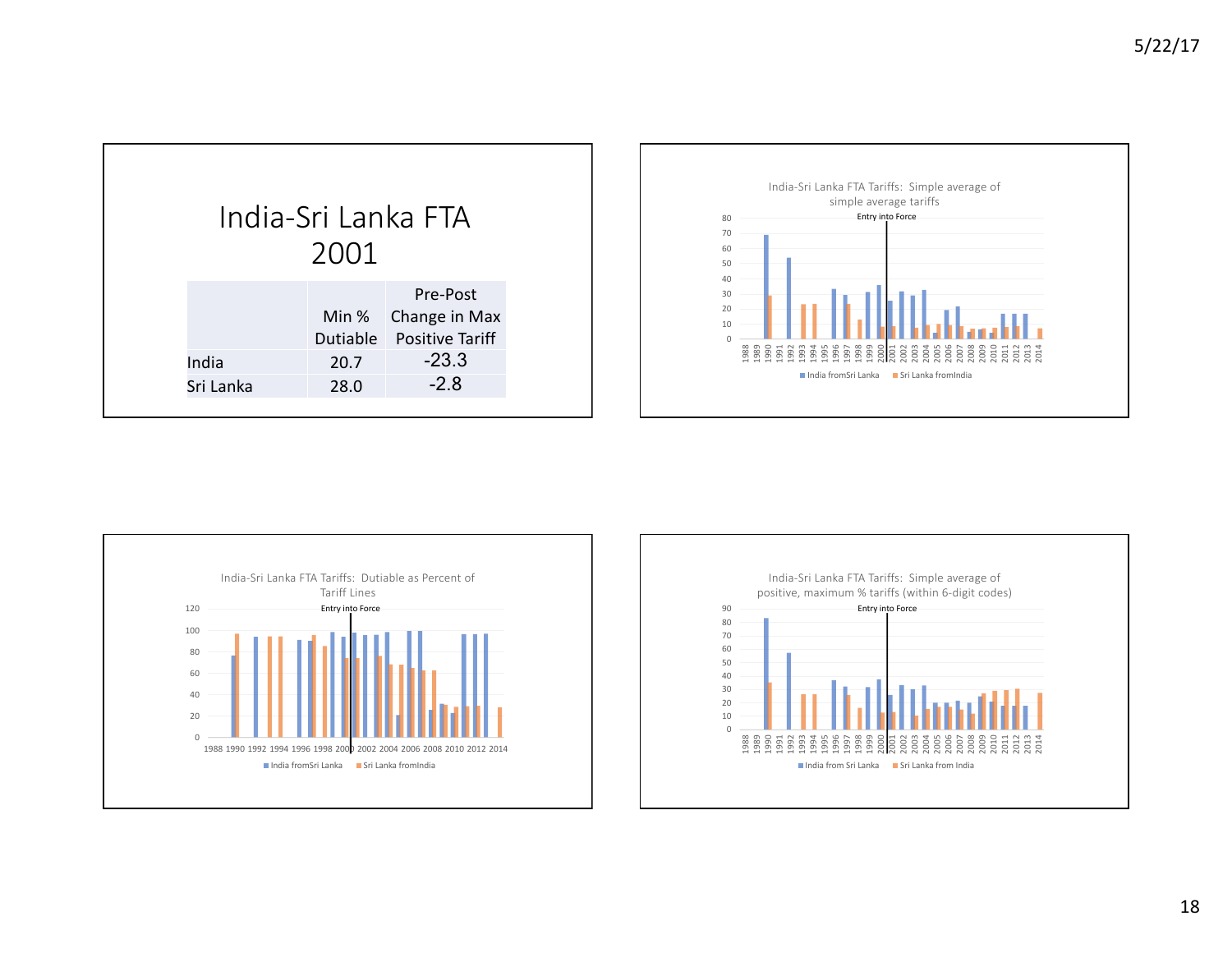| Jordan-US FTA<br>2001<br>Pre-Post<br>Min % Change in Max |
|----------------------------------------------------------|
|                                                          |
|                                                          |
| Dutiable Positive Tariff                                 |
| Jordan<br>2.0<br>$-2.4$                                  |
| 71.1<br>US<br>0.9                                        |





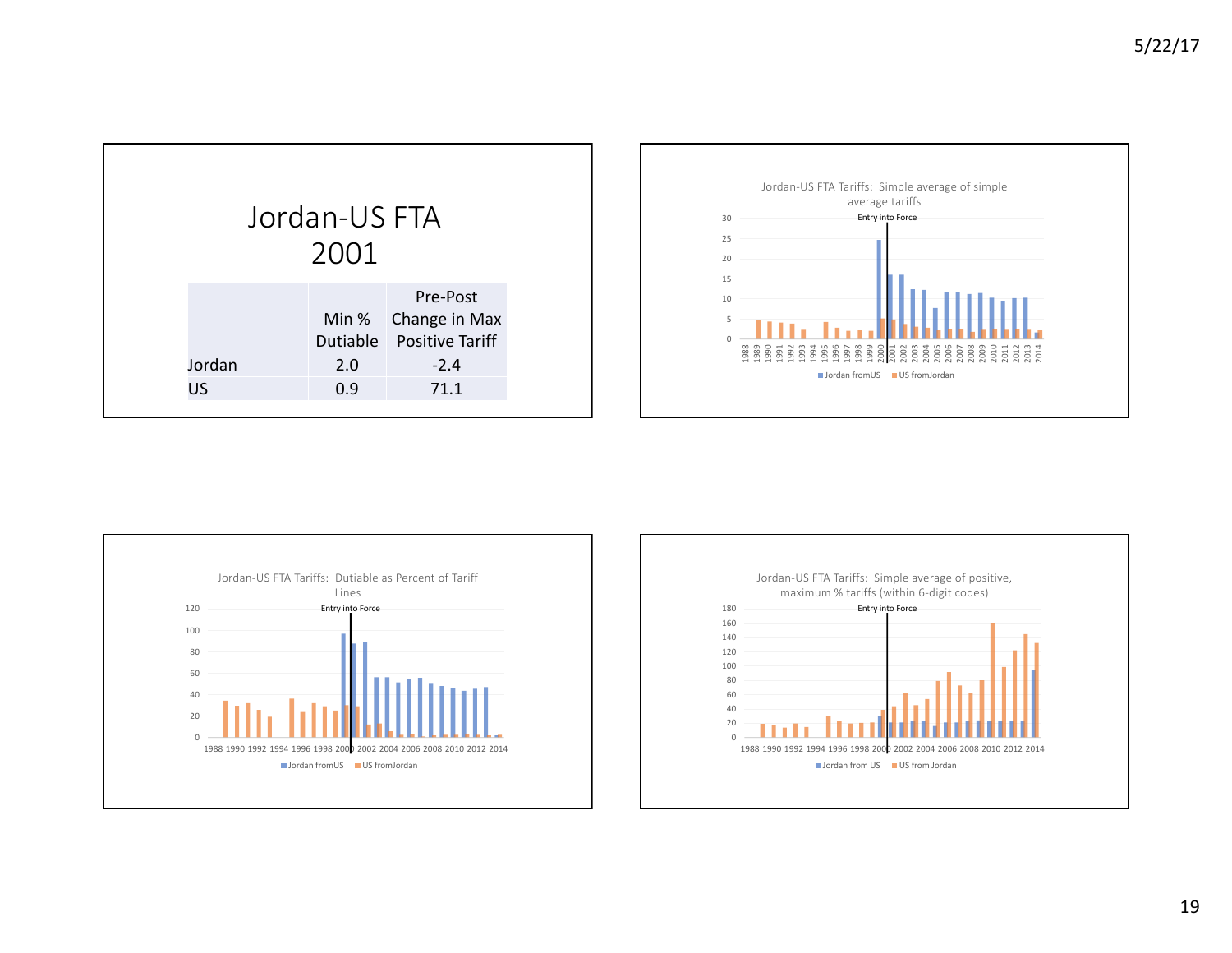| Chile-Costa Rica FTA |       |                                                       |  |
|----------------------|-------|-------------------------------------------------------|--|
|                      | 2002  |                                                       |  |
|                      | Min % | Pre-Post<br>Change in Max<br>Dutiable Positive Tariff |  |
| Chile                | 41.5  | $-4.6$                                                |  |
| Costa Rica           | 6.8   | $-2.4$                                                |  |
|                      |       |                                                       |  |





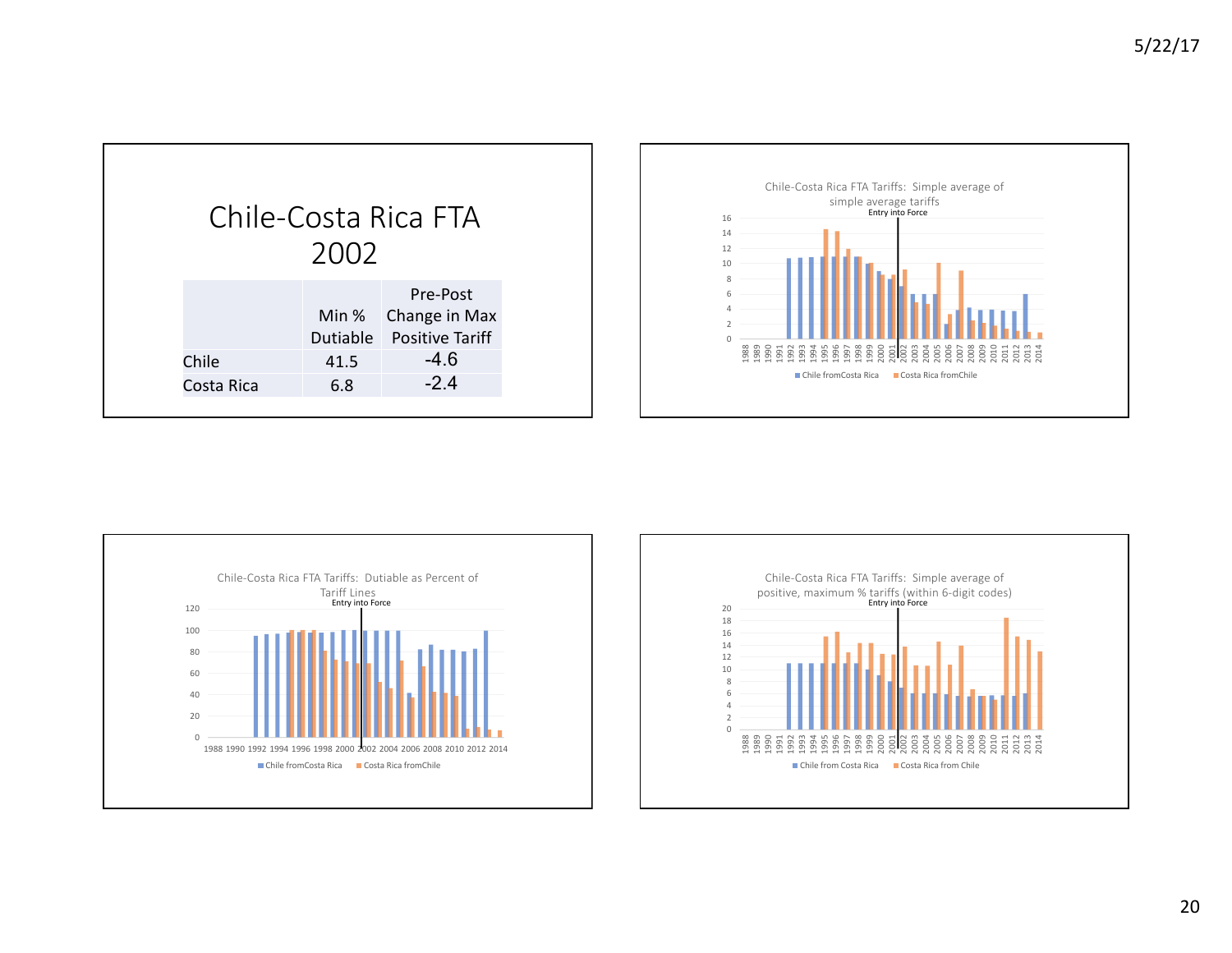| Chile-El Salvador FTA       | 2002        |                                                                                 |
|-----------------------------|-------------|---------------------------------------------------------------------------------|
| Chile<br><b>El Salvador</b> | 69.6<br>2.5 | Pre-Post<br>Min % Change in Max<br>Dutiable Positive Tariff<br>$-4.5$<br>$-3.9$ |





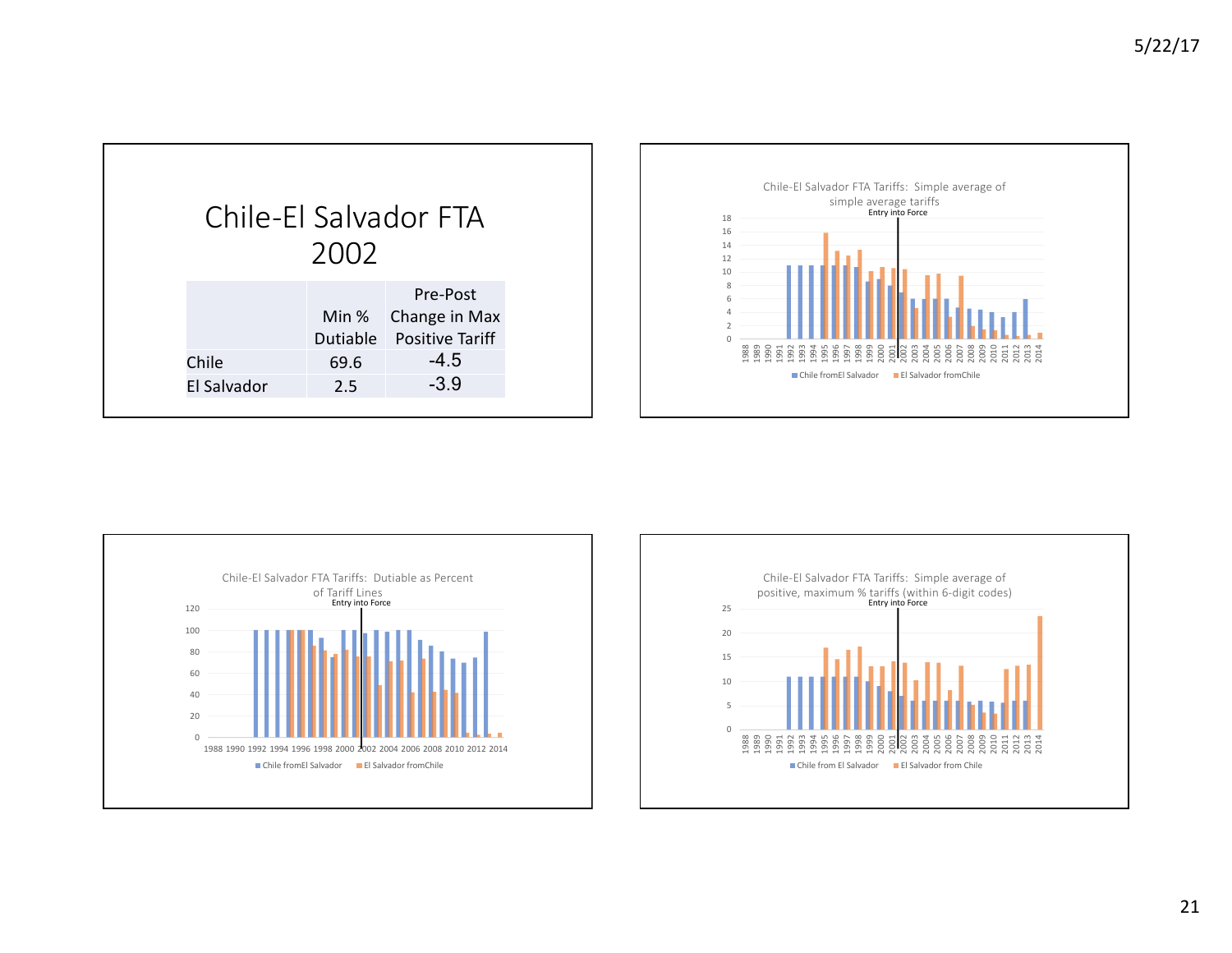|            |      | Canada-Costa Rica FTA                                       |
|------------|------|-------------------------------------------------------------|
|            | 2002 |                                                             |
|            |      | Pre-Post<br>Min % Change in Max<br>Dutiable Positive Tariff |
| Canada     | 3.3  | $-1.7$                                                      |
| Costa Rica | 27.7 | $-2.5$                                                      |
|            |      |                                                             |





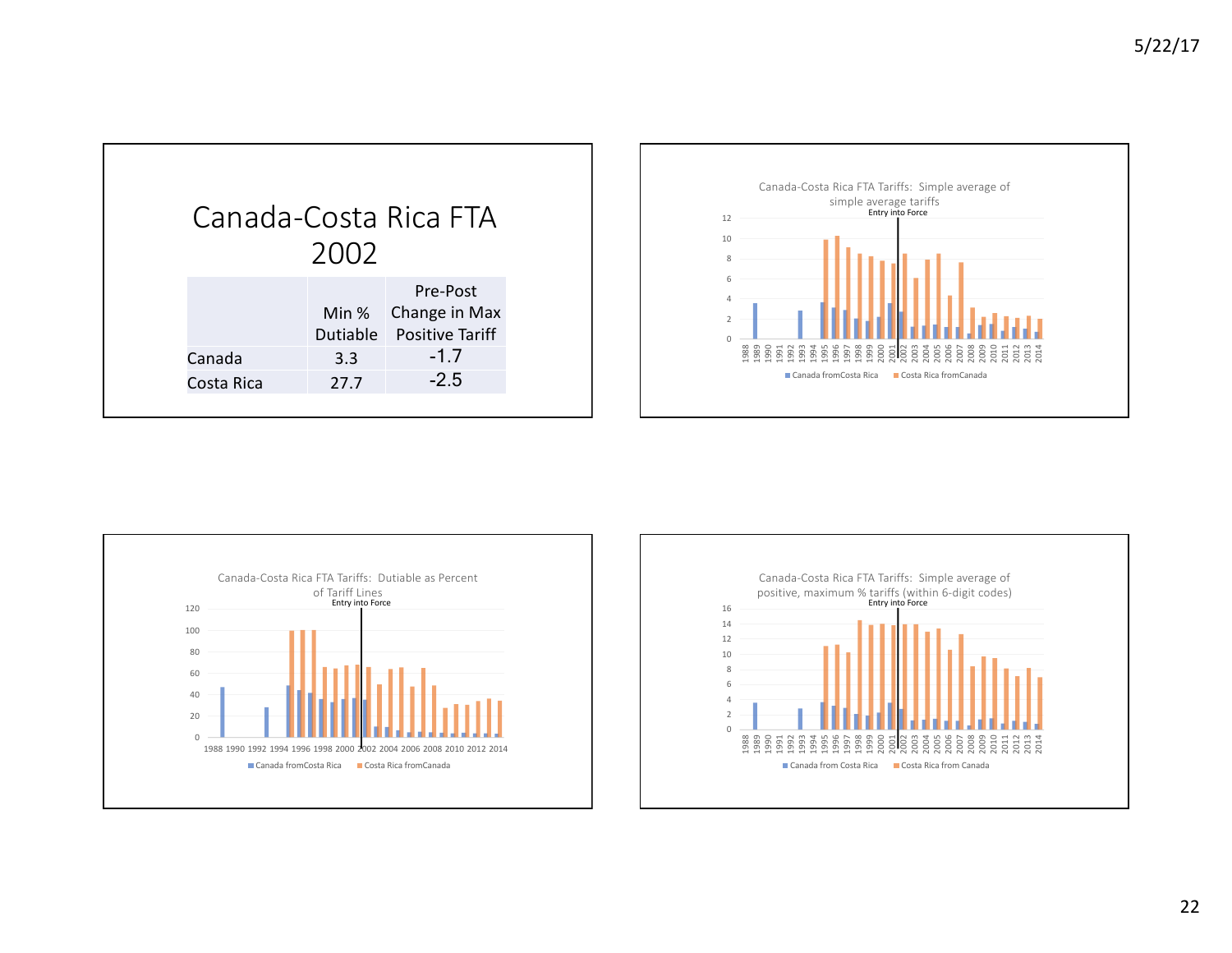| Japan-Singapore FTA<br>2002 |           |      |                                                             |
|-----------------------------|-----------|------|-------------------------------------------------------------|
|                             |           |      |                                                             |
|                             |           |      | Pre-Post<br>Min % Change in Max<br>Dutiable Positive Tariff |
| Japan                       |           | 25.5 | 27.9                                                        |
|                             | Singapore | 0.0  | $-220.2$                                                    |
|                             |           |      |                                                             |





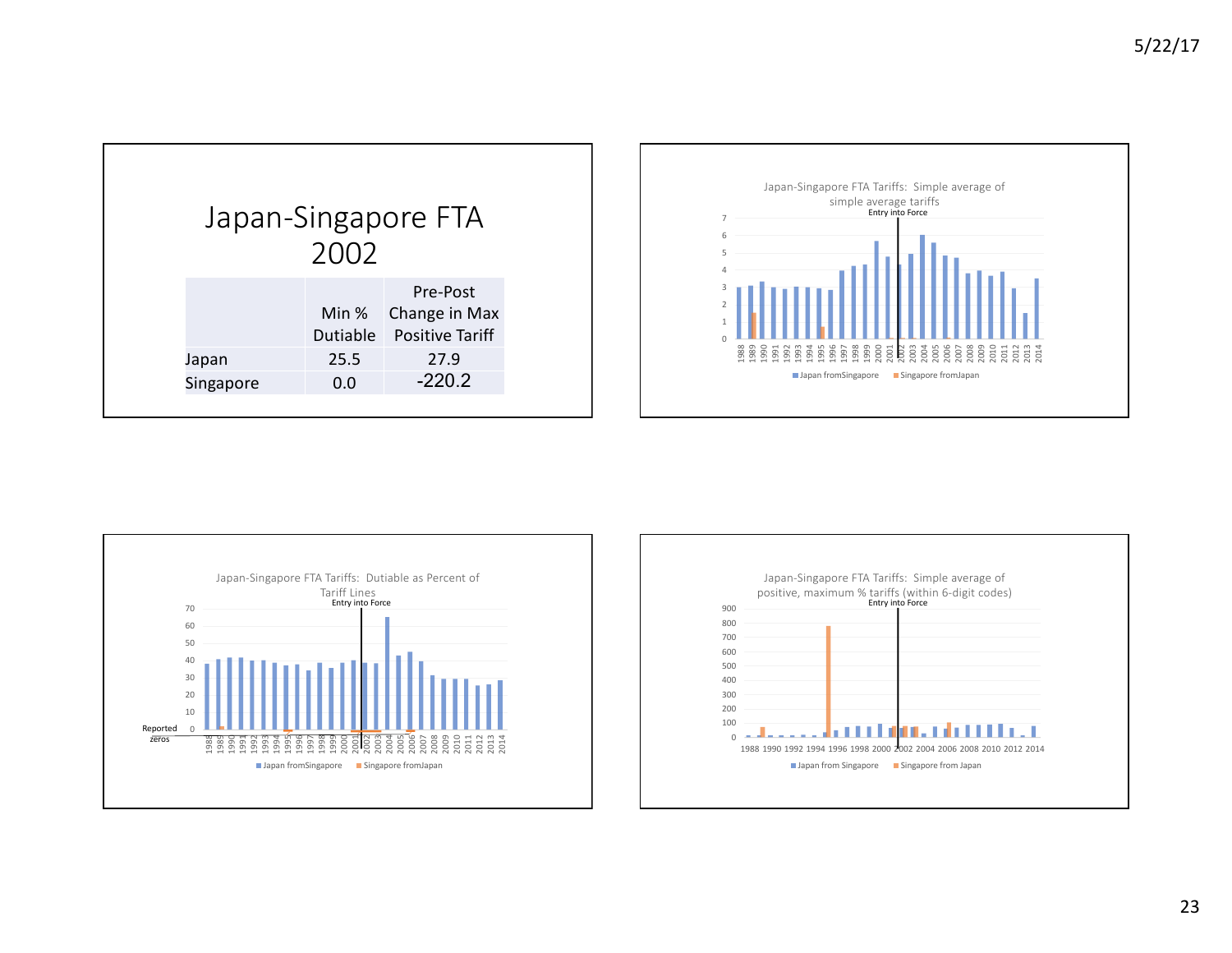| El Salvador-Panama FTA |      |                                                                    |
|------------------------|------|--------------------------------------------------------------------|
|                        | 2003 |                                                                    |
| El Salvador            | 3.8  | Pre-Post<br>Min % Change in Max<br>Dutiable Positive Tariff<br>2.0 |
| Panama                 | 5.7  | $-2.0$                                                             |
|                        |      |                                                                    |





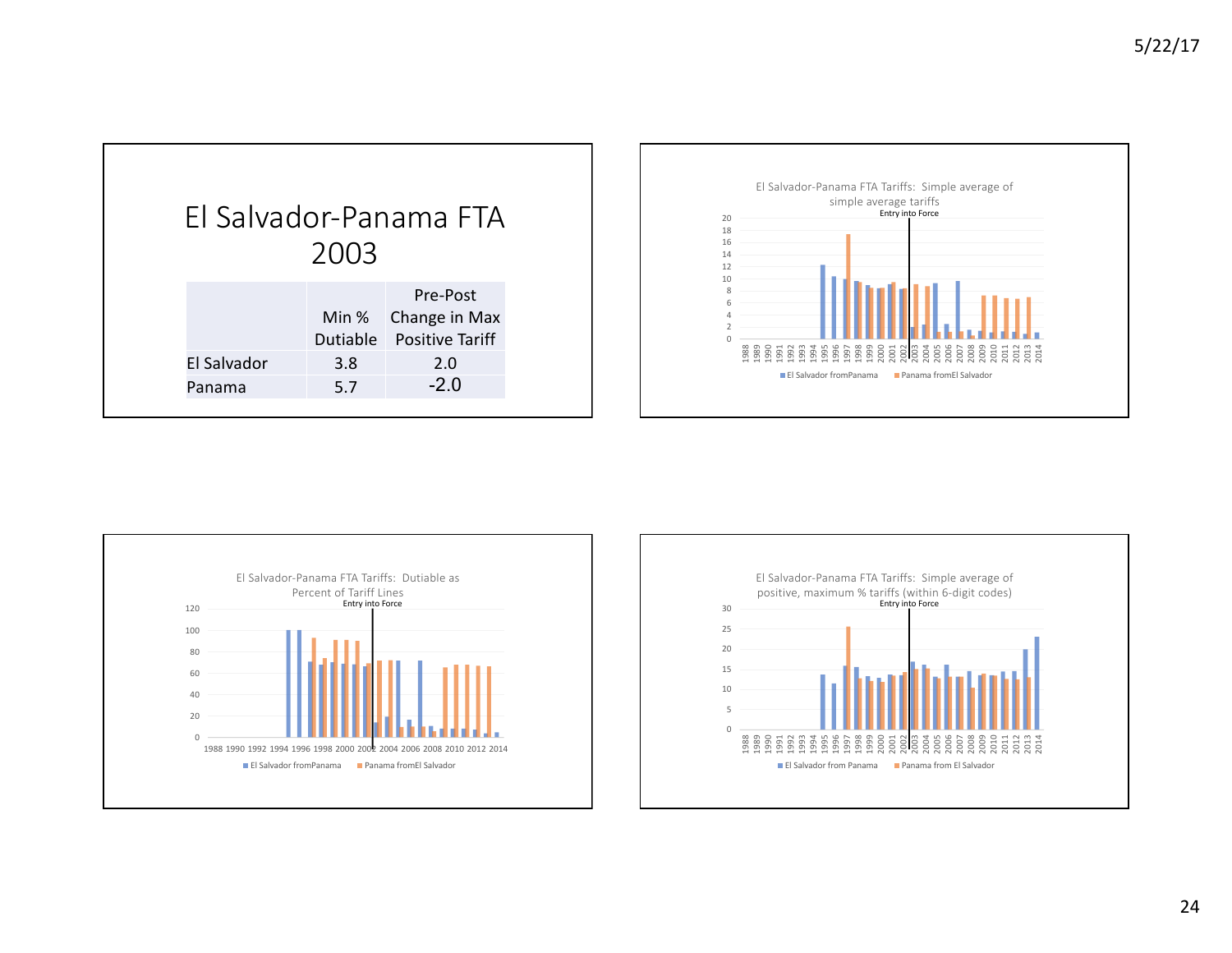| China-Hong Kong FTA | 2003        |                                                                        |
|---------------------|-------------|------------------------------------------------------------------------|
| China<br>Hong Kong  | 56.3<br>0.0 | Pre-Post<br>Min % Change in Max<br>Dutiable Positive Tariff<br>$-13.9$ |





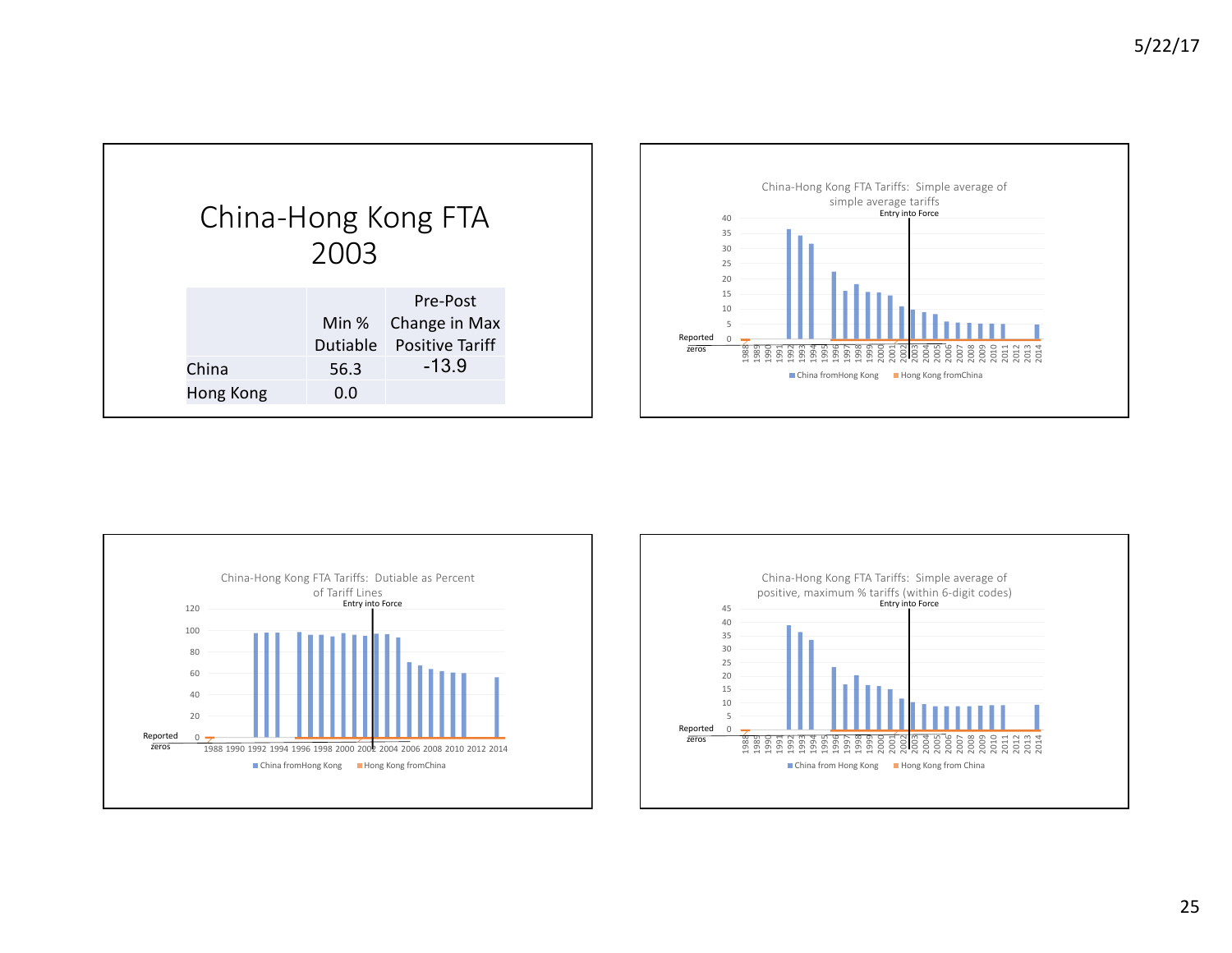





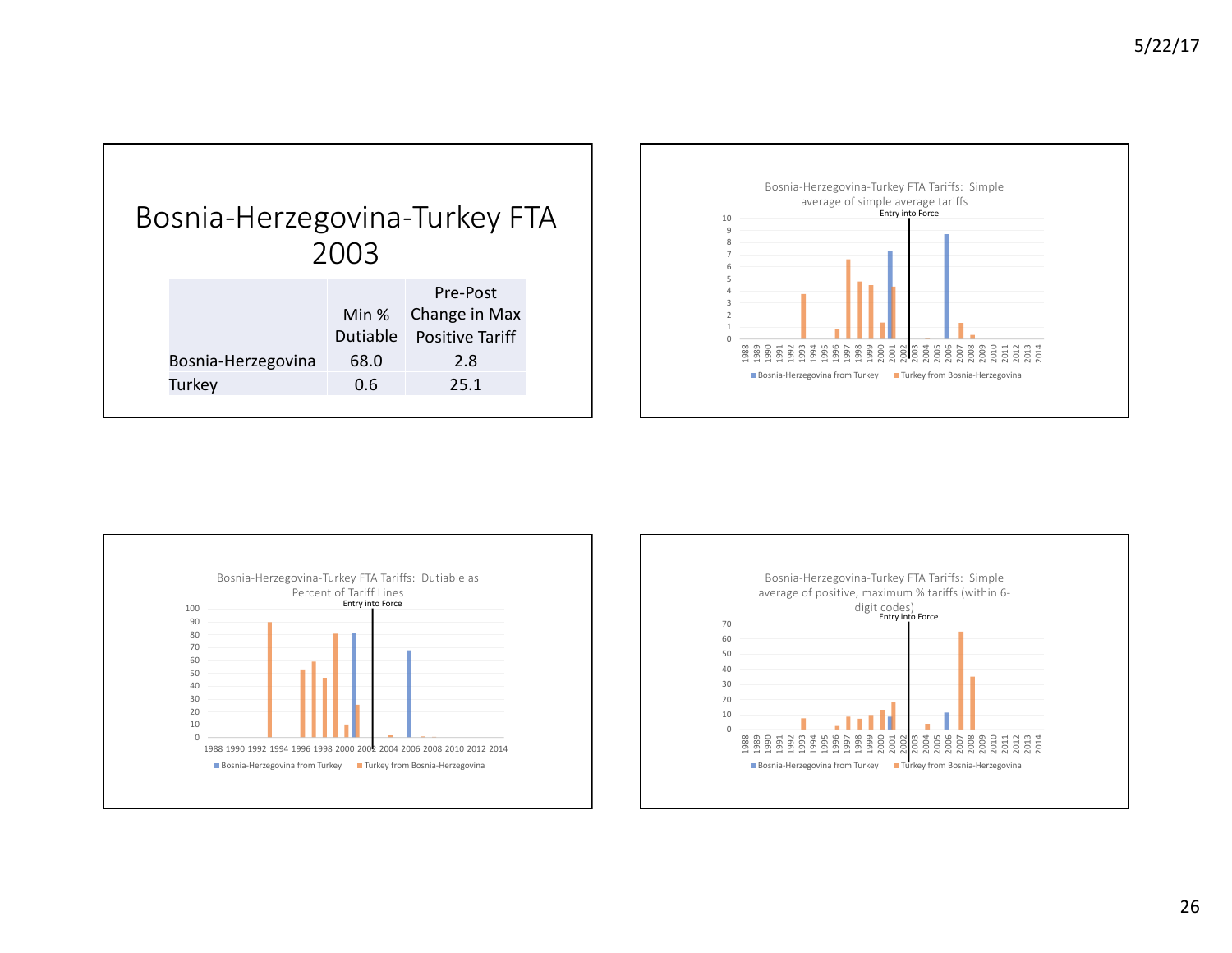|           |                   | Australia-Singapore FTA                             |
|-----------|-------------------|-----------------------------------------------------|
|           | 2003              |                                                     |
|           | Min %<br>Dutiable | Pre-Post<br>Change in Max<br><b>Positive Tariff</b> |
| Australia | 0.1               | $-6.1$                                              |
| Singapore | 0.0               | $-158.7$                                            |





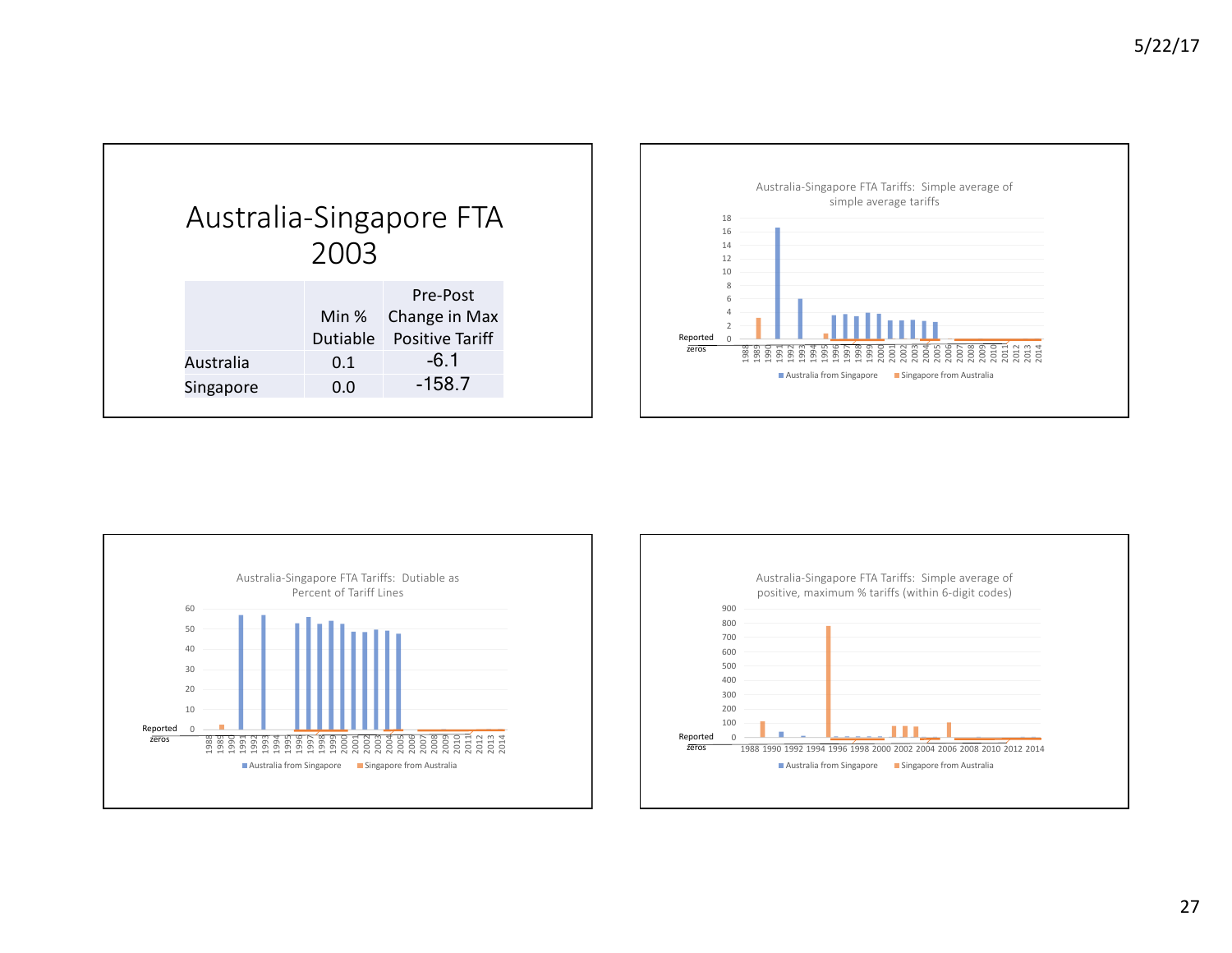| China-Macao FTA<br>2003 |                   |                                                     |  |
|-------------------------|-------------------|-----------------------------------------------------|--|
|                         | Min %<br>Dutiable | Pre-Post<br>Change in Max<br><b>Positive Tariff</b> |  |
| China                   | 47.3              | $-15.6$                                             |  |
| Macao                   | 0.0               |                                                     |  |
|                         |                   |                                                     |  |





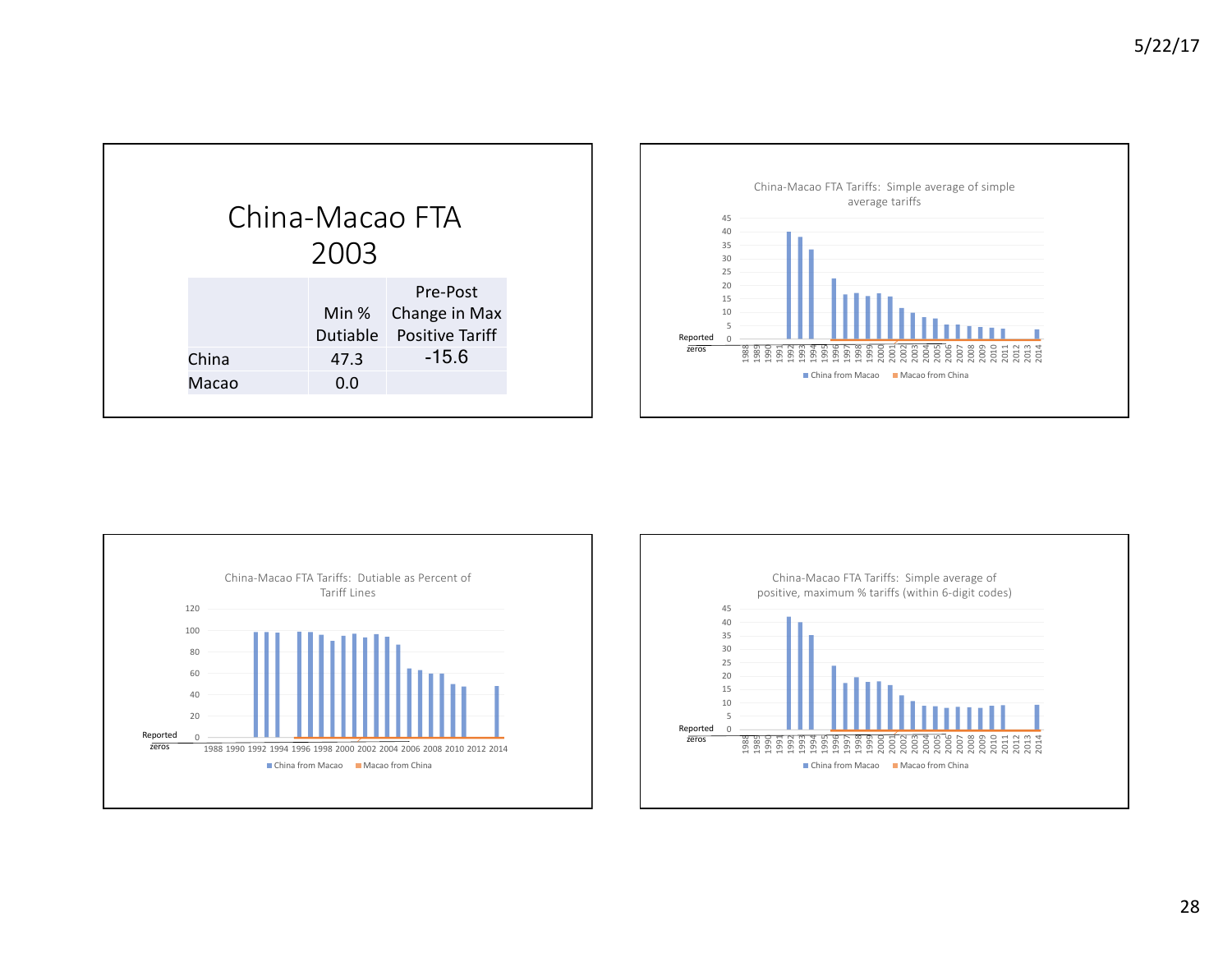| Panama-Taiwan FTA*                                                          |          |                        |  |
|-----------------------------------------------------------------------------|----------|------------------------|--|
|                                                                             | 2004     |                        |  |
|                                                                             |          | Pre-Post               |  |
|                                                                             |          | Min % Change in Max    |  |
|                                                                             | Dutiable | <b>Positive Tariff</b> |  |
| Panama                                                                      | 31.8     | $-2.8$                 |  |
| Taiwan                                                                      | 3.9      | $-12.1$                |  |
| *Not included in the paper due to less than 10 years of data after the FTA. |          |                        |  |





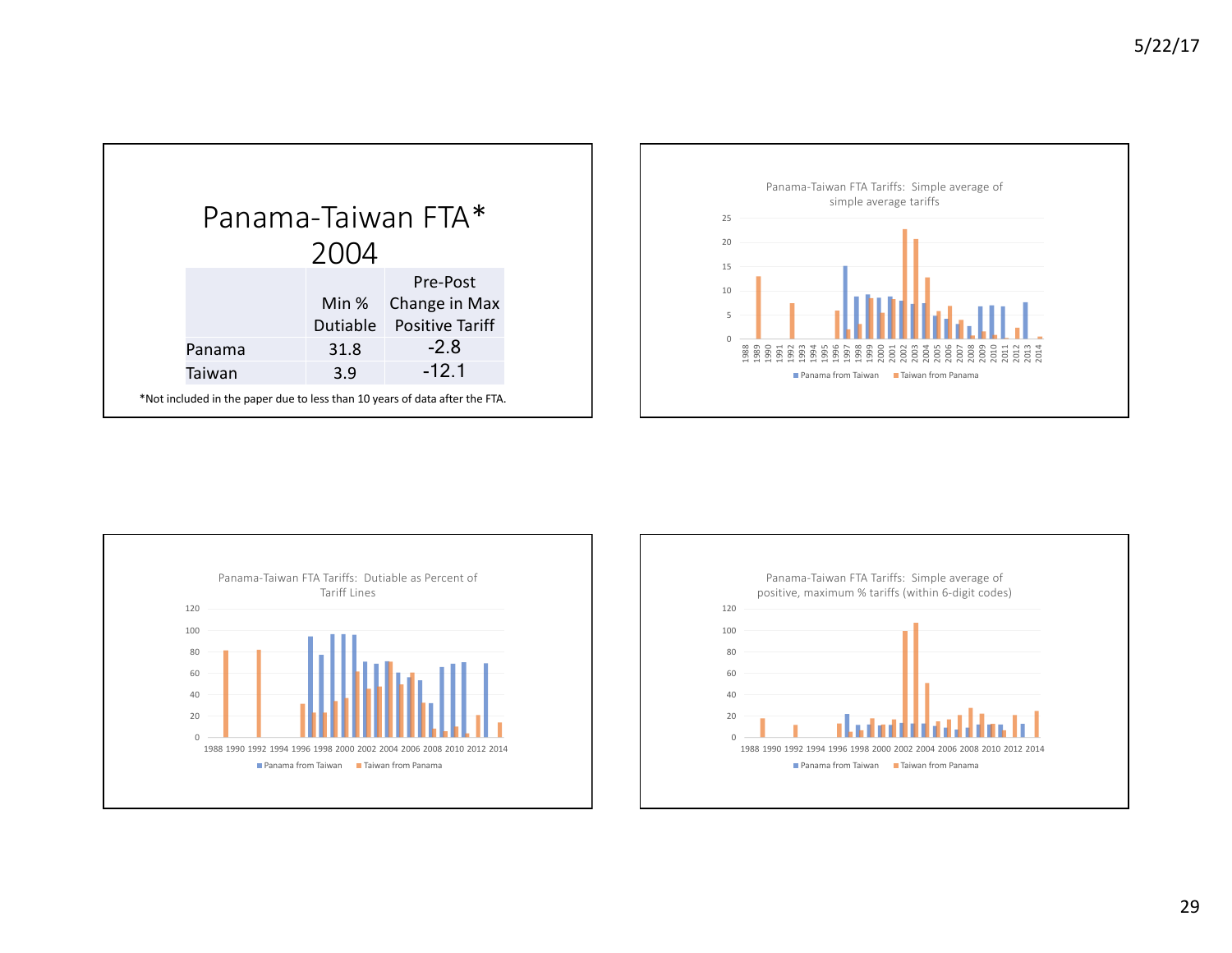| Chile-US FTA* |                                                                             |       |                          |  |
|---------------|-----------------------------------------------------------------------------|-------|--------------------------|--|
|               |                                                                             | 2004  |                          |  |
|               |                                                                             |       | Pre-Post                 |  |
|               |                                                                             | Min % | Change in Max            |  |
|               |                                                                             |       | Dutiable Positive Tariff |  |
|               | Chile                                                                       | 32.1  | $-5.8$                   |  |
|               | US                                                                          | 3.9   | 2.9                      |  |
|               | *Not included in the paper due to less than 10 years of data after the FTA. |       |                          |  |





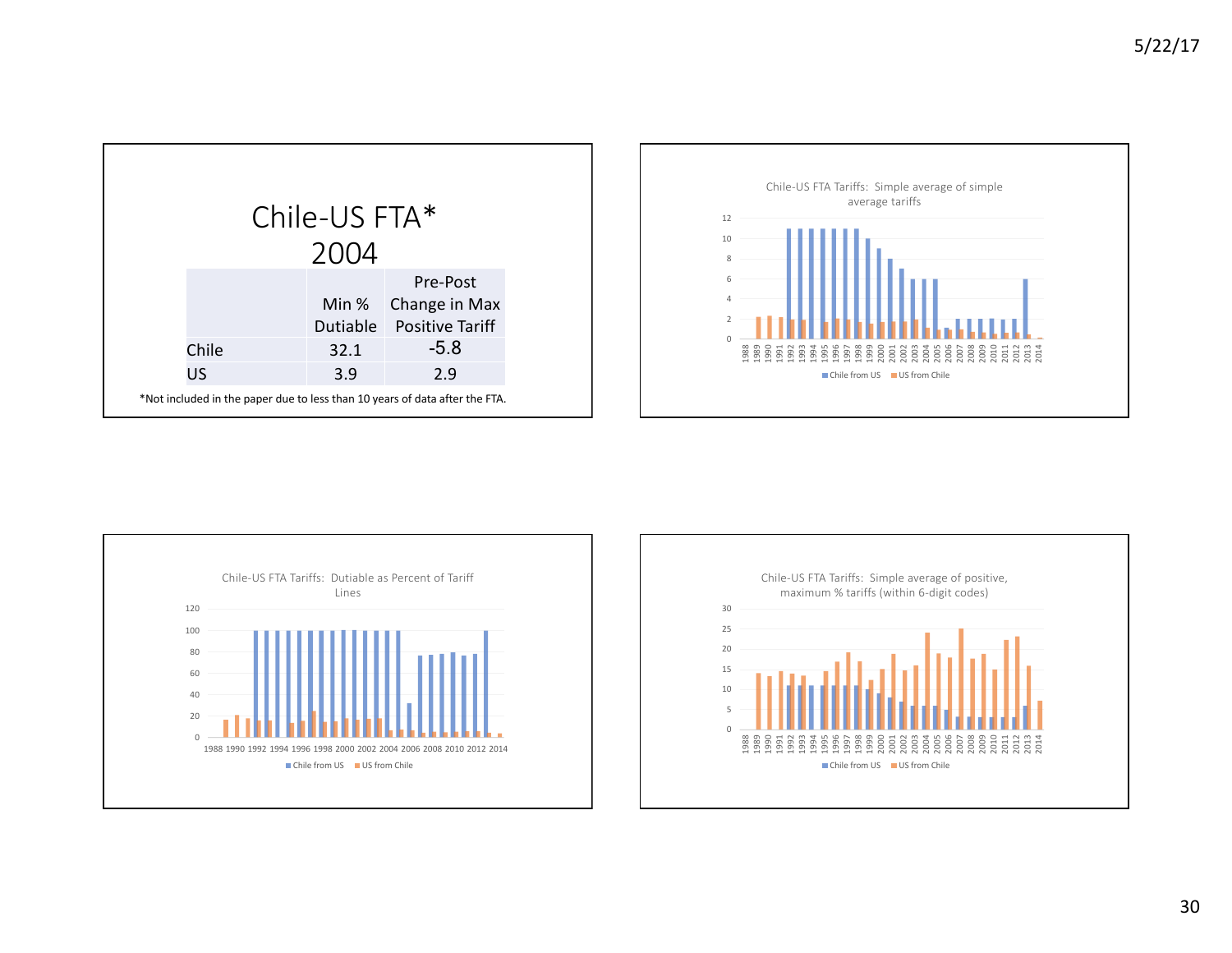| Singapore-US FTA* |                                                                             |       |                          |
|-------------------|-----------------------------------------------------------------------------|-------|--------------------------|
|                   |                                                                             | 2004  |                          |
|                   |                                                                             |       | Pre-Post                 |
|                   |                                                                             | Min % | Change in Max            |
|                   |                                                                             |       | Dutiable Positive Tariff |
|                   | Singapore                                                                   | 0.0   | $-131.6$                 |
|                   | US                                                                          | 1.1   | 3.2                      |
|                   | *Not included in the paper due to less than 10 years of data after the FTA. |       |                          |





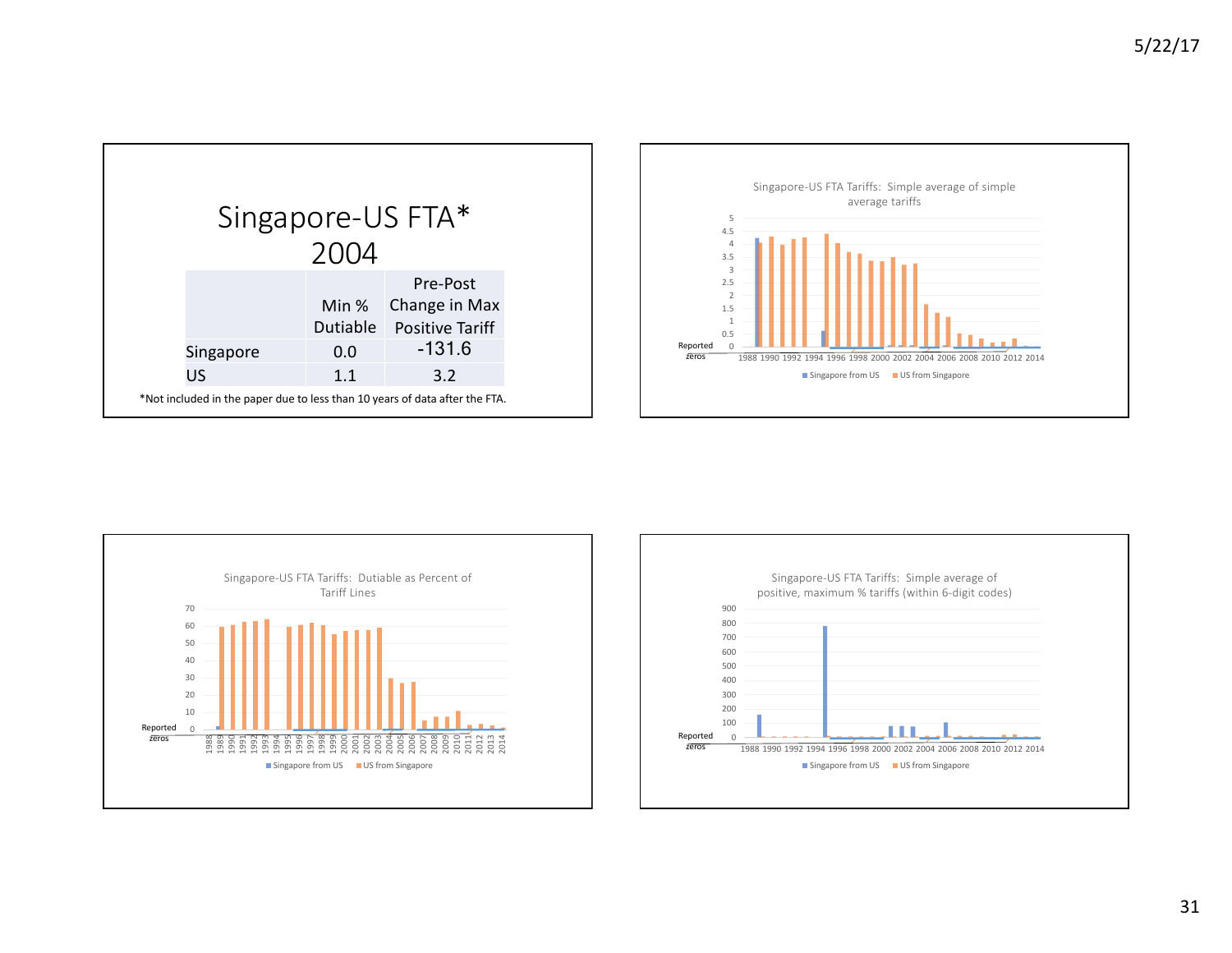| Chile-Korea FTA*                                                            |      |                                                             |  |
|-----------------------------------------------------------------------------|------|-------------------------------------------------------------|--|
|                                                                             | 2004 |                                                             |  |
|                                                                             |      | Pre-Post<br>Min % Change in Max<br>Dutiable Positive Tariff |  |
| Chile                                                                       | 66.6 | $-4.9$                                                      |  |
| Korea                                                                       | 8.1  | 25.7                                                        |  |
| *Not included in the paper due to less than 10 years of data after the FTA. |      |                                                             |  |